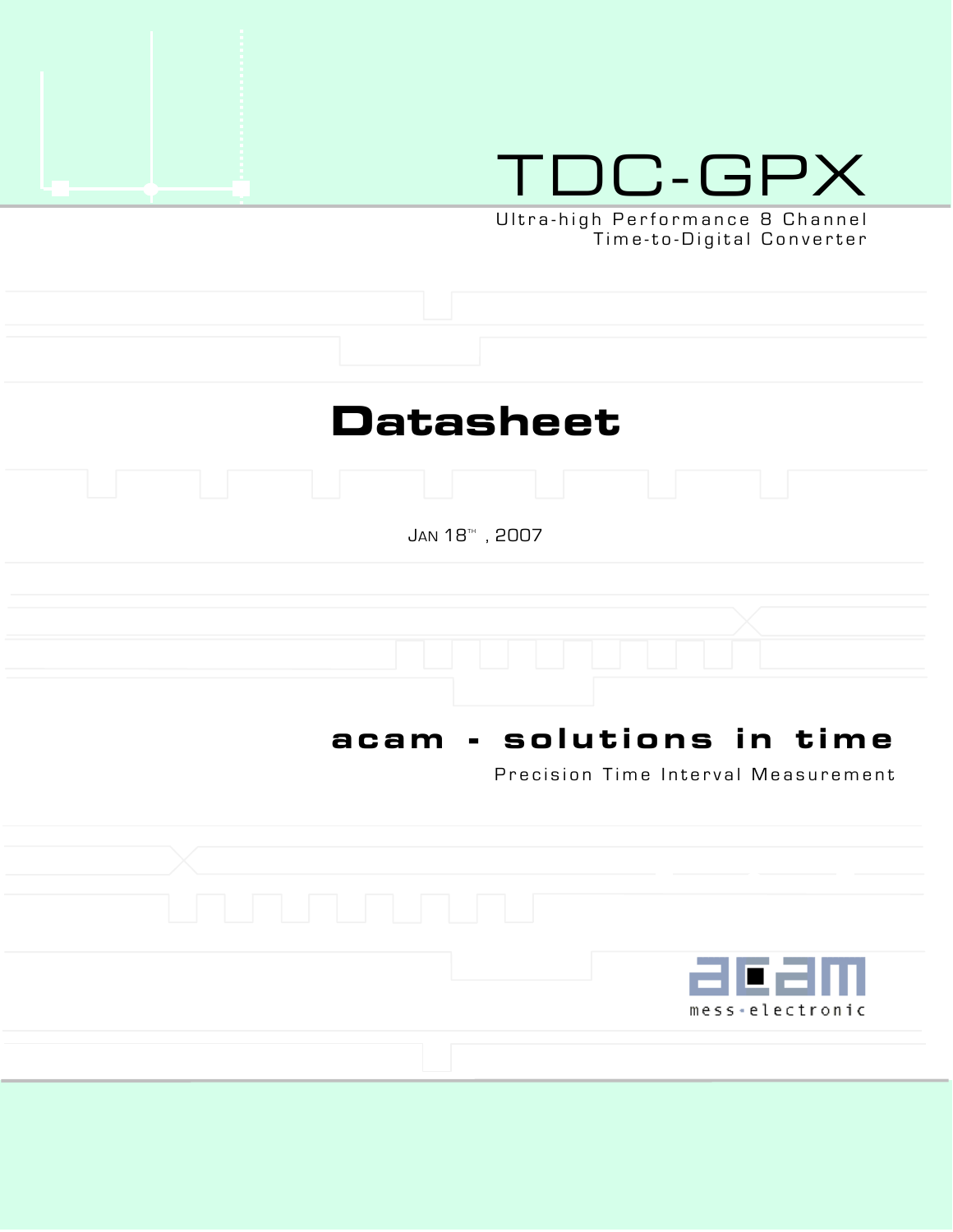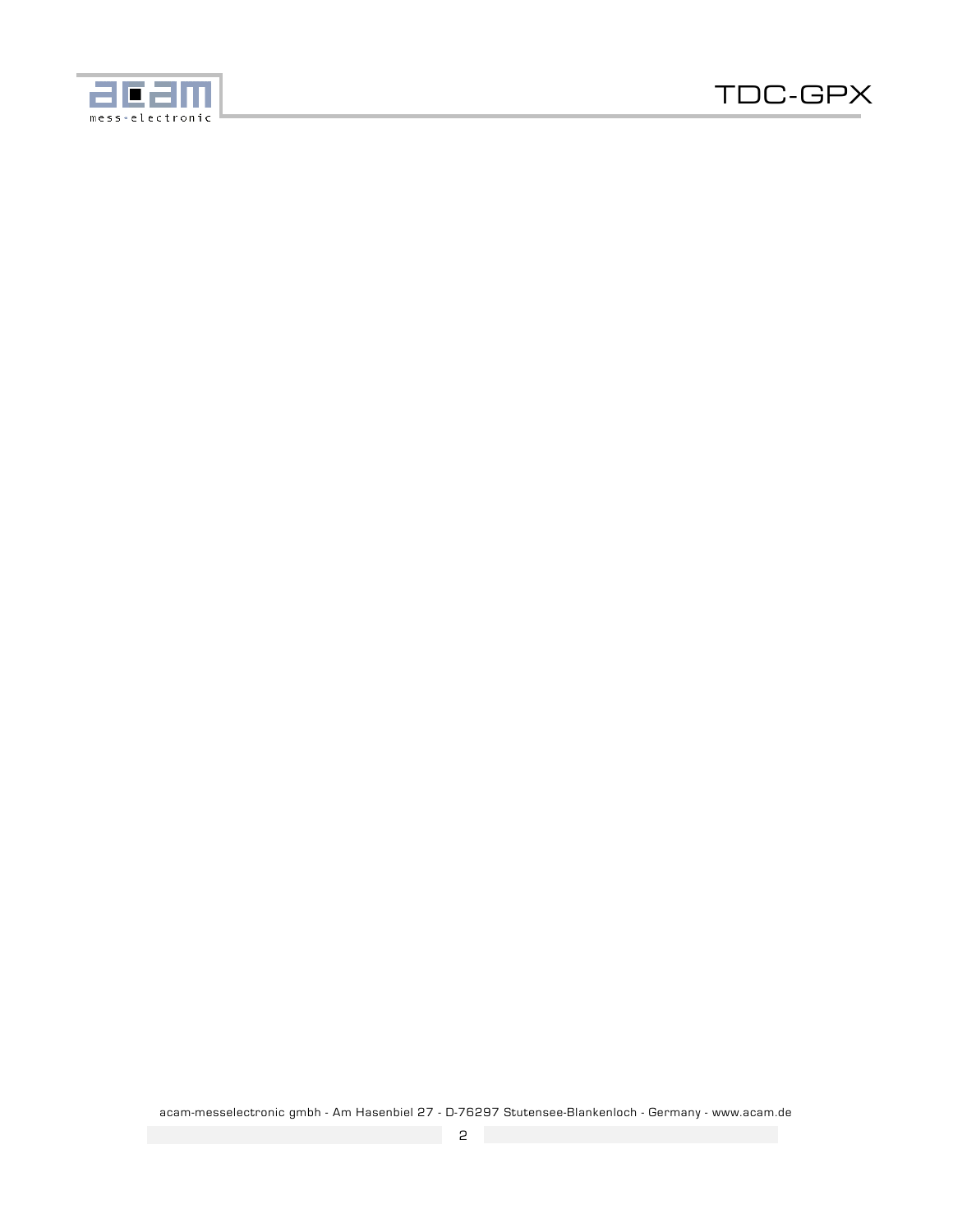<span id="page-2-0"></span>

# TDC-GPX

PLL

 $M_{\rm AG}$ reset

 $\ddot{\phantom{0}}$ 

Partial reset

EF1  $EF2$  LF1

40 MHz ref Phase

StartDis **StopDis** 

AluTrigger/ Reset

Power-on reset

# 1. Introduction

# 1.1 System overview



#### **I-Mode**

- 8 channels with typ. 81 ps resolution
- 9 LVTTL inputs, optional 3 LVPECL inputs IntFlag
- 5.5 ns pulse-pair resolution with 32-fold multi-hit capability = 182 MHz peak rate ErrFlag
- Trigger to rising or falling edge
- Measurement range 9,8 µs, endless measurement range by internal retrigger of START
- 10 MHz continuous rate per channel
- 40 MHz continuous rate per chip

## **G-Mode**

- 2 channels with 40 ps resolution
- Differential LVPECL inputs, optional LVTTL
- Measurement range 0 ns to 65 µs
- 5.5 ns pulse-pair resolution between edges of equal slope with 32-fold multi-hit = 182 MHz peak rate
- Minimum pulse width 1.5 ns
- Trigger to rising **and** falling edge
- Optional Quiet Mode (no ALU operation and Dataoutput during measurements)
- 20 MHz continuous rate per channel
- 40 MHz continuous rate per chip

#### **R-Mode**

- 2 channels with 27 ps resolution
- Differential LVPECL inputs, optional LVTTL
- Measurement range 0 µs up to 40 µs
- 5.5 ns pulse-pair resolution with 32-fold multi-hit capability = 182 MHz peak rate
- Trigger to rising or falling edge
- Optional Quiet Mode (no ALU operation and Dataoutput during measurements)
- 40 MHz continuous rate per channel
- 40 MHz continuous rate per chip

#### **M-Mode**

Start<br>Logic

MTimer

Configuration registers

Int and Error flags

> 2 channels with 10 ps resolution (70 ps peak-peak)

Read/Write logic Data multiplexer

WRN RDN CSN ADR  $\overline{OEN}$  Data bus 28 or 2 x 16 Reset

- Differential LVPECL inputs
- Measurement range 0 ns up to 10 µs

DStart DStop1 DStop2 TStart TStop1 TStop2 TStop3 TStop4 TStop5 TStop6 TStop7 TStop8

Input Logic

Measurement Core

Post-processing

Interface FIFO1  $\vert \cdot \vert$  Interface FIFO2

0 | 1 | 2 | 3 | 4 | 5 | 6 | 7 | 8 Hit FIFOs

LVPECL inputs LVTTL inputs

- Single hit per Start and channel
- Trigger to rising or falling edge
- Quiet Mode (no ALU operation and Data-output during measurements)
- Max. 500 kHz continuous rate per channel
- Max. 1 MHz continuous rate per chip

#### **General**

- Start retrigger option (besides M-Mode)
- Packages: TQFP100, TFBGA120
- IO voltage 3.0 V 3.6 V
- Core voltage 2.3 V 3.6 V regulated by resolution adjust unit
- Data bus: 28 Bit or 2 x 16 Bit asynchronous with Chipselect, Readstrobe, Writestrobe
- 40 MHz continuous rate per chip
- Address range: 4 Bit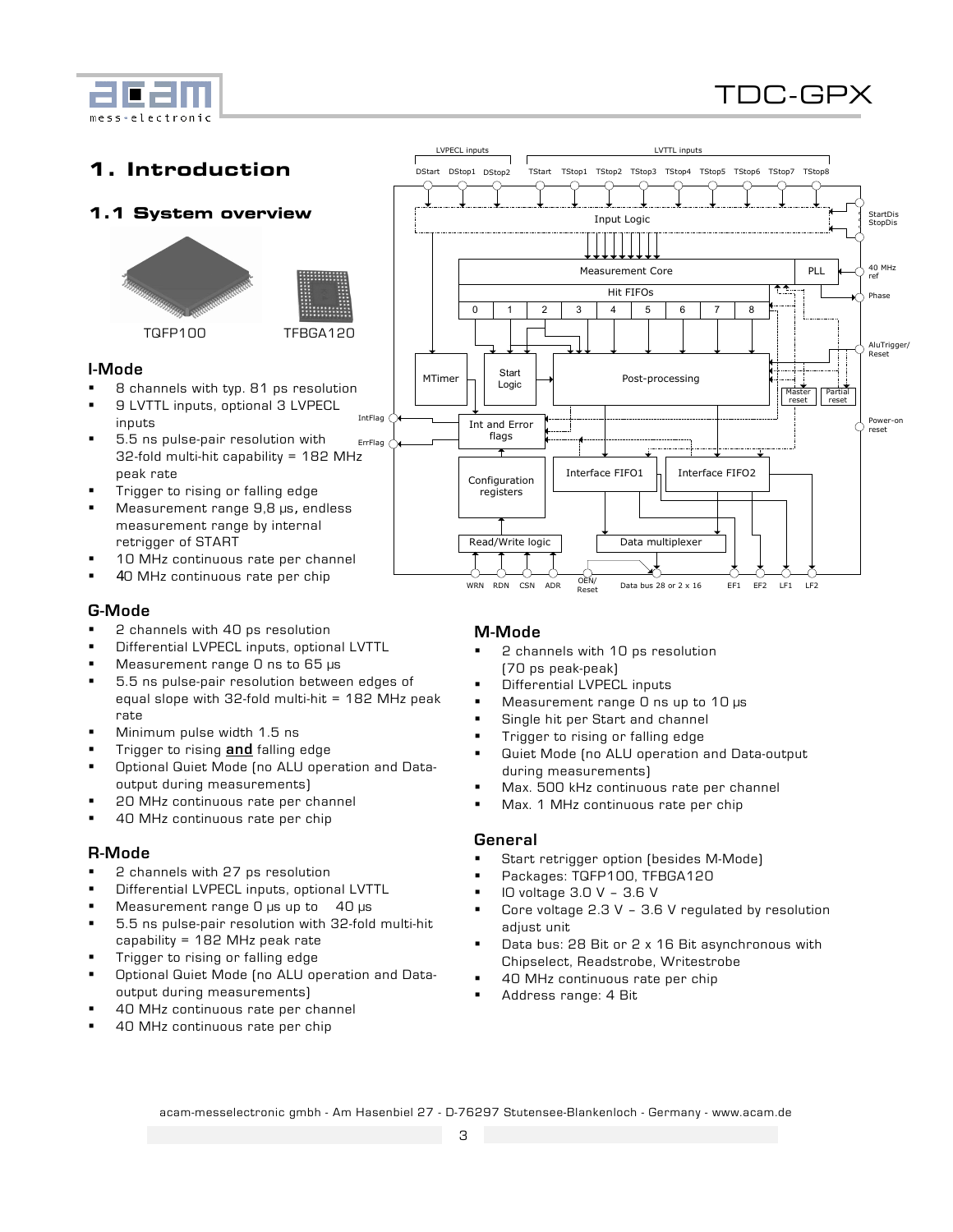

# $1.2$  Index

| 1. Introduction    | З  |
|--------------------|----|
|                    |    |
|                    |    |
|                    |    |
|                    |    |
|                    |    |
|                    |    |
|                    |    |
|                    |    |
|                    |    |
|                    |    |
|                    |    |
|                    |    |
|                    |    |
|                    |    |
|                    |    |
|                    |    |
|                    |    |
|                    |    |
| 2 I-Mode           | 22 |
|                    |    |
|                    |    |
|                    |    |
|                    |    |
|                    |    |
|                    |    |
|                    |    |
|                    |    |
|                    |    |
|                    |    |
|                    |    |
|                    |    |
|                    |    |
|                    |    |
| 3 G-Mode           | 30 |
|                    |    |
|                    |    |
|                    |    |
|                    |    |
|                    |    |
| 3.7 Interrupt Flag | 34 |
|                    |    |
|                    |    |
|                    |    |
|                    |    |
|                    |    |
| 4 R-Mode           | 37 |
|                    |    |
|                    |    |
|                    |    |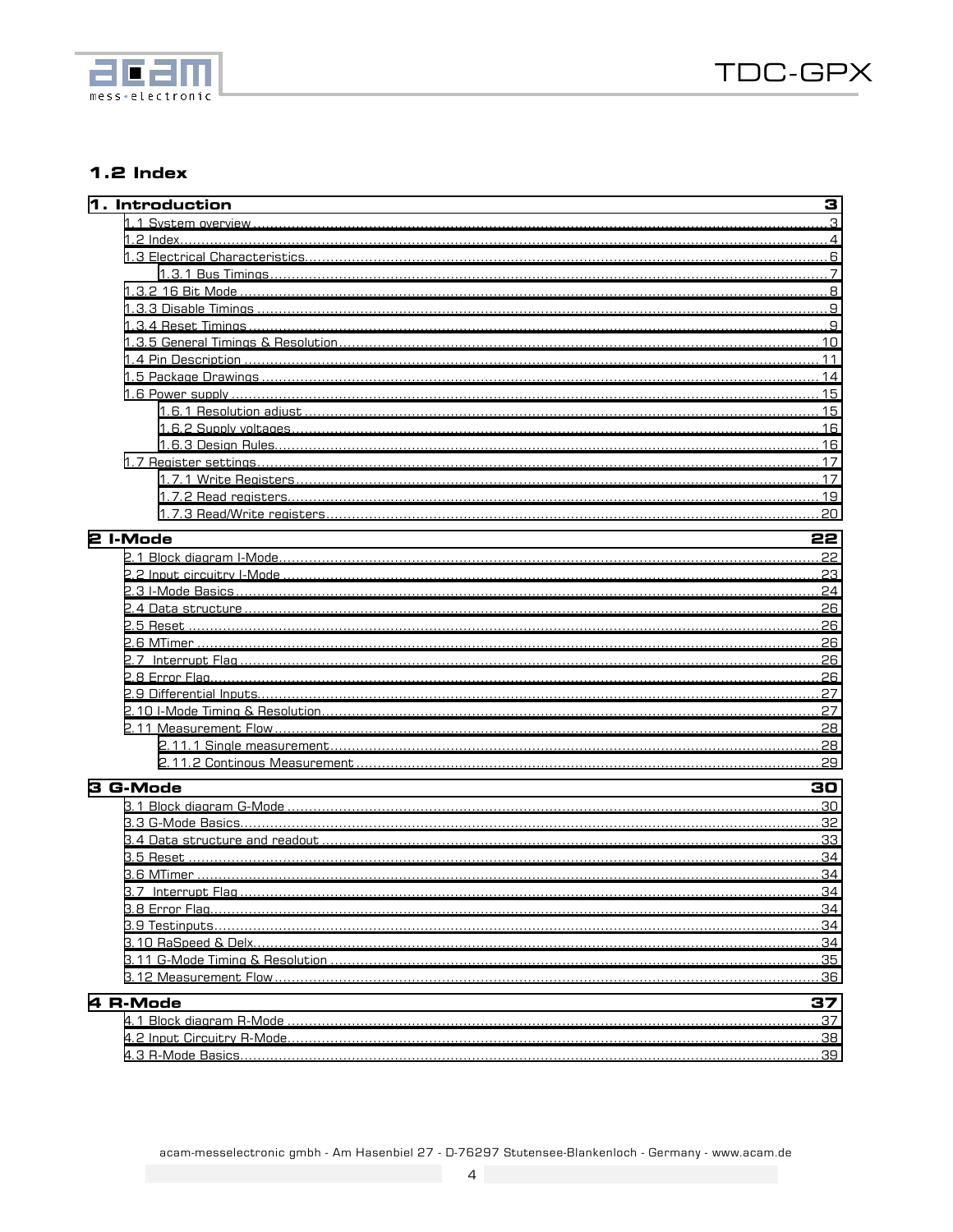



| 5 M-Mode            | 45 |
|---------------------|----|
|                     |    |
|                     |    |
|                     |    |
|                     |    |
|                     |    |
|                     |    |
|                     |    |
|                     |    |
|                     |    |
|                     |    |
|                     |    |
|                     |    |
| <b>6 Bug Report</b> | 51 |
|                     |    |
|                     |    |
| Contact             | 52 |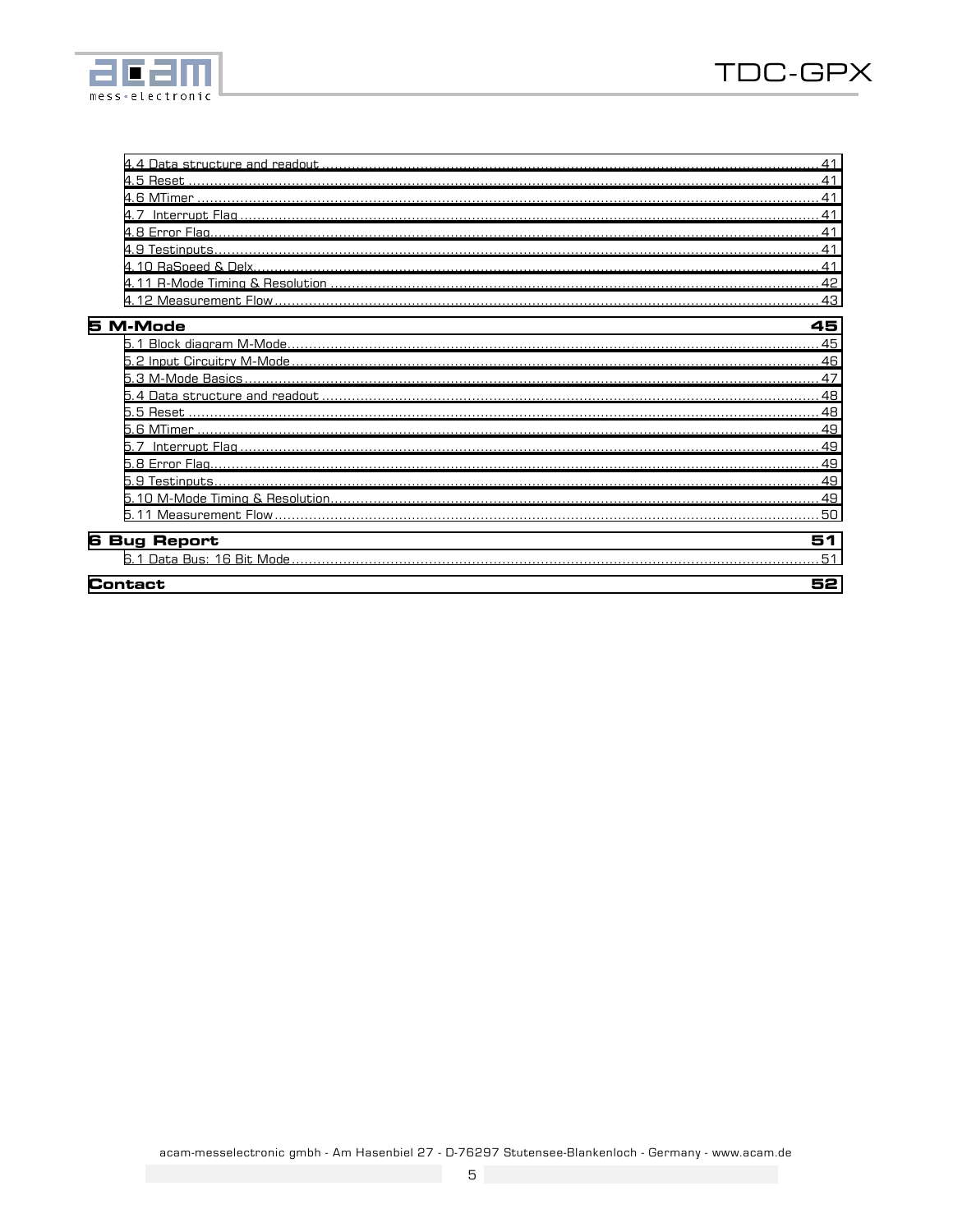<span id="page-5-0"></span>

# 1.3 Electrical Characteristics

Absolute Maximum Ratings (Vss = 0V, Tj = 25°C)

| Parameter             |                  | Symbol | Condition                | <b>Rated Value</b> | Unit   |
|-----------------------|------------------|--------|--------------------------|--------------------|--------|
| Supply voltage<br>1/0 |                  | Vddo   |                          | $-0.3$ to $+3.6$   | V      |
|                       | Core             | Vddc   | $Vdcc < Vddo + Q.GV$     | $-0.3$ to $+3.6$   |        |
|                       | Hardmacro        | Vddc-h | $Vdcc < Vddo + Q.GV$     | $-0.3$ to $+3.6$   |        |
|                       | Oscillator       | Vddc-o | $Vdcc < Vddo + Q.GV$     | $-0.3$ to $+3.6$   |        |
|                       | Diff. inputs     | Vdde   |                          | $-0.3$ to $+3.6$   |        |
| Input voltage         | 5V Tolerant      | Vi     | $Vddo = +0.3^{\sim}3.6V$ | $-0.3$ to $6.0$    | $\vee$ |
|                       | <b>Buffers</b>   |        |                          |                    |        |
| Output current        | 1 mA Buffer      | lo     |                          | $-5$ to $+5$       | mA     |
|                       | 4 mA Buffer      |        |                          | $-9$ to $+9$       |        |
| Storage               |                  | Tstq   |                          | -65 to 150         | °C     |
| temperature           |                  |        |                          |                    |        |
| Junction              |                  | Τj     |                          | -40 to 125         | °C     |
| temperature           |                  |        |                          |                    |        |
| Thermal               | junction-ambient | Rthj-a | <b>TQFP100</b>           | 96                 | K/W    |
| resistance            |                  |        | TFBGA120                 | 105                |        |

#### Terminal Capacitance

| <u>Ferminal</u> | Symbol | Condition                            |     | Rated Value |     | Unit |
|-----------------|--------|--------------------------------------|-----|-------------|-----|------|
|                 |        |                                      | Min | ⊤ур         | Max |      |
| Input           |        | measured $@Vdd = Vi = Vo = Vss, f =$ |     | 6           |     | рF   |
| Output          | Co     | 1 MHz. Ta = $25^{\circ}$ C           |     | Э           |     |      |
| Bidirectional   | Cio    |                                      |     | 10          |     |      |

#### DC Characteristics (Vddo =  $3.3$  V  $\pm$  0.3 V, Vss = 0 V, Tj = -40 to +85°C)

| Parameter                 | Symbol | Condition             |     | <b>Rated Value</b> |     | Unit |
|---------------------------|--------|-----------------------|-----|--------------------|-----|------|
|                           |        |                       | Min | Typ                | Max |      |
| High-level input voltage  | Vih    | TTL 5V tolerant input | 2.0 | -                  | 5.5 | V    |
| Low-level input voltage   | Vil    | TTL 5V tolerant input | 0.0 | ۰                  | 0.8 |      |
| High-level output voltage | Voh    |                       | 2.4 |                    |     |      |
| Low-level output voltage  | Vol    |                       |     |                    | 0.4 |      |
| Supply current            |        |                       |     | Typ                |     |      |
|                           | Vddo   | 1/O                   |     | $1.4 + Bus$        |     | mA   |
|                           | Vddc   | Core                  |     | 20                 |     |      |
|                           | Vddc-h | Hardmacro             |     |                    |     |      |
|                           | Vddc-o | Oscillator            |     | 4                  |     |      |
|                           | Vdde   | Diff. inputs          |     | 19                 |     |      |

LVPECL inputs:

DC Parameters (VDD =  $3.3$  V $\pm 5$  %, Tj = 0°C to 125°C)

| Parameter | Vai                               | Condition |
|-----------|-----------------------------------|-----------|
| VinOS     | VinOS<br>Vdde-1.53V<br>Vdde-0.89V |           |
| VinDF     | VinDF<br>0.2V<br>2.1V             |           |

VinOS = Input offset voltage, (Via+Vian)/2

VinDF = Input differential voltage,

Via = Input voltage of A

Vian = Input voltage of AN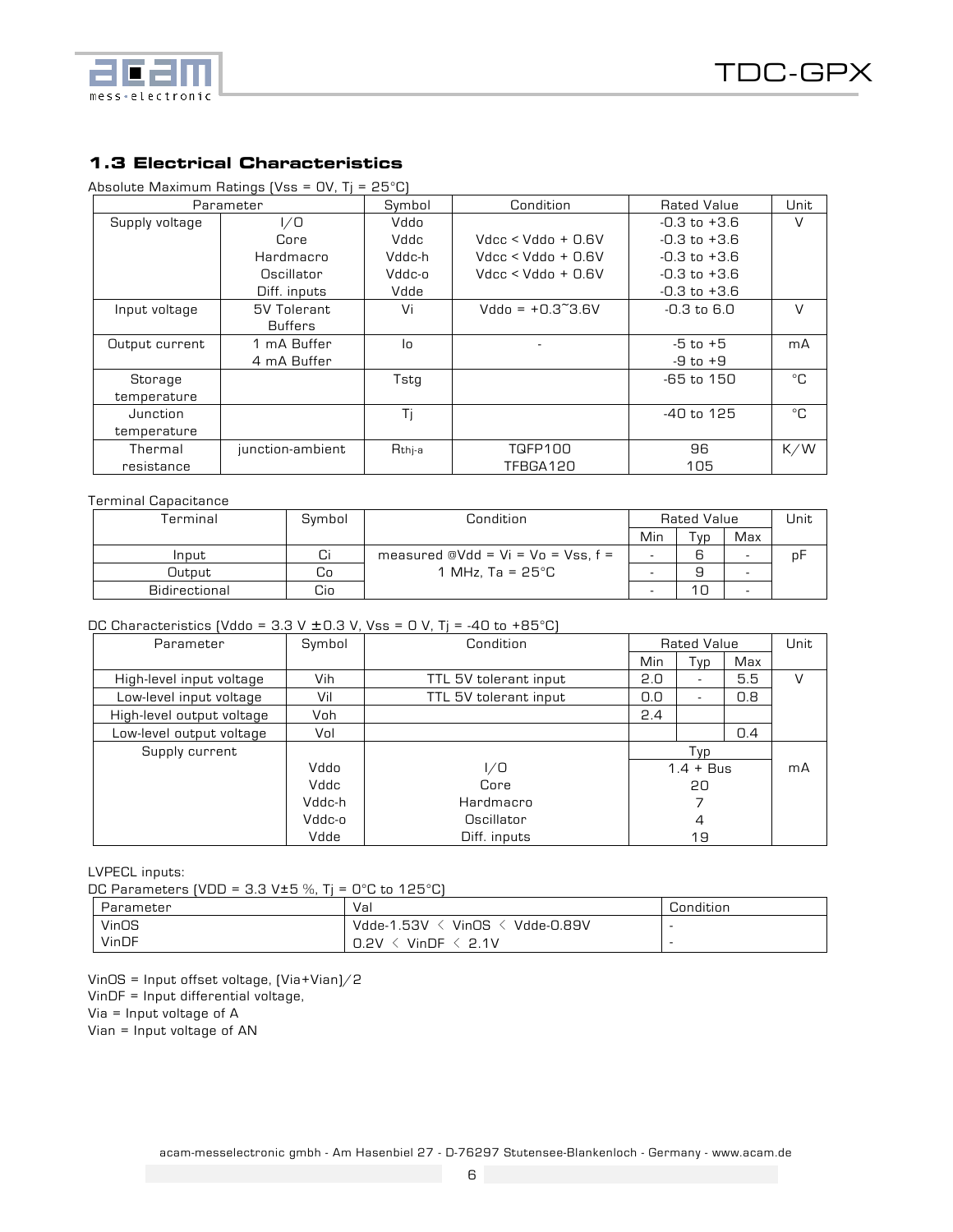<span id="page-6-0"></span>

# 1.3.1 Bus Timings

 $[Vddo = Vddc = 3.3 V, Ta = +25°C]$ 

#### **Write operations**



Figure 1

|                        |             | Max (ns) |
|------------------------|-------------|----------|
| Address Setup Time     | 2           |          |
| Address Hold Time      | 0           |          |
| Write LOW Time         | 6           |          |
| Write HIGH Time        | 6           |          |
| Write Data Setup Time  | 5           |          |
| Write Data Hold Time   | 4           |          |
| Chip Select Setup Time | n           |          |
| Chip Select Hold Time  | n           |          |
|                        | Description | Min [ns] |

## **Read Operations**



Figure 2

| Spec                 | Description                | Min (ns) | Max (ns) |                                                                |
|----------------------|----------------------------|----------|----------|----------------------------------------------------------------|
| t <sub>s</sub> -AD   | Address Setup Time         | ဥ        |          | * @ 87ps res. & 40pF load.                                     |
| th-ad                | Address Hold Time          |          |          | This value depends on the                                      |
| <b><i>LPW-RL</i></b> | Read LOW Time              | 6        |          | capacitive load and has to be<br>confirmed by evaluation. This |
| <b><i>LPW-RH</i></b> | Read HIGH Time             | 6        |          | value also depends on the                                      |
| t <sub>v-DR</sub>    | Read Data Valid Time       | 5        | $11.8*$  | adjusted resolution (e.g)                                      |
| t <sub>H-DR</sub>    | Read Data Hold Time        |          | $8.5**$  |                                                                |
| ts-csn               | Chip Select Setup Time     |          |          | ** Can be prolonged infinitely                                 |
| <b>t</b> h-csn       | Chip Select Hold Time      |          |          | with $OEN = O$ (driving the bus<br>permanently) and stable ad- |
| t <sub>s-FF</sub>    | <b>Empty Flag Set Time</b> |          | $11.8*$  | dress.                                                         |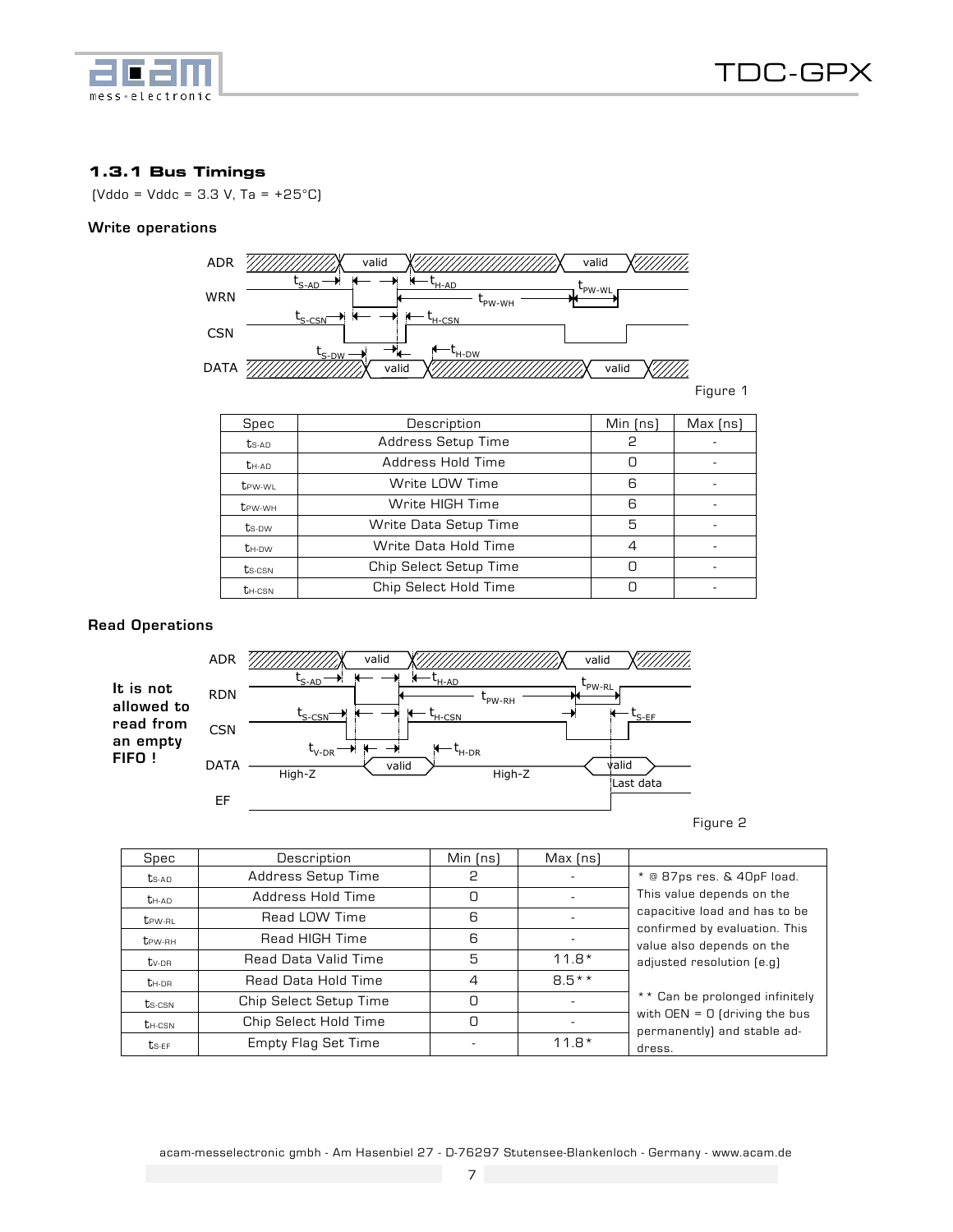<span id="page-7-0"></span>

#### **OEN operations – Driving the bus permanently**



| Spec         | Description            | Min (ns) | Max (ns) |
|--------------|------------------------|----------|----------|
| <b>LOF-F</b> | OEN Rise to Data Valid | 1.5      |          |
| <b>LOF-R</b> | OEN Fall to Data Valid |          | 8.5      |

**Note:** With OEN = Low the output buffers are driving allthe time, with OEN = High they are driving only during a read strobe. While writing to the TDC-GPX OEN has to be High.

#### **Fake Reads for speeding up data readout**

The maximum data readout rate is limited by the empty flag set time as it is not allowed to read from an empty FIFO. This can be overcome by a second fake read strobe which is delayed to the read strobe at the TDC-GPX.



#### 1.3.2 16 Bit Mode

The TDC-GPX data bus can be switched from 28 Bit to 16 Bit. This is done writing a 0x0000010 to address 14. After that all read / write commands have to be done in pairs. When reading the last data from an interface FIFO the empty flag disappears already with the first read command. Nonetheless it is mandatory to read a second time.

The first read/write command always refers to the LSW, the second one to the MSW. The highest 4 Bit of the MSW are not relevant (write) or shall be ignored (read).



Note: See Bug-Report 01 at the end of the datasheet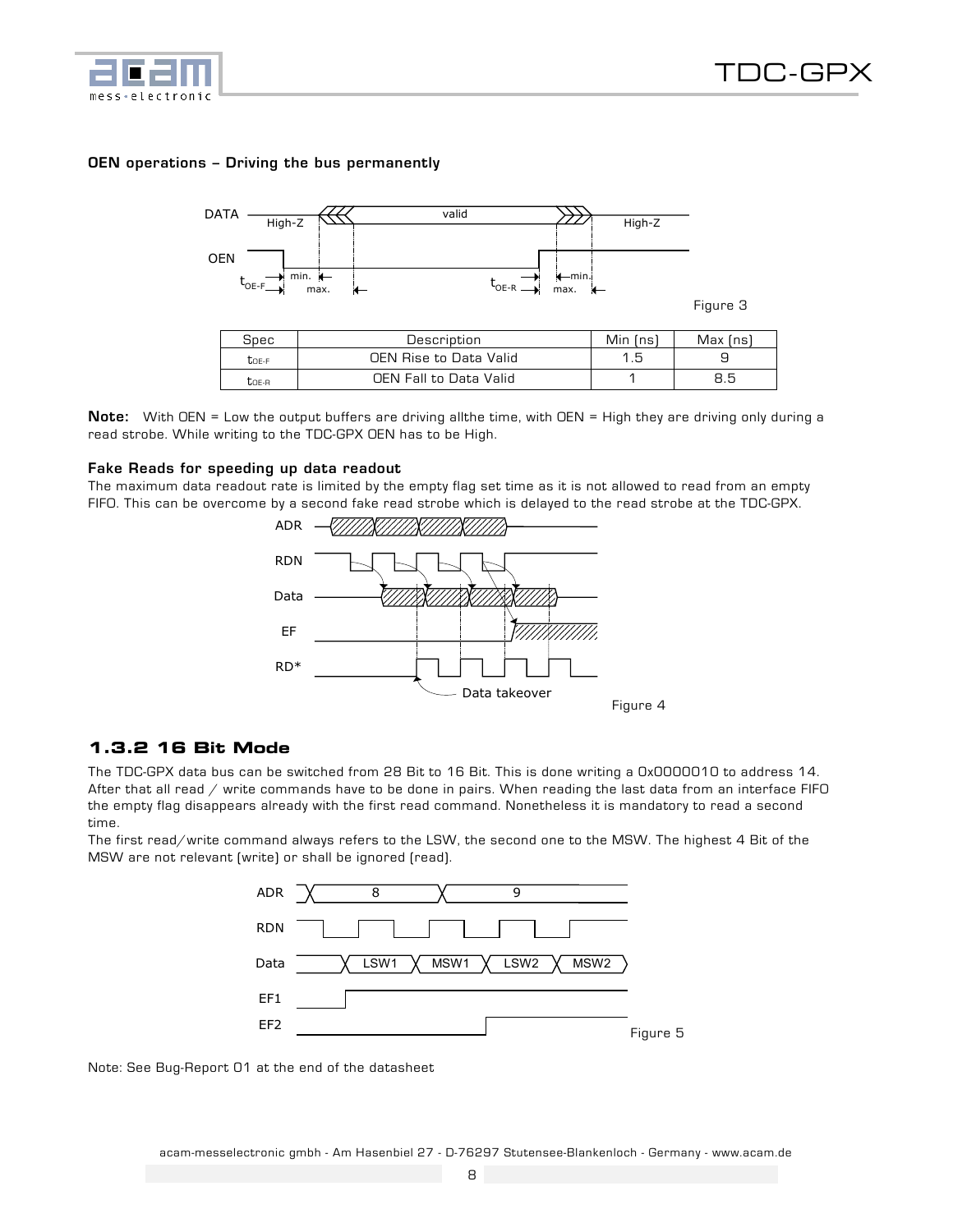<span id="page-8-0"></span>

# 1.3.3 Disable Timings

Disable inputs (Vddo = Vddc =  $3.3$  V, Ta =  $+25^{\circ}$ C)

| Spec               | Description        | Min  | Max  |
|--------------------|--------------------|------|------|
|                    |                    | (ns) | (ns) |
| $ts1-DH$           | Disable Setup Time |      |      |
| ts <sub>2-DH</sub> | Disable Setup Time |      |      |
| $ts1 - DL$         | Disable Hold Time  |      |      |
| tse-ni             | Disable Hold Time  |      |      |



StopDisStart (Bit 21, register 5) @ 87 ps resolution

| Spec            | Description                                 | Min (ns)                 | Max (ns) |
|-----------------|---------------------------------------------|--------------------------|----------|
| $t_{S1-DH}$     | Dead Time Rising (Start) to Rising (Stop)   |                          | 6.3      |
| $t_{\rm S2-DH}$ | Dead Time Falling (Start) to Rising (Stop)  | $\overline{\phantom{a}}$ | 6.1      |
| $ts1-DL$        | Dead Time Rising(Start) to Falling(Stop)    | $\overline{\phantom{a}}$ | 52       |
| ts2-DL          | Dead Time Falling (Start) to Falling (Stop) |                          | 74       |

# 1.3.4 Reset Timings

**Power-up Reset:**  $Vddo = Vddc = 3.3 V$ ,  $Ta = +25°C$ 

| opec | Jescription       | Mın<br>nsı | ns<br>Max                |
|------|-------------------|------------|--------------------------|
| Շрh  | Reset pulse width | ה הר       | $\overline{\phantom{a}}$ |

**Master Reset:** (Vddo = Vddc = 3.3 V, Ta = +25°C)

| Spec          | Description                                                        | Min (ns) |                          |                              |  |  |
|---------------|--------------------------------------------------------------------|----------|--------------------------|------------------------------|--|--|
| tph           | Reset pulse width                                                  | 10       |                          |                              |  |  |
| $t_{\rm rfs}$ | Time after rising edge of reset pulse<br>before hits are accepted  | 27       | Master Reset<br>(at pin) | ʻɒh                          |  |  |
| $t_{\rm rrs}$ | Time after falling edge of reset pulse<br>before hits are accepted | 13       |                          |                              |  |  |
|               |                                                                    |          | Start/Stop               | accept<br>not acc.<br>accept |  |  |
|               |                                                                    |          | Figure 7                 |                              |  |  |

**Partial Reset:**  $Vddo = Vddc = 3.3 V$ ,  $Ta = +25°C$ 

| Spec          | Description                                                        | Min (ns) |                                  |                              |  |  |
|---------------|--------------------------------------------------------------------|----------|----------------------------------|------------------------------|--|--|
| $t_{ph}$      | Reset pulse width                                                  | 10       |                                  |                              |  |  |
| $t_{\rm rfs}$ | Time after rising edge of reset pulse<br>before hits are accepted  | 60       | <b>Partial Reset</b><br>(at pin) |                              |  |  |
| $t_{\rm rrs}$ | Time after falling edge of reset pulse<br>before hits are accepted | 13       |                                  |                              |  |  |
| $t_{rs}$      | Time berfore rising edge of reset pulse                            |          | Start/Stop                       | accept<br>accept<br>not acc. |  |  |
|               | where hits will be lost                                            |          |                                  | Figure 8                     |  |  |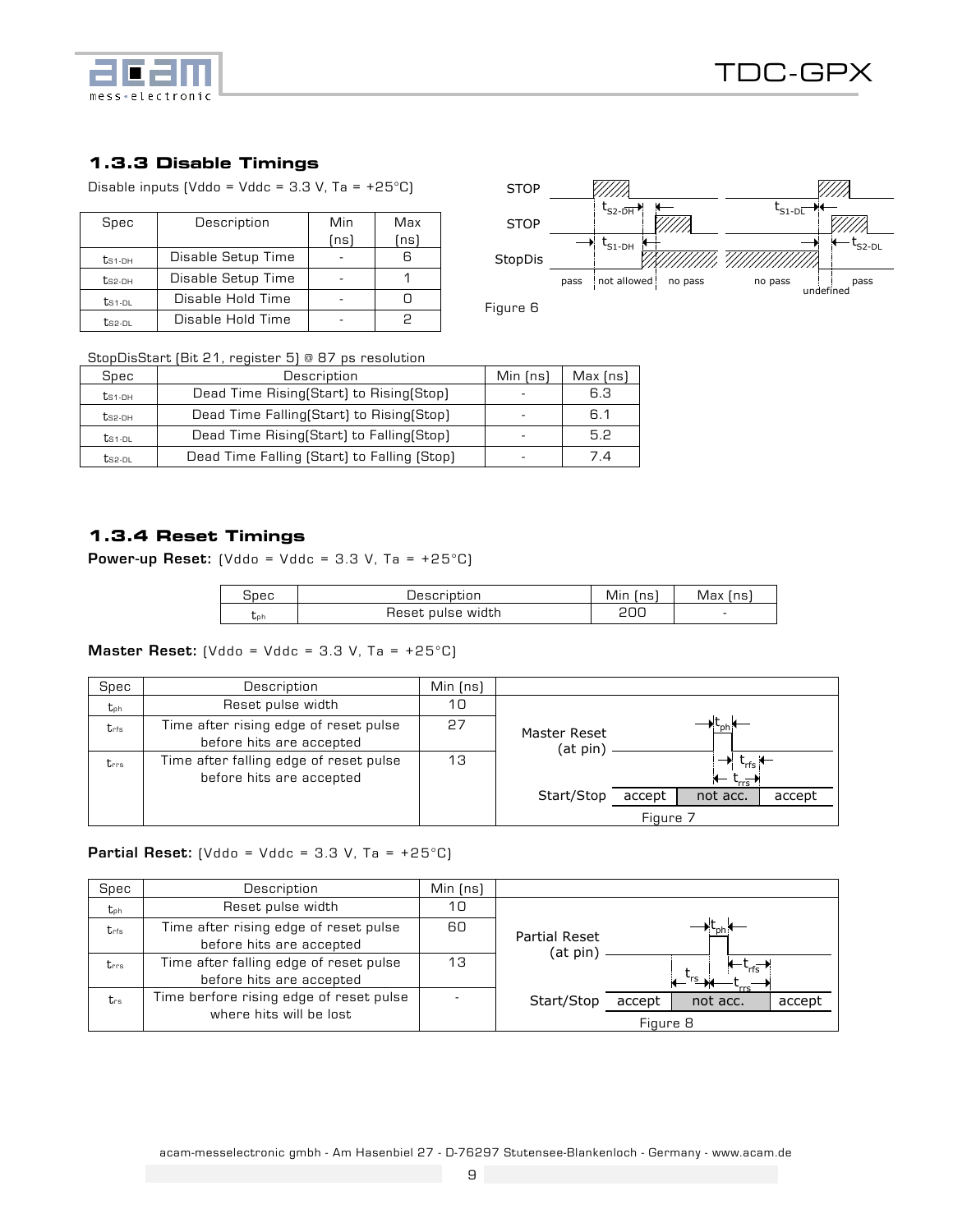<span id="page-9-0"></span>

# 1.3.5 General Timings & Resolution

The TDC-GPX time measurement is based on internal propagation delays. Those delays depend on temperature and voltage. They also vary over the production lots. The resolution adjust mode (see) uses the voltage dependency to compensate for temperature and production variations and sets the circuits to a fixed and programmable resolution.

Figure 9 shows the dependency of all timings from the core voltage, referred to the 3.3V timings. The resolution at 3.3V can be varied by factors 0.93 at 3.6V to 1.4 at 2.3V.



Figure 9

Figure 10 shows the dependency of all timings on the temperature, referred to 25°C junction temperature. If the temperature increases from 25°C to 70°C, the intrinsic resolution goes down by a factor 1.077. In resolution adjust mode this is compensated by increasing the core voltage from 3.3V to 3.6V.



Without resolution adjust, the intrinsic resolution varies slightly from chip to chip. The distribution over the production lots is of gaussian type.



Within a single production lot the distribution is narrower. Figure 12 shows a typical distribution of the intrinsic resolution at 3.3 V core voltage and 25°C ambient temperature within a single production lot.



#### Example:

Taking the distribution from Figure 12 and assuming an operating temperature range of O°C to 40°C as well as 1 Mhz data rate. The junction temperature will be about 57°C max. The slowest chips will have 92ps \* 1.043 = 97ps resolution at 3.3V Vddc. Increasing the core voltage to 3.6V will speed them up to 90.2ps. Setting the resolution adjust mode to a resolution of 95ps will guarantee that the PLLs of all chips will lock at one and the same resolution over the whole operating temperature range.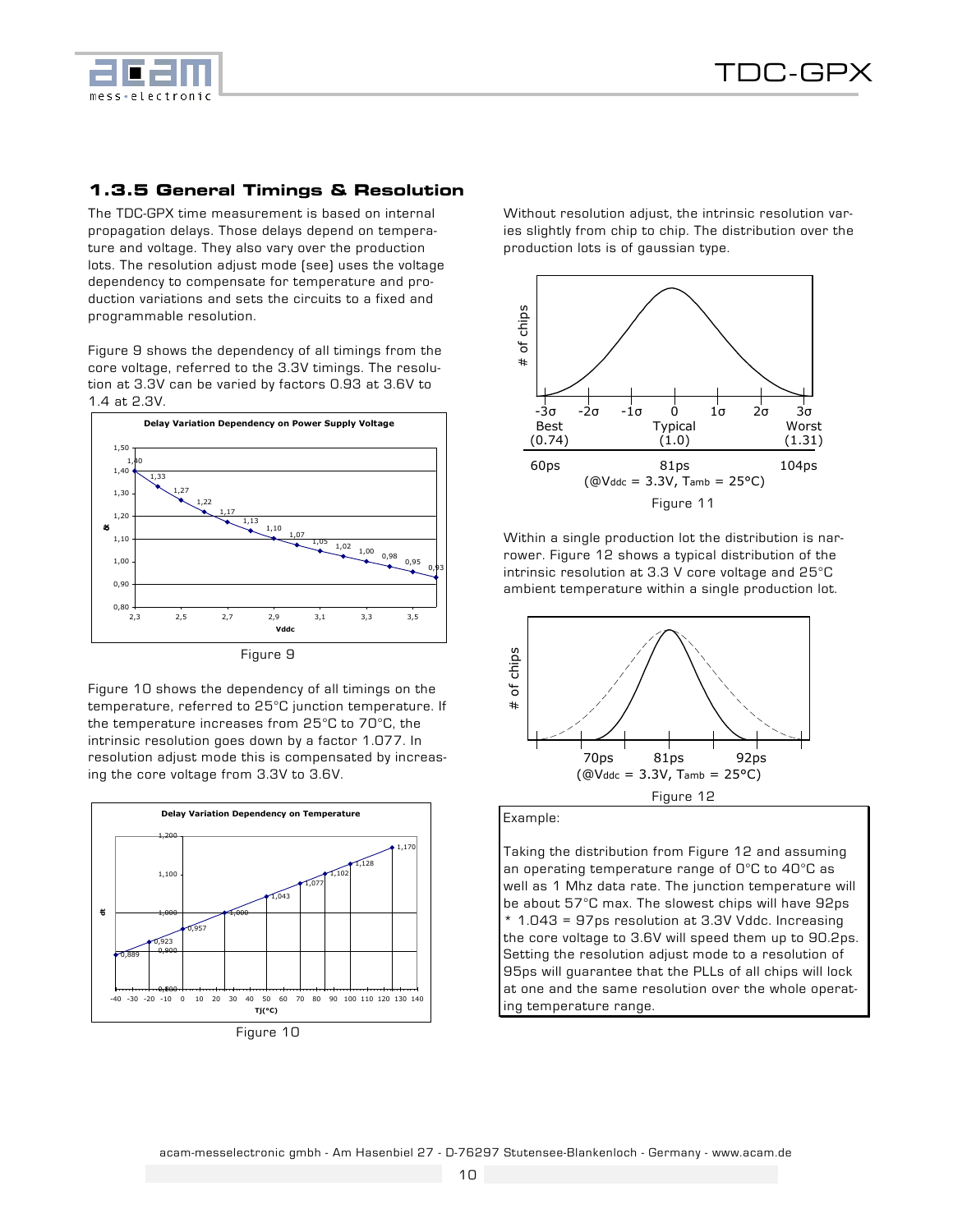<span id="page-10-0"></span>

# 1.4 Pin Description



Figure 13

|             | <b>PIN No</b>  | <b>PIN Name</b> | <b>Description</b>                                         | <b>Type</b>      | <b>Terminal</b>       |
|-------------|----------------|-----------------|------------------------------------------------------------|------------------|-----------------------|
| <b>TQFP</b> | <b>TFBGA</b>   |                 |                                                            |                  | $()$ = if not used    |
| 100         | 120            |                 |                                                            |                  |                       |
| 001         | A1             | Vddc            | Core supply voltage                                        |                  | Vddc                  |
| 002         | B <sub>1</sub> | Vddo            | I/O supply voltage                                         |                  | Vddo                  |
| 003         | C1             | Tstop2          | TTL input 'Stop2'                                          | <b>TTL</b> input | $(10k\Omega$ to GND)  |
| 004         | C <sub>2</sub> | StartDis        | Disable input 'DStart' or 'TStart'                         | <b>TTL</b> input | (GND)                 |
| 005         | D <sub>1</sub> | StopDis1        | Disable input 'DStop1' or inputs 'TStop1 ' and<br>'TStop2' | <b>TTL</b> input | (GND)                 |
| 006         | C <sub>3</sub> | StopDis2        | Disable input 'DStop2' or inputs 'TStop3 ' and<br>'TStop4' | <b>TTL</b> input | (GND)                 |
| 007         | D <sub>2</sub> | TStop3          | TTL input Stop3                                            | TTL input        | (10k $\Omega$ to GND) |
| 008         | E <sub>1</sub> | StopDis3        | Disable inputs 'TStop5 ' and 'TStop6'                      | <b>TTL</b> input | (GND)                 |
| 009         | D <sub>3</sub> | StopDis4        | Disable or inputs 'TStop7 ' and 'TStop8'                   | <b>TTL</b> input | (GND)                 |
| 010         | F <sub>1</sub> | Vddc            | Core supply voltage                                        |                  | Vddc                  |
| 011         | E <sub>3</sub> | TStop4          | TTL input 'Stop4'                                          | <b>TTL</b> input | (10k $\Omega$ to GND) |
| 012         | F <sub>2</sub> | Vssc            | Core GND                                                   |                  | <b>GND</b>            |
| 013         | G <sub>1</sub> | <b>WRN</b>      | Write (LOW active)                                         | <b>TTL</b> input |                       |
| 014         | F <sub>3</sub> | <b>CSN</b>      | Chip select (LOW active)                                   | TTL input        | (GND)                 |
| 015         | G <sub>2</sub> | <b>RDN</b>      | Read (LOW active)                                          | TTL input        |                       |
| 016         | H <sub>1</sub> | Phase           | Phase output PLL                                           |                  |                       |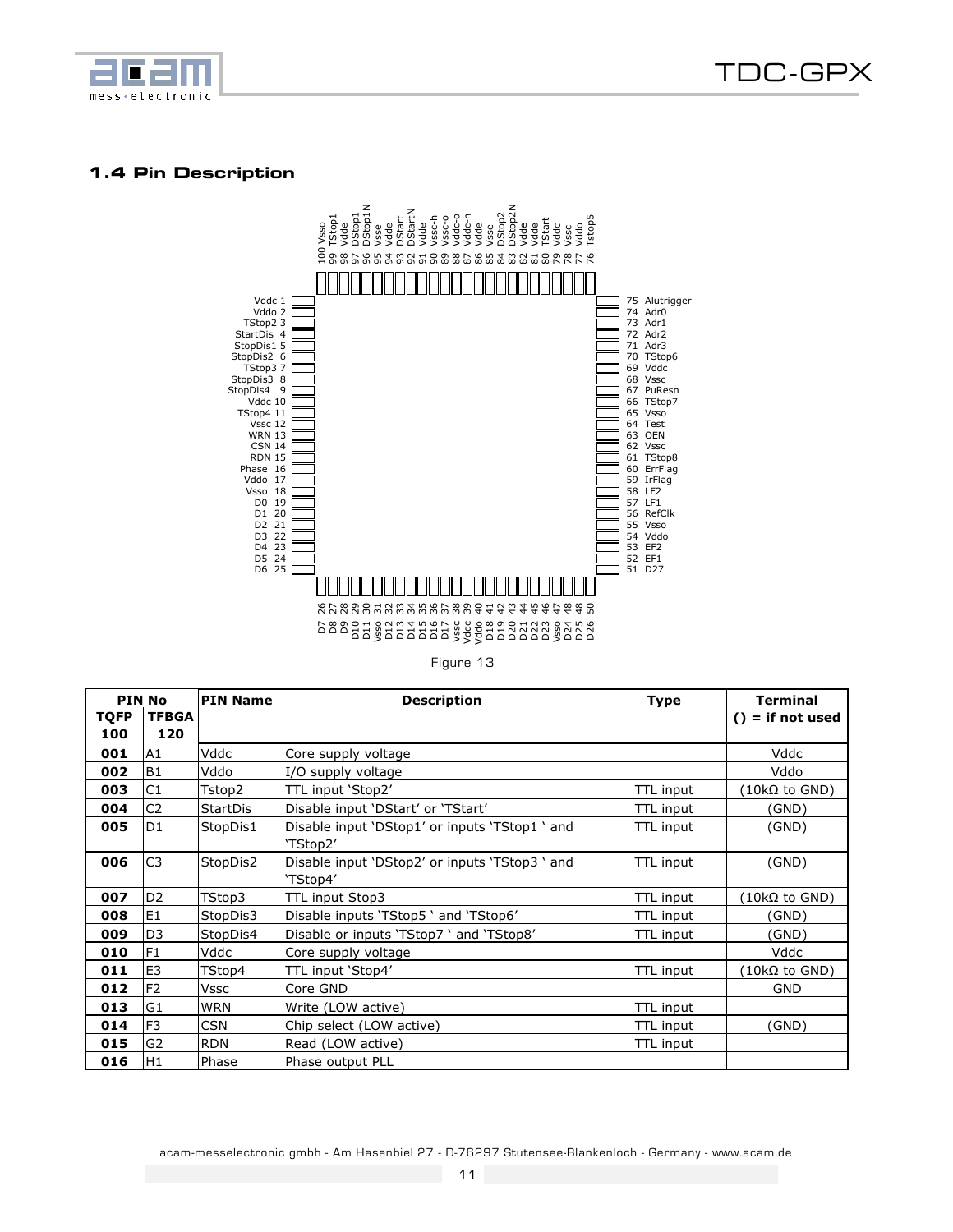

| 017        | G <sub>3</sub> | Vddo            | I/O supply voltage                        |                                        | Vddo                  |
|------------|----------------|-----------------|-------------------------------------------|----------------------------------------|-----------------------|
| 018        | H <sub>2</sub> | Vsso            | I/O GND                                   |                                        | <b>GND</b>            |
| 019        | J1             | D <sub>0</sub>  | Data 0                                    | Bidirectional 4mA                      | $10k\Omega$ to GND    |
| 020        | J2             | D1              |                                           | Bidirectional 4mA                      | $10k\Omega$ to GND    |
| 021        | K1             | D <sub>2</sub>  |                                           | Bidirectional 4mA                      | $10k\Omega$ to GND    |
| 022        | K <sub>2</sub> | D <sub>3</sub>  |                                           | Bidirectional 4mA                      | $10k\Omega$ to GND    |
| 023        | L1             | D <sub>4</sub>  |                                           | Bidirectional 4mA                      | $10k\Omega$ to GND    |
| 024        | L2             | D <sub>5</sub>  |                                           | Bidirectional 4mA                      | $10k\Omega$ to GND    |
| 025        | M1             | D <sub>6</sub>  |                                           | Bidirectional 4mA                      | $10k\Omega$ to GND    |
| 026        | N <sub>2</sub> | D7              |                                           | Bidirectional 4mA                      | $10k\Omega$ to GND    |
| 027        | M <sub>2</sub> | D <sub>8</sub>  |                                           | Bidirectional 4mA                      | $10k\Omega$ to GND    |
| 028        | N <sub>3</sub> | D <sub>9</sub>  |                                           | Bidirectional 4mA                      | $10k\Omega$ to GND    |
| 029        | M <sub>3</sub> | D10             |                                           | Bidirectional 4mA                      | $10k\Omega$ to GND    |
| 030        | N <sub>4</sub> | D11             | Data 11                                   | Bidirectional 4mA                      | $10k\Omega$ to GND    |
| 031        | M4             | Vsso            | I/O GND                                   |                                        | <b>GND</b>            |
| 032        | N <sub>5</sub> | D12             | Data 12                                   | Bidirectional 4mA                      | 10k $\Omega$ to GND   |
| 033        | L3             | D13             |                                           | Bidirectional 4mA                      | $10k\Omega$ to GND    |
| 034        | M5             | D14             |                                           | Bidirectional 4mA                      | $10k\Omega$ to GND    |
| 035        | N <sub>6</sub> | D15             |                                           | Bidirectional 4mA                      | $10k\Omega$ to GND    |
| 036        | M <sub>6</sub> | D16             |                                           | Bidirectional 4mA                      | $10k\Omega$ to GND    |
| 037        | N7             | D17             | Data 17                                   | Bidirectional 4mA                      | $10k\Omega$ to GND    |
| 038        | L5             | Vssc            | Core GND                                  |                                        | <b>GND</b>            |
| 039        | M7             | Vddc            | Core supply voltage                       |                                        | Vddc                  |
| 040        | L6             | Vddo            | I/O supply voltage                        |                                        | Vddo                  |
| 041        | M <sub>8</sub> | D18             | Data 18                                   | Bidirectional 4mA                      | $10k\Omega$ to GND    |
| 042        | N <sub>9</sub> | D19             |                                           | Bidirectional 4mA                      | $10k\Omega$ to GND    |
| 043        | L7             | D20             |                                           | Bidirectional 4mA                      | $10k\Omega$ to GND    |
| 044        | M9             | D21             |                                           | Bidirectional 4mA                      | $10k\Omega$ to GND    |
| 045        | L8             | D22             |                                           | Bidirectional 4mA                      | $10k\Omega$ to GND    |
| 046        | M10            | D23             | Data 23                                   | Bidirectional 4mA                      | $10k\Omega$ to GND    |
| 047<br>048 | L9<br>M11      | Vsso<br>D24     | I/O GND                                   |                                        | $10k\Omega$ to GND    |
| 049        | N12            | D25             | Data 24                                   | Bidirectional 4mA<br>Bidirectional 4mA | $10k\Omega$ to GND    |
| 050        | L10            | D26             |                                           | Bidirectional 4mA                      | $10k\Omega$ to GND    |
| 051        | M13            | D27             | Data 27                                   | Bidirectional 4mA                      | $10k\Omega$ to GND    |
| 052        | N13            | EF1             | Interface FIFO 1 empty flag, active HIGH  | Output 4mA                             |                       |
| 053        | L13            | EF <sub>2</sub> | Interface FIFO 2 empty flag, active HIGH  | Output 4mA                             |                       |
| 054        | L12            | Vddo            | I/O supply voltage                        |                                        | Vddo                  |
| 055        | L11            | Vsso            | I/O GND                                   |                                        | GND                   |
| 056        | K13            | RefClk          | Input reference clock                     | <b>TTL</b> input                       |                       |
| 057        | K12            | LF1             | Interface FIFO 1 load flag, active HIGH * | Output 1mA                             |                       |
| 058        | K11            | LF <sub>2</sub> | Interface FIFO 2 load flag, active HIGH * | Output 1mA                             |                       |
| 059        | <b>J13</b>     | IrFlag          | Interrupt flag, active HIGH               | Output 1mA                             |                       |
| 060        | <b>J12</b>     | ErrFlag         | Error flag, active HIGH                   | Output 1mA                             |                       |
| 061        | H13            | Tstop8          | TTL input, Stop8'                         | <b>TTL</b> input                       | $(10k\Omega$ to GND)  |
| 062        | H12            | Vssc            | Core GND                                  |                                        | GND                   |
| 063        | H11            | OEN             | Output enable, active LOW                 | <b>TTL</b> input                       | $(10k\Omega$ to Vddo) |

∗ Valid only whileF13 it is not read

l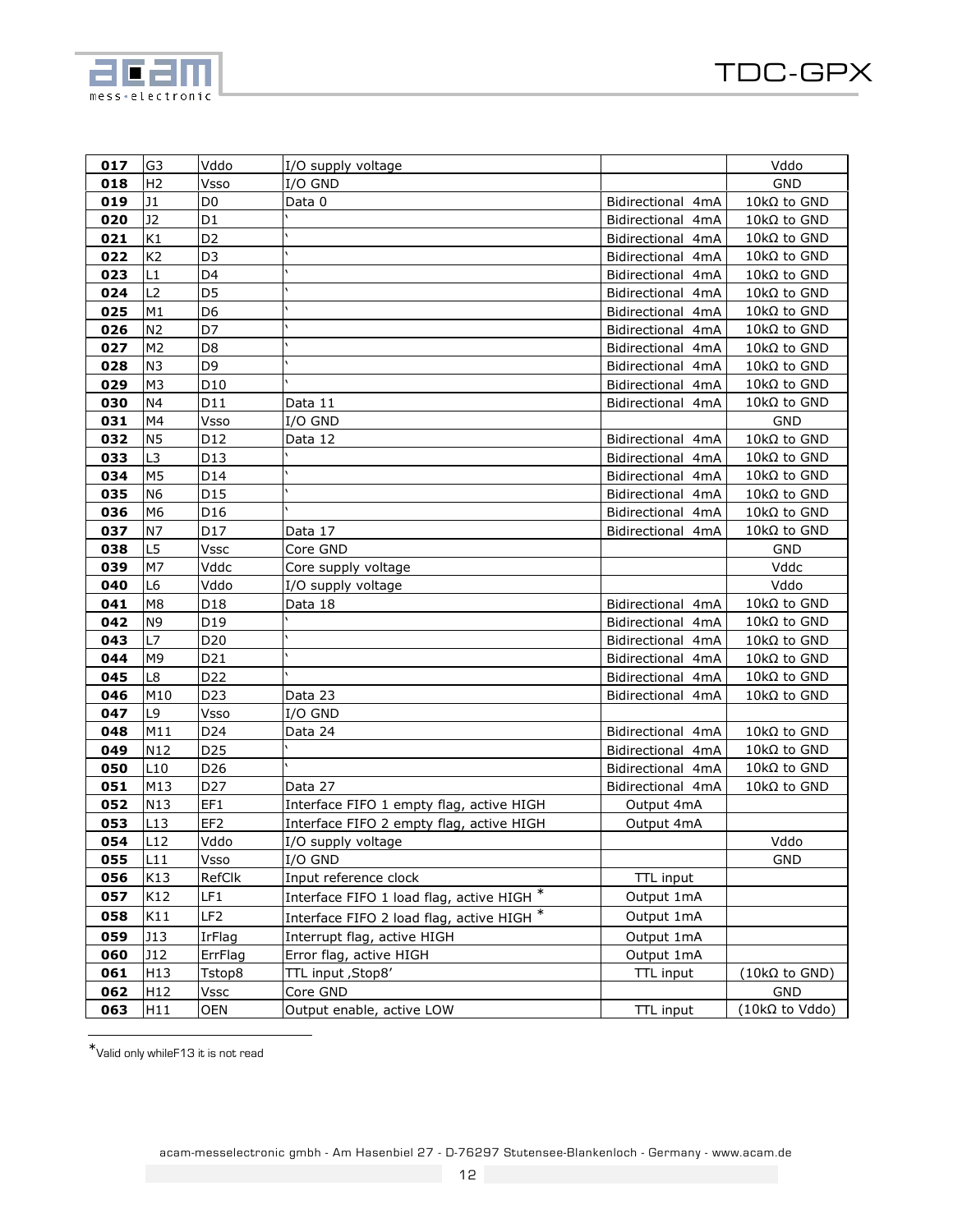

| 064 | G11            | <b>Test</b>    | acam test input, connect it to GND ! | <b>TTL</b> input   | <b>GND</b>           |
|-----|----------------|----------------|--------------------------------------|--------------------|----------------------|
| 065 | F13            | Vsso           | I/O GND                              |                    | <b>GND</b>           |
| 066 | F12            | Tstop7         | TTL input, Stop7'                    | TTL input          | $(10k\Omega$ to GND) |
| 067 | F11            | PuResN         | Power-up reset, low active           | <b>TTL</b> input   |                      |
| 068 | E13            | <b>Vssc</b>    | Core GND                             |                    | <b>GND</b>           |
| 069 | E12            | Vddc           | Core supply voltage                  |                    | Vddc                 |
| 070 | D12            | Tstop6         | TTL input 'Stop6'                    | <b>TTL</b> input   | $(10k\Omega$ to GND) |
| 071 | D13            | Adr3           | Address 3                            | <b>TTL</b> input   |                      |
| 072 | E11            | Adr2           | Address 2                            | TTL input          |                      |
| 073 | C13            | Adr1           | Address 1                            | TTL input          |                      |
| 074 | C12            | Adr0           | Address 0                            | TTL input          |                      |
| 075 | D11            | AluTrigger     | External ALU trigger                 | TTL input          | $(10k\Omega$ to GND) |
| 076 | C11            | Tstop5         | TTL input 'Stop5'                    | <b>TTL</b> input   | $(10k\Omega$ to GND) |
| 077 | A11            | Vddo           | I/O supply voltage                   |                    | Vddo                 |
| 078 | C10            | Vssc           | Core GND                             |                    | <b>GND</b>           |
| 079 | <b>B10</b>     | Vddc           | Core supply voltage                  |                    | Vddc                 |
| 080 | C <sub>9</sub> | Tstart         | TTL input 'Start'                    | TTL input          | $(10k\Omega$ to GND) |
| 081 | B <sub>9</sub> | Vdde           | LVPECL supply voltage                |                    | Vdde                 |
| 082 | A <sub>9</sub> | Vdde           | LVPECL supply voltage                |                    | Vdde                 |
| 083 | B <sub>8</sub> | DStop2N        | Differential input 'Stop2', neg      | Differential input | $(10k\Omega$ to GND) |
| 084 | A8             | DStop2         | Differential input 'Stop2', pos      | Differential input | $(10k\Omega$ to GND) |
| 085 | C <sub>7</sub> | Vsse           | LVPECL GND                           |                    | GND                  |
| 086 | <b>B7</b>      | Vdde           | LVPECL supply voltage                |                    | Vdde                 |
| 087 | A7             | Vddc-h         | Hardmacro supply voltage             |                    | Vddc-h               |
| 088 | C <sub>6</sub> | Vddc-o         | Hardmacro supply voltage             |                    | Vddc-o               |
| 089 | <b>B6</b>      | Vssc-o         | Hardmacro GND                        |                    | <b>GND</b>           |
| 090 | A <sub>6</sub> | Vssc-h         | Hardmacro GND                        |                    | <b>GND</b>           |
| 091 | C <sub>5</sub> | Vdde           | LVPECL supply voltage                |                    | Vdde                 |
| 092 | <b>B5</b>      | <b>DStartN</b> | Differential input 'Start', neg      | Differential input | $(10k\Omega$ to GND) |
| 093 | A <sub>5</sub> | DStart         | Differential input 'Start', pos      | Differential input | $(10k\Omega$ to GND) |
| 094 | C <sub>4</sub> | Vdde           | LVPECL supply voltage                |                    | Vdde                 |
| 095 | <b>B4</b>      | Vsse           | LVPECL GND                           |                    | <b>GND</b>           |
| 096 | A4             | Dstop1N        | Differential input 'Stop1', neg      | Differential input | $(10k\Omega$ to GND) |
| 097 | B <sub>3</sub> | Dstop1         | Differential input 'Stop1', pos      | Differential input | $(10k\Omega$ to GND) |
| 098 | A3             | Vdde           | LVPECL supply voltage                |                    | Vdde                 |
| 099 | B <sub>2</sub> | TStop1         | TTL input 'Stop1'                    | TTL input          | $(10k\Omega$ to GND) |
| 100 | A <sub>2</sub> | Vsso           | I/O GND                              |                    | GND                  |
|     |                |                |                                      |                    |                      |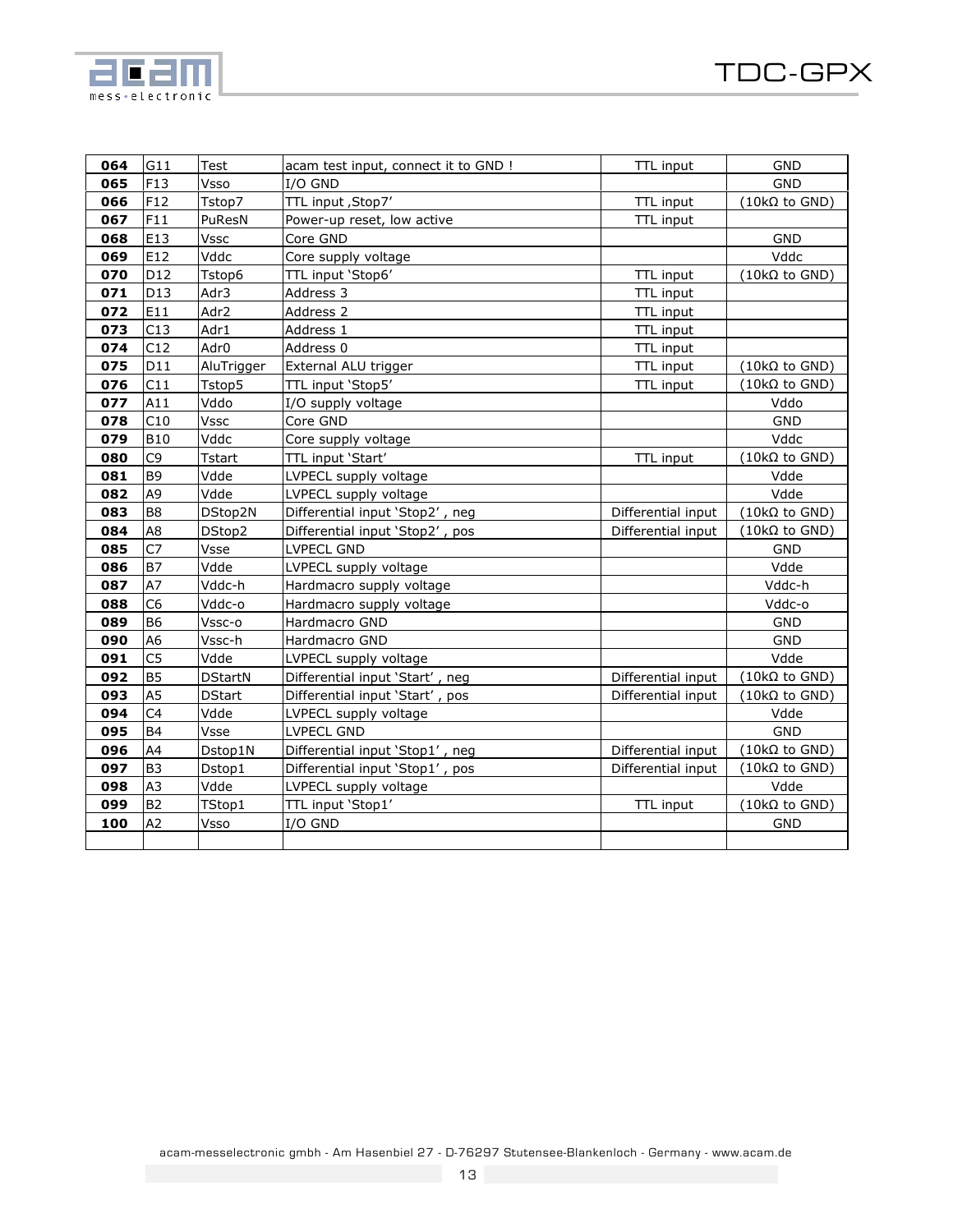<span id="page-13-0"></span>

# 1.5 Package Drawings

TQFP100:



Sockets: E.g. Yamaichi IC149-100-025

TFBGA:

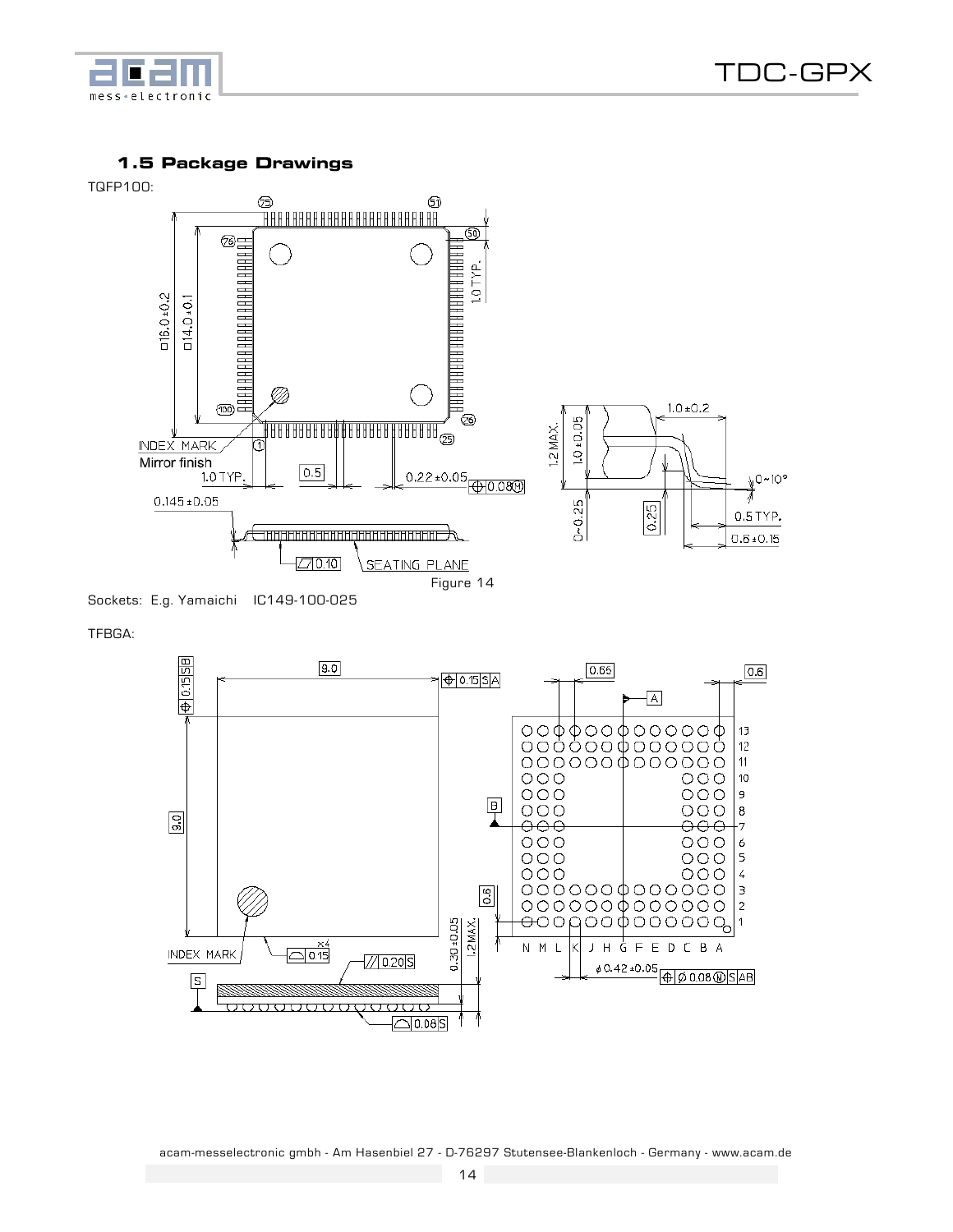<span id="page-14-0"></span>

# 1.6 Power supply

#### 1.6.1 Resolution adjust

In principle the high resolution of the TDC-GPX is derived from the internal gate propagation times. The gate propagation time depends upon voltage, temperature and the manufacturing process. Due to this dependency the resolution normally is not known and must be calculated via calibration measurements. In addition, the resolution is not stable, it sways with voltage and temperature. This does not apply using the resolution adjust mode for the TDC-GPX. In this mode the resolution of the TDC-GPX is adjusted quartzaccurately and absolutely temperature stable via Phase Locked Loop The phase locked loop (PLL) regulates the core voltage of the TDC-GPX so that the resolution is set exactly to the programmed value.

The BIN size is calculated as follows:

 $\text{BIN}_{\text{I-Mode}} = \frac{T_{\text{ref}} \times 2^{\text{refclkdiv}}}{216 \times \text{hsdiv}}$  $-$ Mode =  $\frac{T_{ref} \times T_{ref}}{216}$  $\text{BIN}_{\mathsf{G-Mode}} = \text{BIN}_{\text{I-Mode}} \times \frac{1}{2}$  $\text{BIN}_{\text{R-Mode}} = \text{BIN}_{\text{I-Mode}} \times \frac{1}{3}$  $\mathsf{BIN_{M-Mode}} = \mathsf{BIN_{R-Mode}} \times \frac{1}{\mathsf{MSet} + 1}$  Tref = 25ns (40 MHz reference clock) RefClkDiv, HSDiv → Register 7

The adjustment range of the resolution can reach values from –40 % up to +9 % of the normal resolution at 3.3 V and 25 °C. If environmental conditions lead to very large adjustments the locked-state can be lost. Then the PLL changes to floating resolution until the conditions allow the PLL to lock again. Figure 15 shows the recommended external circuit for the regulation loop.

**Note**: See also application note AN013.

| Example:        |                                                |
|-----------------|------------------------------------------------|
|                 | RefCIkDiv = 7 and HSDiv = 183 give the follow- |
| ing resolution: |                                                |
| l-Mode          | 80.9553 ps BIN                                 |
| G-Mode          | 40.4776 ps BIN                                 |
| R-Mode          | 26.9851 ps BIN                                 |

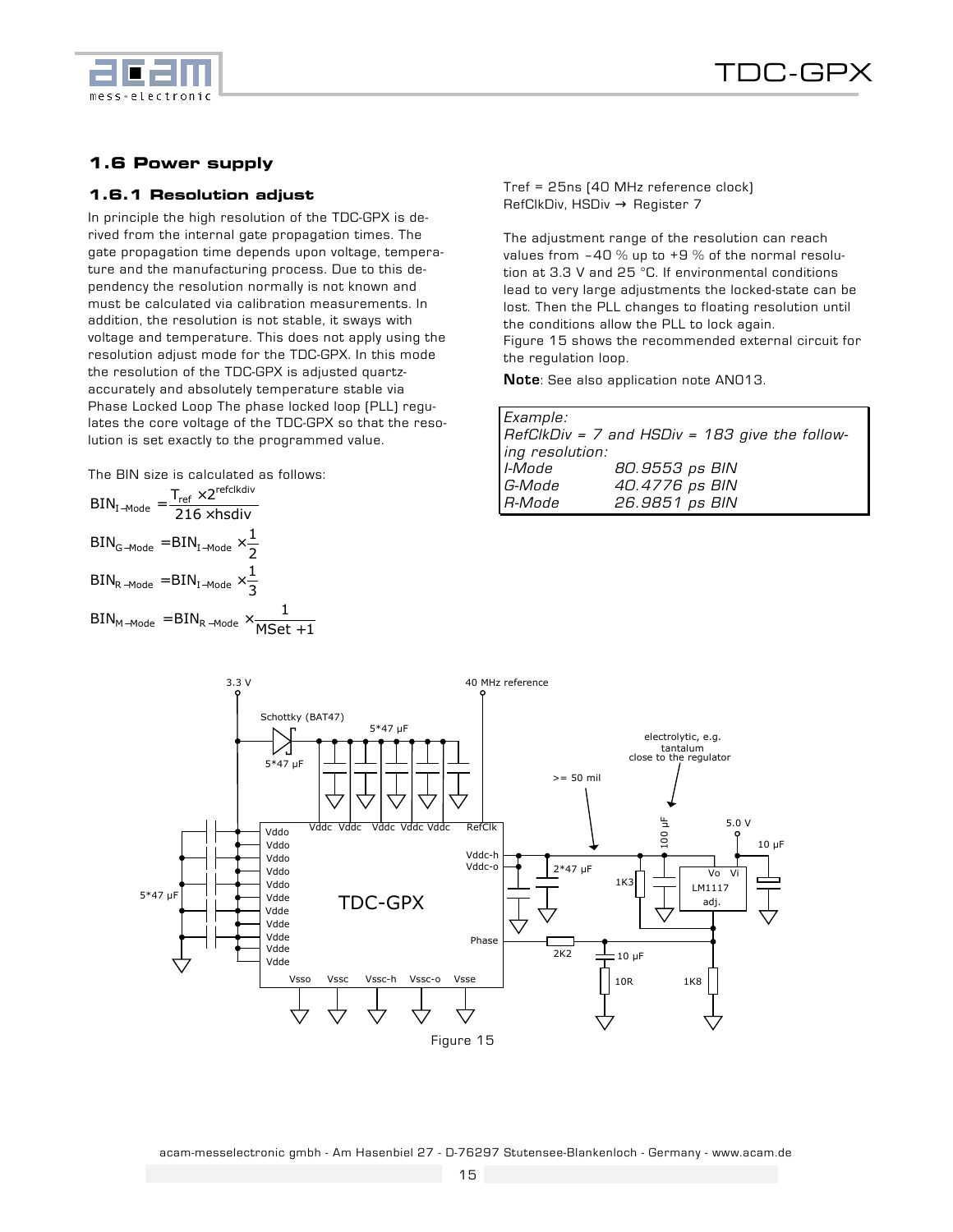<span id="page-15-0"></span>

#### 1.6.2 Supply voltages

Although the TDC-GPX is a fully digital circuit, some analog measures affect the circuit. The reason is that the TDC is based on the internal analog measure 'propagation delay time' which is influenced by temperature and supply voltage. A good layout of the supply voltage is essential for good measurement results. It should be high capacitive and of low inductance.

There are several connections for power supply provided at the TDC-GPX:

- Vddo I/O supply voltage
- Vddc Core supply voltage
- Vddc-h Supply for the Hamac
- Vddc-o Supply for the ring oscillator
- Vdde Supply of LVPECL inputs
- Vsso I/O GND
- Vssc Core GND
- Vssc-h Hamac GND
- Vssc-o Ring oscillator GND

For a good stabilization we recommend the use of

- 5 \* 47 µF, one for each Vddc pin.
- 1 \* 47 µF for Vddc-h.
- 1 \* 47 µF for Vddc-o.
- 5 \* 47 µF, total for Vddo and Vdde.

Recommended capacitors: Taiyo-Yuden LMK325BJ476MM, 47µF, 1210

The supply voltage for the core should not be higher than the supply voltage of the I/O plus 0.6 V. Otherwise the signal flow could be disturbed.

All ground pins should be connected to a ground plane on the printed circuit board.

Vddc, Vddc-h and Vddc-o are floating and are supplied from the resolution adjust voltage regulator.

Vddo should be provided by a fixed voltage regulator to avoid disturbances caused by the inputs supply.

#### Power consumption

The current consumption is about 45 mA in R- and Gmode and 39mA in I-mode idle plus 5 mA per million events. At 1 million continuous events per second the junction temperature will increase to 17 °C above ambient.

The thermal resistance Rth j-a is 96K/W (still air) for the TQFP package and 105K/W for the TFBGA package. With available heatsinks it can be reduced to 35k/W (still air), due to a very small Rthj-c of the package.

The maximum junction temperature is Tj max =  $125$  °C.

#### 1.6.3 Design Rules

As shown in Figure 15 the supply voltage of the measuring unit, Vddc-o/h, is provided by an adjustable linear regulator. It is strongly recommended to use only LM317 or LM1117 regulators, because only for these regulators the circuit is tested and approved. Do not use low drop regulators because these regulators' reference refers to the output voltage and the regulation might be in conflict with the PLL regulation. The input voltage of the regulator should be  $\geq 5$  V so that the maximum output voltage of the PLL regulation circuit is not limited by the voltage regulator's voltage drop of 1.2 V to 1.3 V.

Also for the other supply voltages, Vddc, Vddo & Vdde, linear regulators are recommended. Switched mode regulators will introduce a lot of noise to the measurement.

The width of the strip line between the regulator's output and the TDC-GPX power supply pins should be at least 50 mil.

For more detailed information concerning the PLL regulation circuit please refer to application note no. 13 at the end of this document.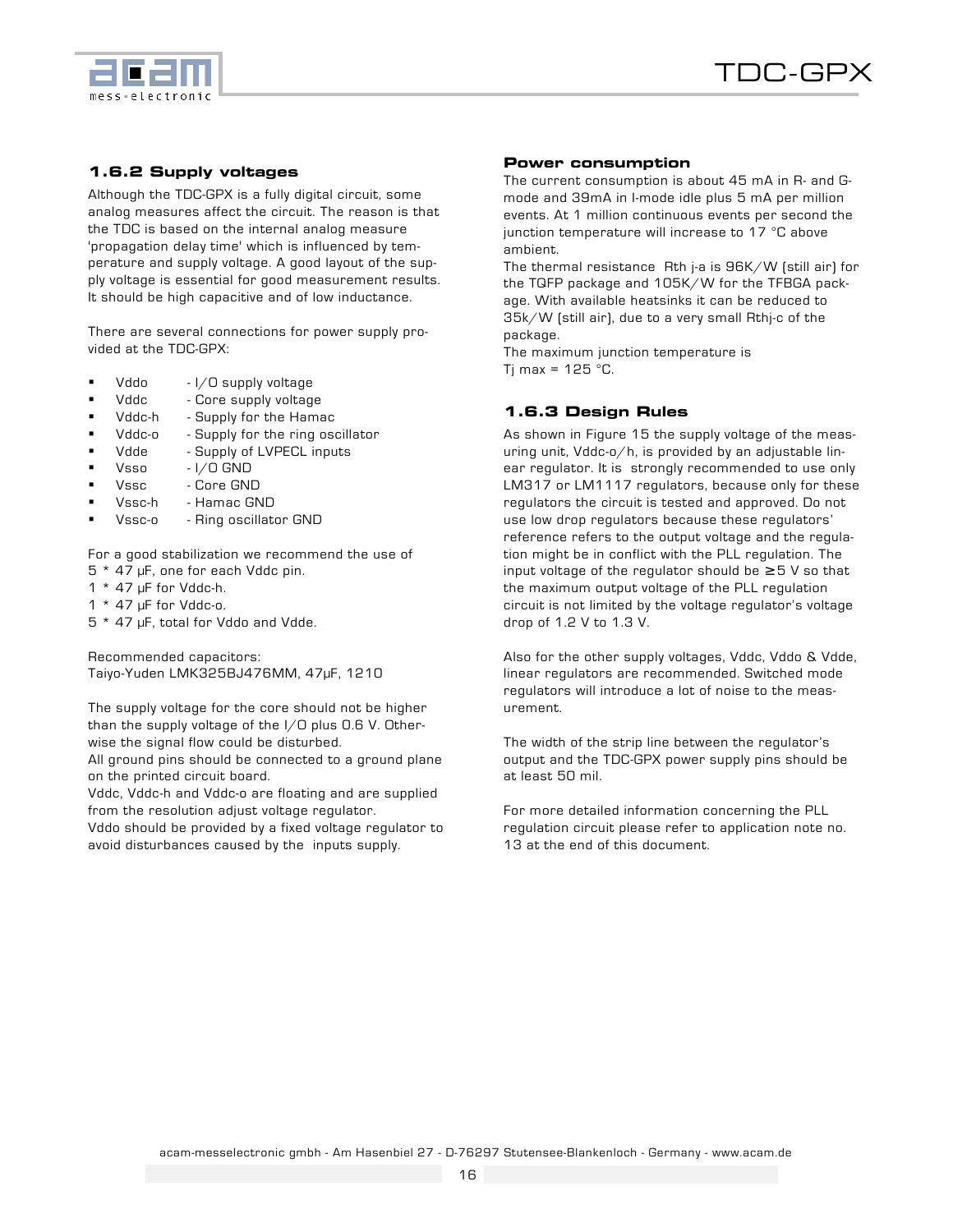<span id="page-16-0"></span>

# 1.7 Register settings

In depends on the operating mode whether bits are relevant or not. Especially the read data structure depends on the operating mode.

# 1.7.1 Write Registers

Service bits are for acam testing and security purposes only, Please use the recommended values. These registers can also be read back.

|           | Register O: $Adr = 0$ |                                                         |   | G | R | M |
|-----------|-----------------------|---------------------------------------------------------|---|---|---|---|
|           | <b>ROsc</b>           | $'1'$ = start ring oscillator                           | X | x | x | X |
|           | <b>RiseEnO</b>        | enable rising edge sensitivity on DStart input          |   | x | х | X |
| 2         | FallEnO               | '1' enable falling edge sensitivity on DStart input     |   | x | x | x |
| 3         | RiseEn1               | '1' enable rising edge sensitivity on DStop1 input      |   | x | x | X |
| 4         | FallEn1               | '1' enable falling edge sensitivity on DStop1 input     |   | х | x | X |
| 5         | RiseEn2               | '1' enable rising edge sensitivity on DStop2 input      |   | x | x | x |
| 6         | FallEn <sub>2</sub>   | '1' enable falling edge sensitivity on DStop2 input     |   | x | x | x |
| $7 - 9$   | HQSel                 | Service bits, must be set to '001'                      | X | x | x | x |
| $10 - 18$ | TRiseEn               | '1' enables rising edges for the TTL inputs             | X |   |   |   |
|           |                       | Bit $10 = TStart$ , Bit $11 = TStop1$ Bit $18 = TStop8$ |   |   |   |   |
| $19 - 27$ | TFallEn               | '1' enables falling edges for the TTL inputs            | X |   |   |   |
|           |                       | Bit $19$ = TStart, Bit $20$ = TStop1  Bit $27$ = TStop8 |   |   |   |   |

| Register 1: $Adr = 1$ |      |                                                                  |  |   | R            | M |
|-----------------------|------|------------------------------------------------------------------|--|---|--------------|---|
| $0 - 3$               | AdjO | Channel adjustment bits channel O (Start)                        |  | x |              |   |
| $4 - 7$               | Adj1 | Channel adjustment bits channel 1 (R-Mode = 2, G-Mode = 0)       |  | x | x            |   |
| $8 - 11$              | Adj2 | Channel adjustment bits channel 2 (R-Mode = 6, G-Mode = $5$ )    |  | x | x            |   |
| $12 - 15$             | Adi3 | Channel adjustment bits channel 3 (R-Mode = $0$ , G-Mode = 0)    |  | x | x            |   |
| $16 - 19$             | Adi4 | Channel adjustment bits channel 4 (R-Mode = 2, G-Mode = $5$ )    |  | x | $\checkmark$ |   |
| $20 - 23$             | Adi5 | Channel adjustment bits channel 5 (R-Mode = 6, G-Mode = 0)       |  | x | $\checkmark$ |   |
| $24 - 27$             | Adi6 | Channel adjustment bits channel 6 (R-Mode = $0, G$ -Mode = $5$ ) |  |   |              |   |

Adjustment bits recommendation:

R-Mode: Adj1 = Adj4 = Adj7 = 2, Adj 2 = Adj 8 = 6, Adj5 = 6  $G$ -Mode: Adj $2 = Adj4 = Adj6 = Adj8 = 5$ .

| Register 2: $Adr = 2$ |                |                                                                  |   | G | R | M |
|-----------------------|----------------|------------------------------------------------------------------|---|---|---|---|
|                       | G-Mode         | $'1'$ = switch on G-Mode                                         |   | X |   |   |
|                       | I-Mode         | $'1'$ = switch on I-Mode                                         | X |   |   |   |
| 2                     | R-Mode         | $'1'$ = switch on R-Mode                                         |   |   | x | X |
| $3 - 11$              | <b>Disable</b> | $'1'$ = disable channel                                          | X | X | x | X |
|                       |                | Bit $3 =$ channel O (Start)  Bit $11 =$ channel 8                |   |   |   |   |
| $12 - 15$             | Adi7           | Channel adjustment bits channel 7 (R-Mode = 2, G-Mode = 0)       |   | x | x | X |
| $16 - 19$             | Adj8           | Channel adjustment bits channel 8 (R-Mode = $6$ , G-Mode = $5$ ) |   | x | x | X |
| $20 - 21$             | DelRise1       | Service bits, set 'O'                                            |   | X | X |   |
| $22 - 23$             | DelFall1       | Service bits, set 'O'                                            |   | x | x |   |
| $24 - 25$             | DelRise2       | Service bits, set 'O'                                            |   | x | x |   |
| $26 - 27$             | DelFall2       | Service bits, set 'O'                                            |   | x | x |   |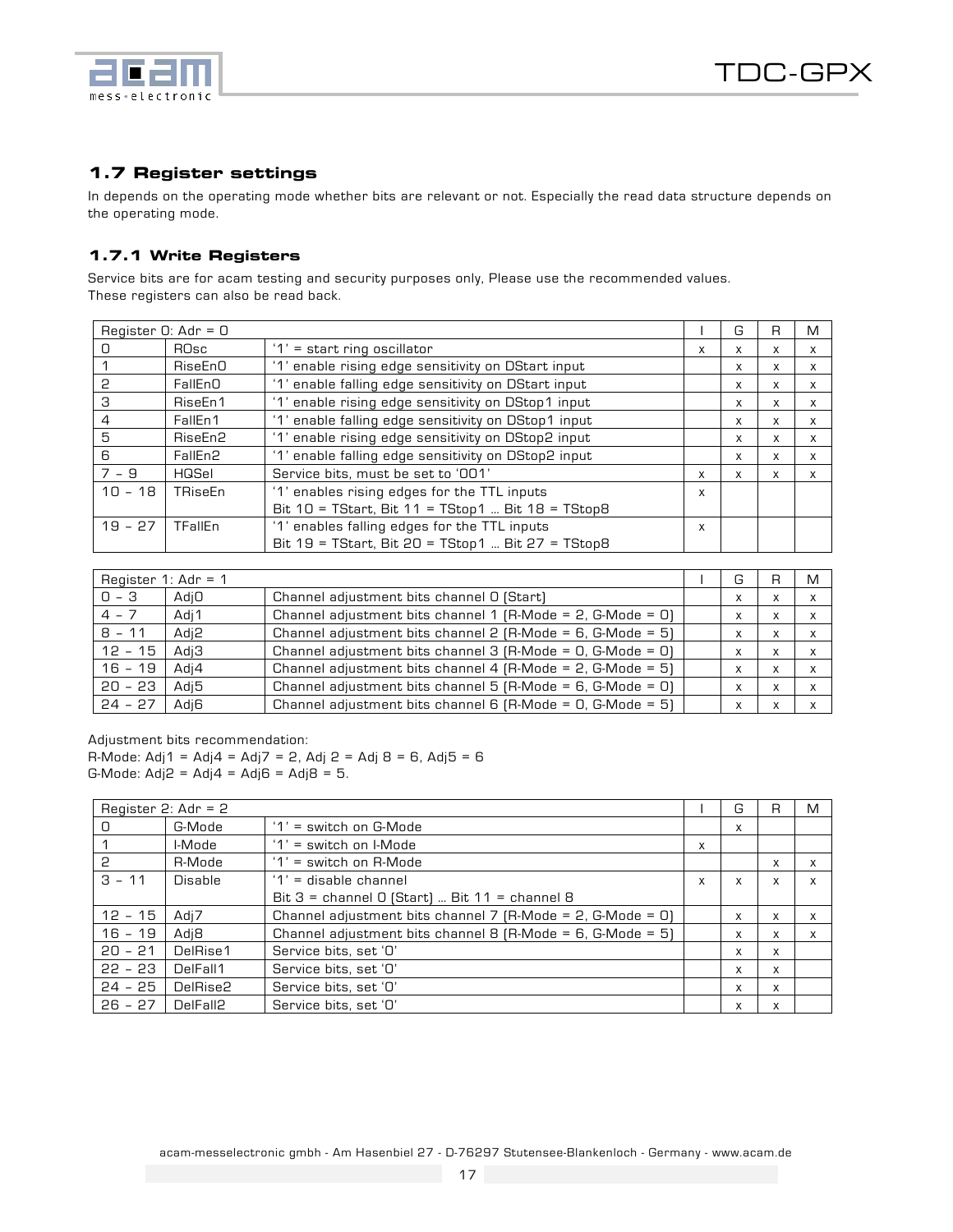

| Register $3:$ Adr = $3$ |                   |                                                                                                     | G | R | M  |
|-------------------------|-------------------|-----------------------------------------------------------------------------------------------------|---|---|----|
| $0 - 4$                 | MSet              | Setting resolution factors 1 to 31 in M-Mode                                                        |   |   | X. |
| $5 - 6$                 | DelT1             | Service bits, set 'O'                                                                               | X | x |    |
| $7 - 8$                 | DelT <sub>2</sub> | Service bits, set 'O'                                                                               | x | x |    |
| $9 - 10$                | DelT <sub>3</sub> | Service bits, set 'O'                                                                               | X | x |    |
| $11 - 12$               | DelT4             | Service bits, set 'O'                                                                               | x | X |    |
| $13 - 14$               | DelT5             | Service bits, set 'O'                                                                               | x | x |    |
| $15 - 16$               | DelT6             | Service bits, set 'O'                                                                               | x | x |    |
| $17 - 18$               | DelT7             | Service bits, set 'O'                                                                               | x | x |    |
| $19 - 20$               | DelT8             | Service bits, set 'O'                                                                               | x | X |    |
| $21 - 22$               | RaSpeedO          | Service bits, set 'O'                                                                               | x | x |    |
| $23 - 24$               | RaSpeed1          | Service bits, set 'O'                                                                               | X | x |    |
| $25 - 26$               | RaSpeed2          | Service bits, set 'O'                                                                               | X | x |    |
| 27                      | GTest             | Switches TStart to DStart, TStop1 to DStop1 and TStop2 to<br>DStop2 (TTL to ECL, testing in G-Mode) | x | x | x  |
|                         |                   |                                                                                                     |   |   |    |

| Register 4: $Adr = 4$ |                    |                                                                                     |          | G | R | M |
|-----------------------|--------------------|-------------------------------------------------------------------------------------|----------|---|---|---|
| $0 - 7$               | StartTimer         | defines repetition rate of internal Start in $(N + 1)*Tref$                         | $\times$ |   |   |   |
|                       |                    | recommended: $5 \,\mathrm{\upmu s}$ ( $\left( \frac{199}{192} + 1 \right)$ * 25ns ) |          |   |   |   |
| <sup>8</sup>          | Quiet              | '1' = Switch on Quiet Mode in G-, R- or M-Mode If Quiet is                          |          | x | x | X |
|                       |                    | set to '1', the ALU doesn't start automatically, but after a                        |          |   |   |   |
|                       |                    | rising edge at pin ALUTrigger or after writing '1' into Bit                         |          |   |   |   |
|                       |                    | 'AluTrigSoft' (mandatory in M-Mode)                                                 |          |   |   |   |
| 9                     | Mon                | Switch on M-Mode                                                                    |          |   |   | X |
| $10 - 11$             | RaSpeed3           | Pulse-pair timing adjust, typically set 'O'                                         |          | x | X | x |
| $12 - 13$             | RaSpeed4           | Pulse-pair timing adjust, typically set 'O'                                         |          | x | x | x |
| $14 - 15$             | RaSpeed5           | Pulse-pair timing adjust, typically set 'O'                                         |          | x | x | х |
| $16 - 17$             | RaSpeed6           | Pulse-pair timing adjust, typically set 'O'                                         |          | x | x | X |
| $18 - 19$             | RaSpeed7           | Pulse-pair timing adjust, typically set 'O'                                         |          | x | x | X |
| $20 - 21$             | RaSpeed8           | Pulse-pair timing adjust, typically set 'O'                                         |          | X | x | X |
| 22                    | MasterReset        | '1' = general reset excluding configuration registers                               | X        | X | X | X |
| 23                    | PartialReset       | '1' = general reset excluding configuration registers and                           | X        | x | x | X |
|                       |                    | Interface FIFO content                                                              |          |   |   |   |
| 24                    | AluTrigSoft        | Starts ALU in Quiet Mode                                                            |          | X | x | X |
| 25                    | EFlagHiZN          | $'1'$ = EF output pin is driving all the time                                       | x        | X | X | X |
| 26                    | <b>MTimerStart</b> | $1'$ = the internal MTimer is started with a Start pulse                            | x        | x | x | X |
| 27                    | MTimerStop         | $'1'$ = the internal MTimer is started with a Stop pulse                            | x        | х | x | х |

| Register 5: $Adr = 5$ |                      |                                                                   |   | G | R | M |
|-----------------------|----------------------|-------------------------------------------------------------------|---|---|---|---|
| $0 - 17$              | StartOff1            | programmable internal Start-offset                                | x | x | x |   |
| $18 - 20$             | ServiceMAdi          | Service bits, set "O"                                             |   |   |   |   |
| 21                    | StopDisStart         | Stop disable before a Start pulse                                 | x | x | x |   |
| 22                    | <b>StartDisStart</b> | Start disable after a Start pulse                                 |   | x | x |   |
| 23                    | MasterAluTrig        | Master reset by Alutrigger pin HIGH (only with no Quiet<br>Model  | x | x | x |   |
| 24                    | PartialAluTrig       | Partial reset by Alutrigger pin HIGH (only with no Quiet<br>Mode) | X | x | x |   |
| 25                    | MasterOenTrig        | Master reset by OEN pin LOW (only with OEN not used)              | X | x | x | x |
| 26                    | PartialOenTrig       | Partial reset by OEN pin LOW (only with OEN not used)             | x | x | x |   |
| 27                    | StartRetrig          | Start retrigger                                                   | x | x | x |   |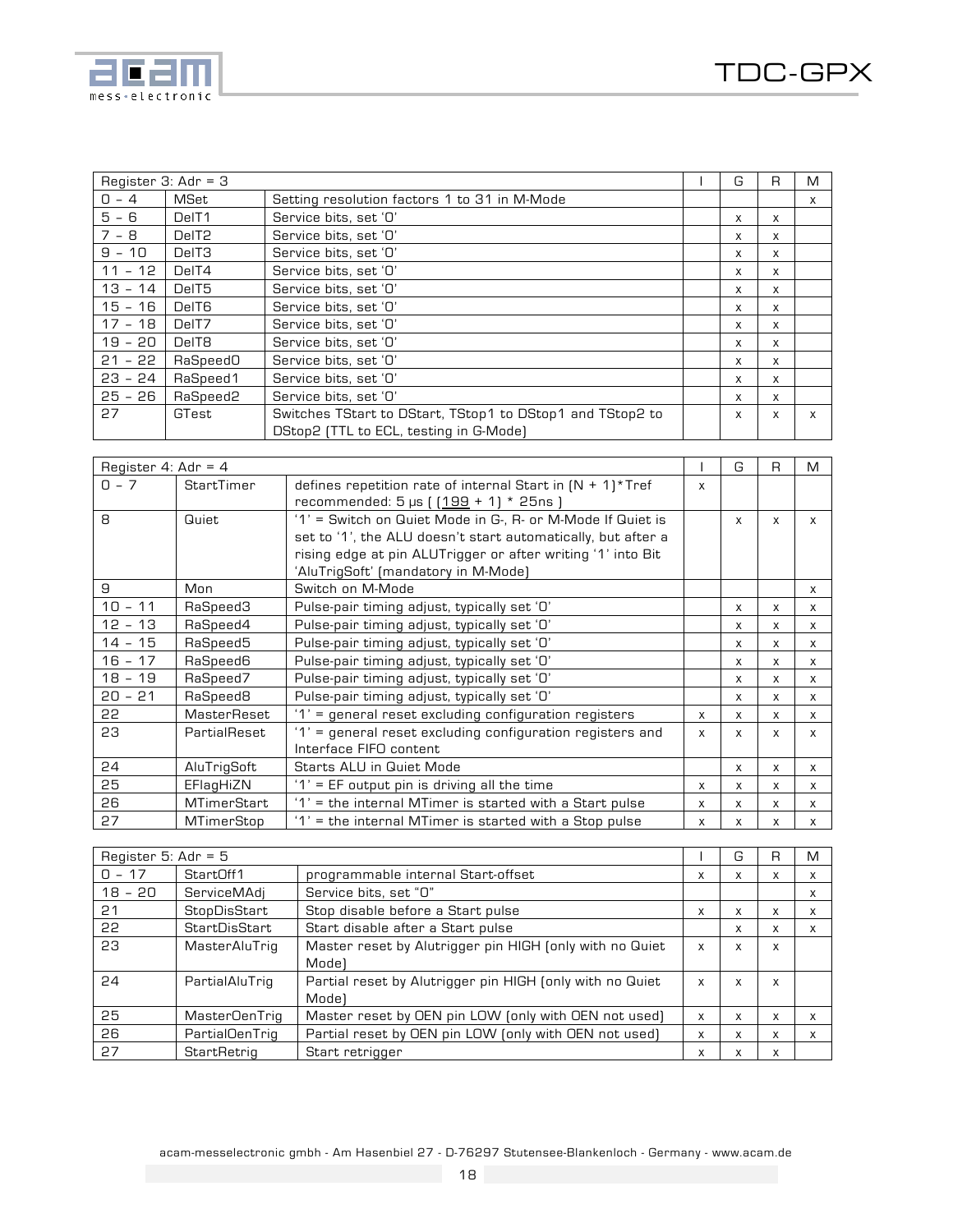<span id="page-18-0"></span>

| Register 6: $Adr = 6$ |            |                                                              |   | G | M |
|-----------------------|------------|--------------------------------------------------------------|---|---|---|
| $0 - 7$               | Fill       | Defines the level when the fill-level Flags LFx of the 2 in- | X | x |   |
|                       |            | terface FIFOs will be set.                                   |   |   |   |
| $8 - 25$              | StartOff2  | programmable internal Start-offset (in G-Mode only)          |   | x |   |
| 26                    | InSelECL   | select ECL inputs for I-Mode DStop1 -> TStop1, TStop3,       | x |   |   |
|                       |            | TStop5, TStop7 DSTop2 -> TStop2, TStop4, TStop6,             |   |   |   |
|                       |            | TStop8(single channels can be switched off using 'Dis-       |   |   |   |
|                       |            | able'                                                        |   |   |   |
| 27                    | PowerOnECL | $'1'$ = Switch-on power for ECL-inputs                       |   |   |   |

When reading back register 6 the "Fill" bits 0 to 7 will be inverted.

| Register 7: $Adr = 7$ |              |                                                       |                   | G                 |              | M |
|-----------------------|--------------|-------------------------------------------------------|-------------------|-------------------|--------------|---|
| $0 - 7$               | <b>HSDiv</b> | High speed divider PLL                                | $\checkmark$<br>ж | $\checkmark$<br>л |              |   |
| $8 - 10$              | RefClkDiv    | Reference clock divider PLL                           | x                 | x                 | $\sim$       |   |
| 11                    | ResAdi       | Switch-on resolution adjust mode                      | x                 | $\checkmark$<br>v | $\sim$       |   |
| 12                    | NegPhase     | Invert phase output of PLL                            | x                 | X                 | $\mathbf{v}$ | X |
| 13                    | Track        | cut regulation loop of PLL                            | $\checkmark$      | x                 |              |   |
| 14                    | Service      | Service Bits, set 'O'                                 |                   |                   |              |   |
| $15 - 27$             | MTimer       | Setting internal timer in multiples of Tref, 0 - 8191 |                   | $\lambda$         |              |   |

| Register 14: $Adr = 14$ |           |                                                   |           |  |  |
|-------------------------|-----------|---------------------------------------------------|-----------|--|--|
| $\sim$                  | Service   | Write"∩"                                          |           |  |  |
|                         | 16BitMode | 41<br>switches on the 16 Bit mode of the data bus | $\lambda$ |  |  |
| $\sim$                  | Service   | Write"∩"                                          |           |  |  |

After 16 Bit mode is set all further read/write commands have to be done in pairs of 16 Bit.

## 1.7.2 Read registers

#### **I-Mode**

|            | Register 8: $Adr = 8$ |                                                           |  |  |
|------------|-----------------------|-----------------------------------------------------------|--|--|
| $0 - 16$   | IFIFO <sub>1</sub>    | Time interval data from Interface FIFO1, Hit = Stop-Start |  |  |
|            | Slope 1               | Slope of this hit                                         |  |  |
| 18 - 25    | Start#1               | Start number of this hit                                  |  |  |
| $-26 - 27$ | ChaCode1              | Channel code of this hit                                  |  |  |

|           | Register 9: $Adr = 9$    |                                                           |  |  |
|-----------|--------------------------|-----------------------------------------------------------|--|--|
| $0 - 16$  | <b>IFIFO<sub>2</sub></b> | Time interval data from Interface FIFO2, Hit = Stop-Start |  |  |
|           | Slope2                   | Slope of this hit                                         |  |  |
| $18 - 25$ | Start#2                  | Start number of this hit                                  |  |  |
| 26 - 27   | ChaCode2                 | Channel code of this hit                                  |  |  |

| Register 10: $Adr = 10$             |         |                                                               |  |  |
|-------------------------------------|---------|---------------------------------------------------------------|--|--|
| O –                                 | Start01 | Time interval between external start and first internal start |  |  |
| $1 \t1$<br>$\overline{\phantom{0}}$ |         | not used                                                      |  |  |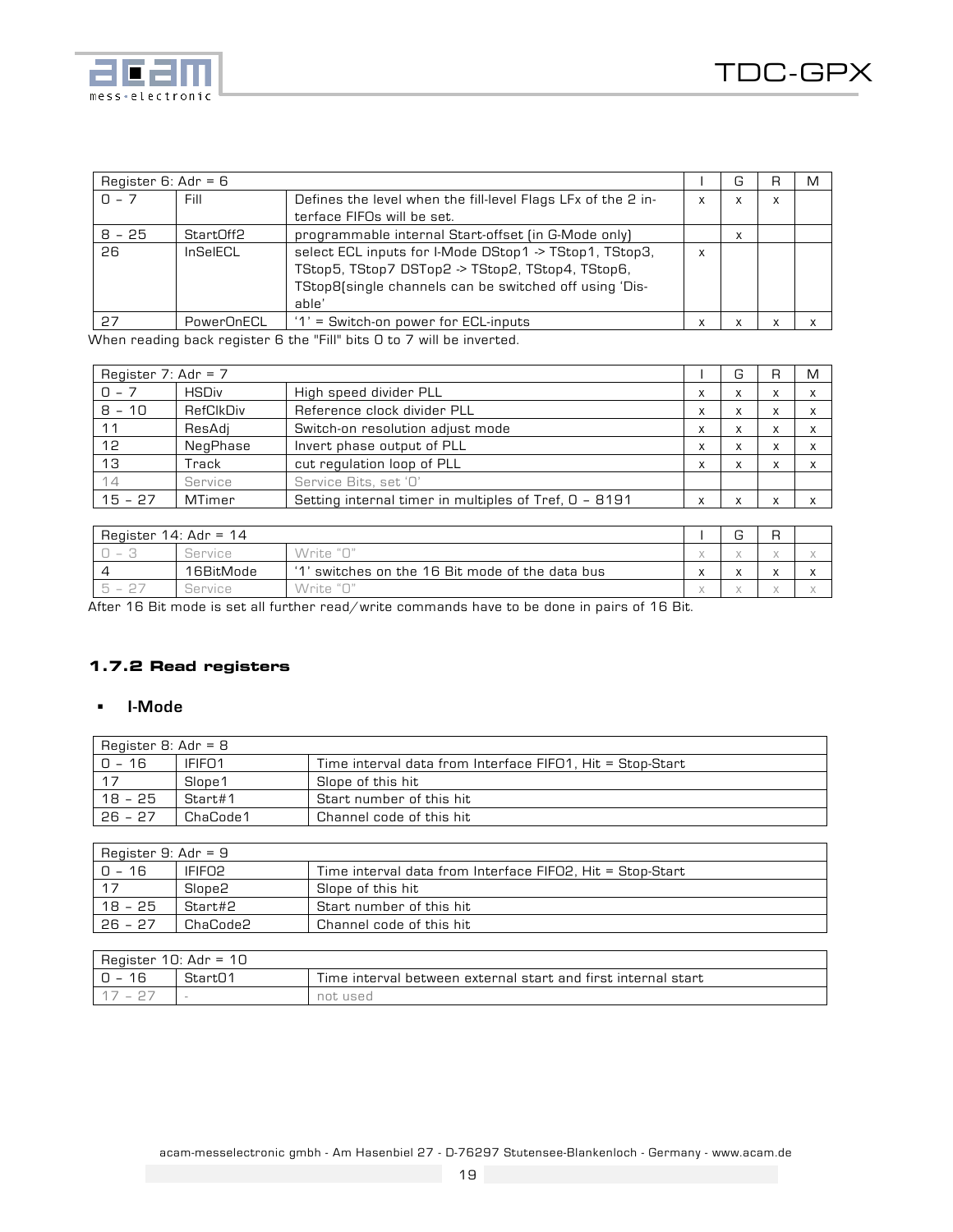<span id="page-19-0"></span>

# **G-Mode**

| Register 8: $Adr = 8$ |                    |                                                           |  |  |
|-----------------------|--------------------|-----------------------------------------------------------|--|--|
| l 0 - 21              | IFIFO <sub>1</sub> | Time interval data from Interface FIFO1, Hit = Stop-Start |  |  |
| 22                    | Slope1             | $0 =$ falling edge, $1 =$ rising edge                     |  |  |
| $23 - 2^{-}$          |                    | not used                                                  |  |  |

|                                                                                                   | Register 9: $Adr = 9$ |  |  |  |  |
|---------------------------------------------------------------------------------------------------|-----------------------|--|--|--|--|
| $0 - 21$<br><b>IFIFO<sub>2</sub></b><br>Time interval data from Interface FIFO2, Hit = Stop-Start |                       |  |  |  |  |
| -22<br>$O =$ falling edge, $1 =$ rising edge<br>Slope <sub>2</sub>                                |                       |  |  |  |  |
| $-23 - 27$<br>not used                                                                            |                       |  |  |  |  |

| $10:$ Adr = $10$<br>Register                 |  |          |  |  |
|----------------------------------------------|--|----------|--|--|
| $1 - 15$<br>$\overline{\phantom{0}}$         |  | not used |  |  |
| $\cap$<br>16<br>$\hspace{0.5cm}$<br><u>.</u> |  | not used |  |  |

# **R-Mode & M-Mode**

| Register 8: $Adr = 8$ |                    |                                                           |  |  |
|-----------------------|--------------------|-----------------------------------------------------------|--|--|
| $10 - 22$             | IFIFO <sub>1</sub> | Time interval data from Interface FIFO1, Hit = Stop-Start |  |  |
| $-23 - 2^{\circ}$     |                    | not used                                                  |  |  |

| Register 9: Adr = 9 |                    |                                                           |  |  |
|---------------------|--------------------|-----------------------------------------------------------|--|--|
| l 0 – 22            | IFIFO <sub>2</sub> | Time interval data from Interface FIFO2, Hit = Stop-Start |  |  |
| 23                  |                    | not used                                                  |  |  |

| Register 10: $Adr = 10$                                                                 |  |          |  |  |
|-----------------------------------------------------------------------------------------|--|----------|--|--|
| 15<br>` —<br>ت                                                                          |  | not used |  |  |
| 1 <sub>5</sub><br>$\overline{\phantom{0}}$<br>⇁<br>$\hspace{0.1mm}-\hspace{0.1mm}$<br>- |  | not used |  |  |

#### 1.7.3 Read/Write registers

|           | Register $11:$ Adr = 11 |                                                          |            |  |
|-----------|-------------------------|----------------------------------------------------------|------------|--|
| $0 - 7$   | StopCounter0            | # of hits on DStop1,                                     | read only  |  |
|           |                         | I-Mode: not available                                    |            |  |
|           |                         | G-Mode: counting falling edge                            |            |  |
|           |                         | R-Mode: counting rising edge                             |            |  |
| $8 - 15$  | StopCounter1            | # of hits on DStop2,                                     | read only  |  |
|           |                         | I-Mode: not available                                    |            |  |
|           |                         | G-Mode: counting falling edge                            |            |  |
|           |                         | R-Mode: counting rising edge                             |            |  |
| $16 - 23$ | HFifoErrU               | '1' unmasks full flags of Hit FIFOs to ErrFlag pin       | read/write |  |
| $24 - 25$ | <b>IFifoErrU</b>        | '1' unmasks full flags of Interface FIFOs to ErrFlag pin | read/write |  |
| 26        | NotLockErrU             | '1' unmasks 'PLL not locked' to ErrFlag pin              | read/write |  |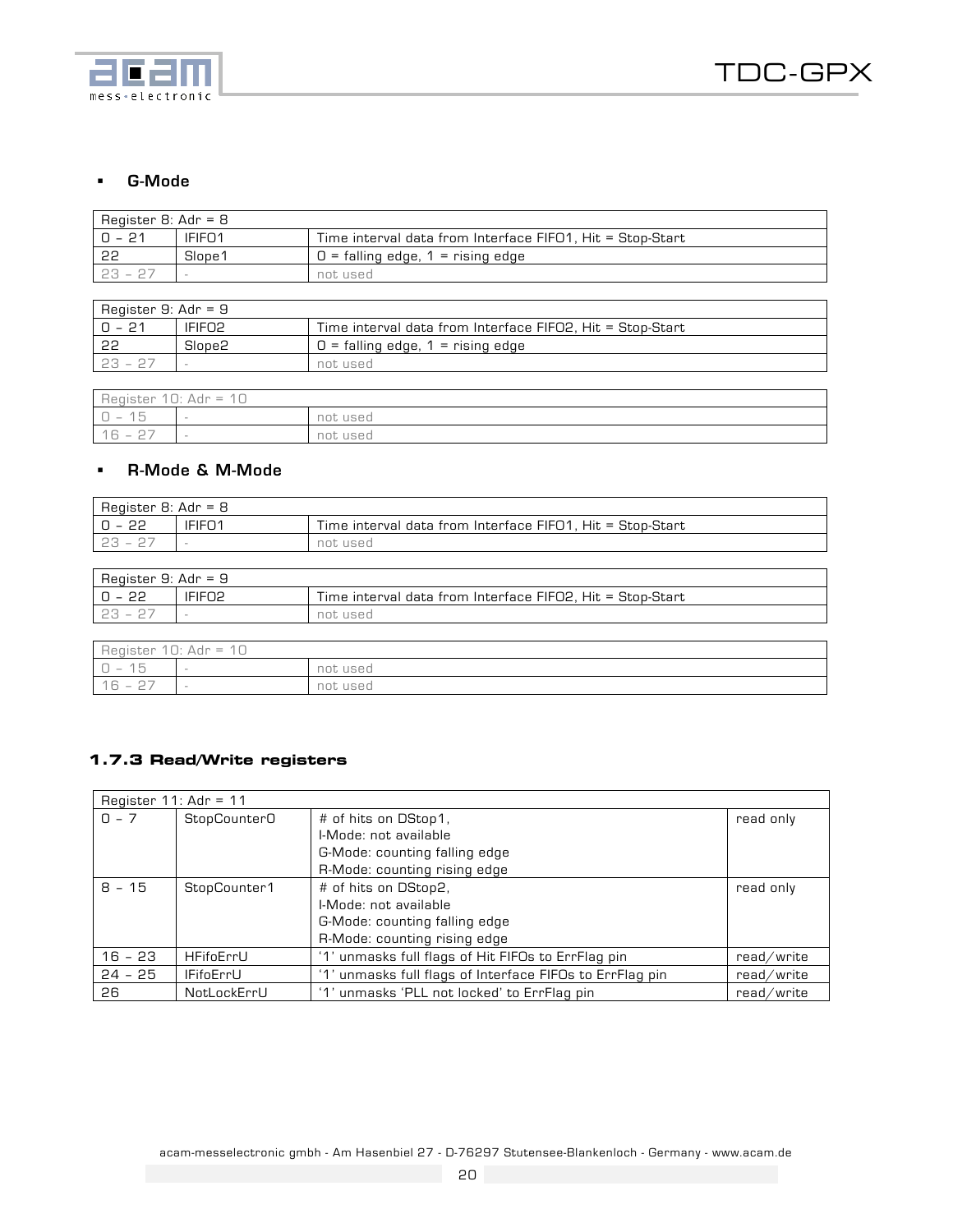

| Register $12:$ Adr = $12$ |                  |                                                           |            |
|---------------------------|------------------|-----------------------------------------------------------|------------|
| $0 - 7$                   | <b>HFifoFull</b> | Full flags of Hit FIFOs                                   | read only  |
| $8 - 9$                   | <b>IFifoFull</b> | Full flags of Interface FIFOs                             | read only  |
| 10                        | NotLocked        | 'PLL not locked' flag                                     | read only  |
| 11                        | <b>HFifoE</b>    | Falg indicating that all Hit FIFOs are empty              | read only  |
| 12                        | TimerFlag        | Flag indicating end of MTimer                             | read only  |
| $13 - 20$                 | HFifolntU        | '1' unmasks full flags of Hit FIFOs to IntFlag pin        | read/write |
| $21 - 22$                 | <b>IFifolntU</b> | '1' unmasks full flags of Interface FIFOs to IntFlag pin  | read/write |
| 23                        | NotLockIntU      | '1' unmasks 'PLL not locked' to IntFlag pin               | read/write |
| 24                        | <b>HFifioEU</b>  | '1' unmasks 'All Hit FIFOs empty' to IntFlag pin          | read/write |
| 25                        | TimerFlagU       | '1' unmasks end of MTimer to IntFlag pin                  | read/write |
| 26                        | Start#U          | '1' unmasks highest bit of Start# (I-Mode) to IntFlag pin | read/write |
| 27                        | Service          | Set to "O"                                                | read/write |

HFifoFull and IFifoFull will be set back to "0" when reading register 12. They are re-activated by a master reset or a partial reset.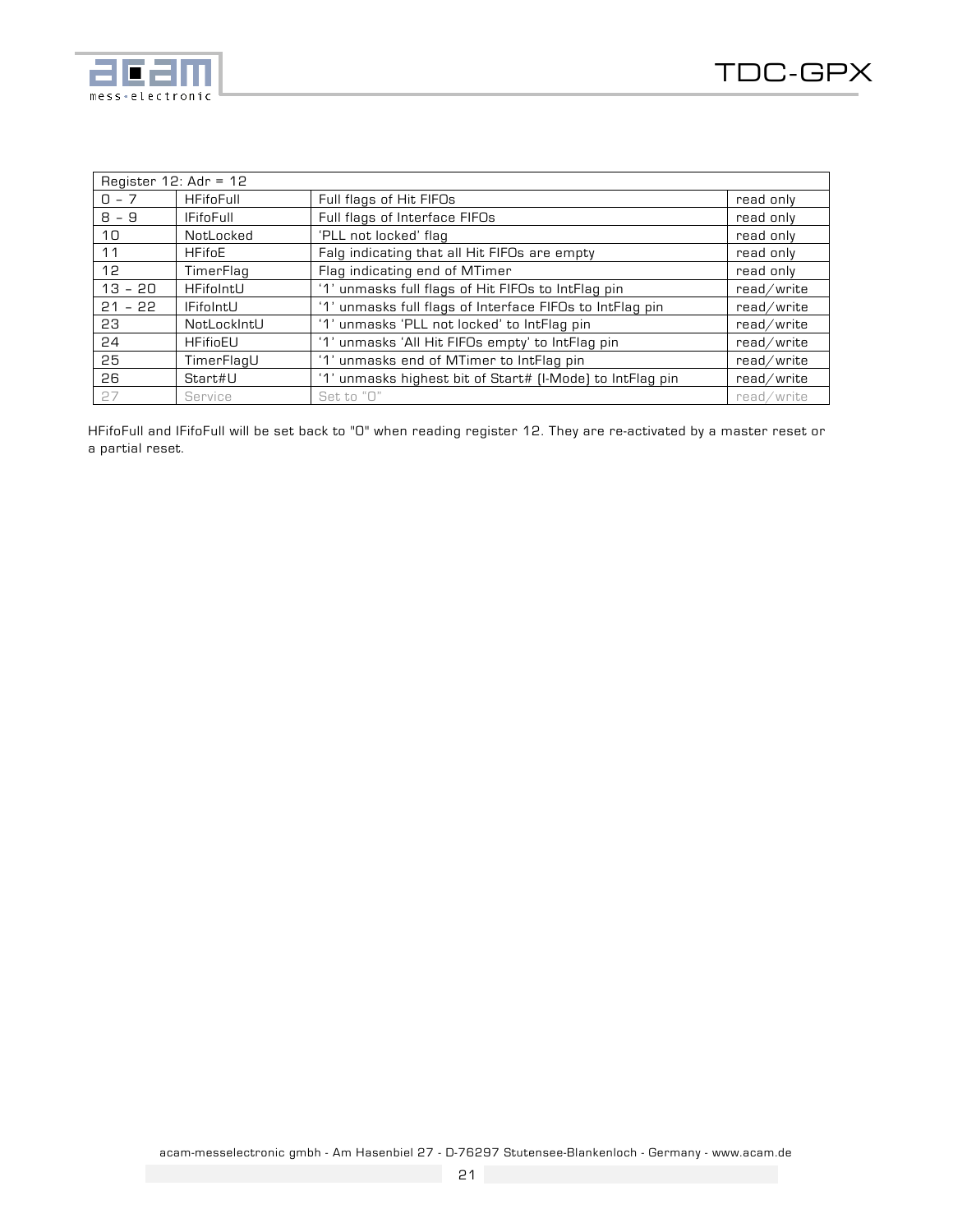<span id="page-21-0"></span>

# 2 I-Mode

# 2.1 Block diagram I-Mode

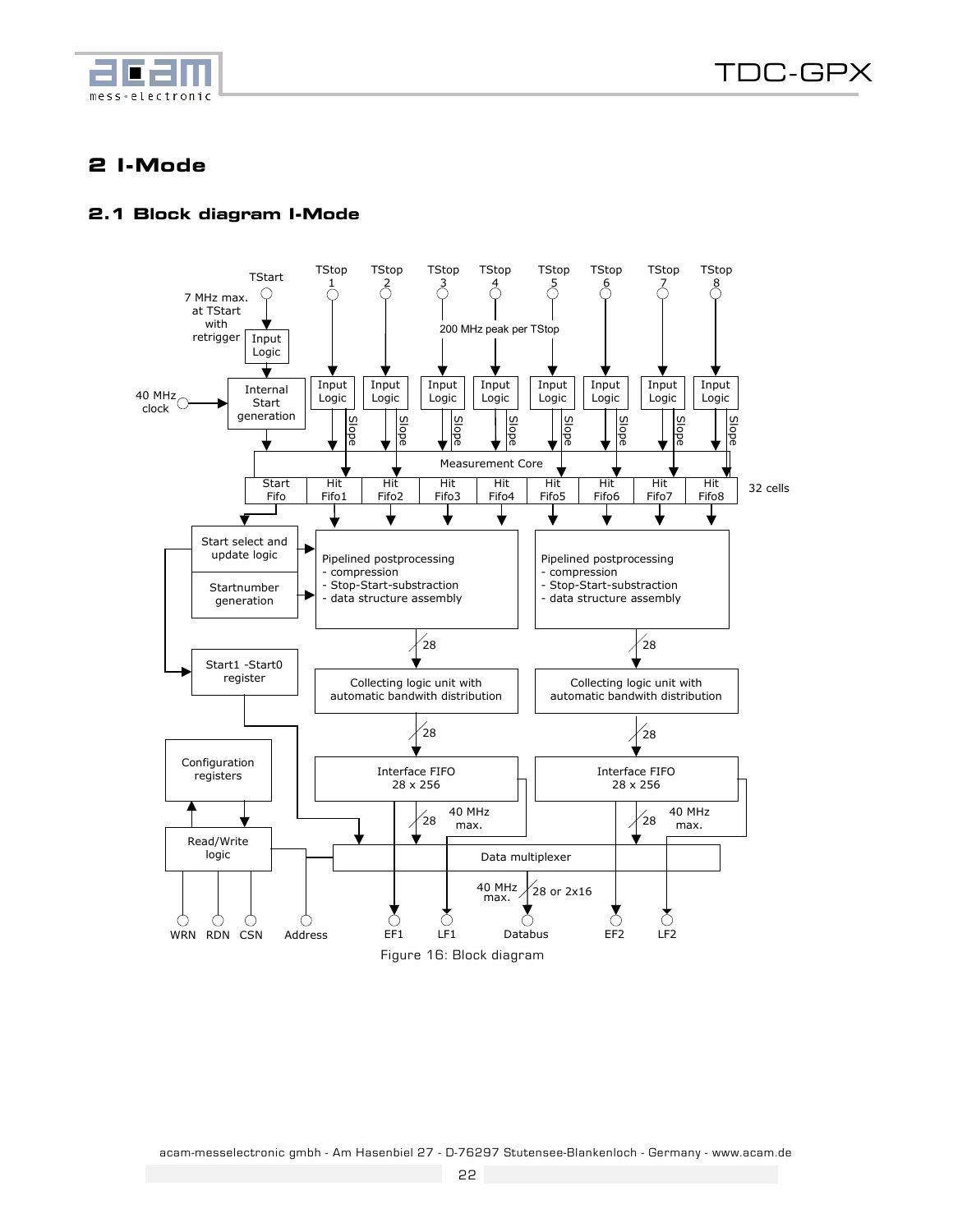<span id="page-22-0"></span>

# 2.2 Input circuitry I-Mode



Figure 17: Input circuitry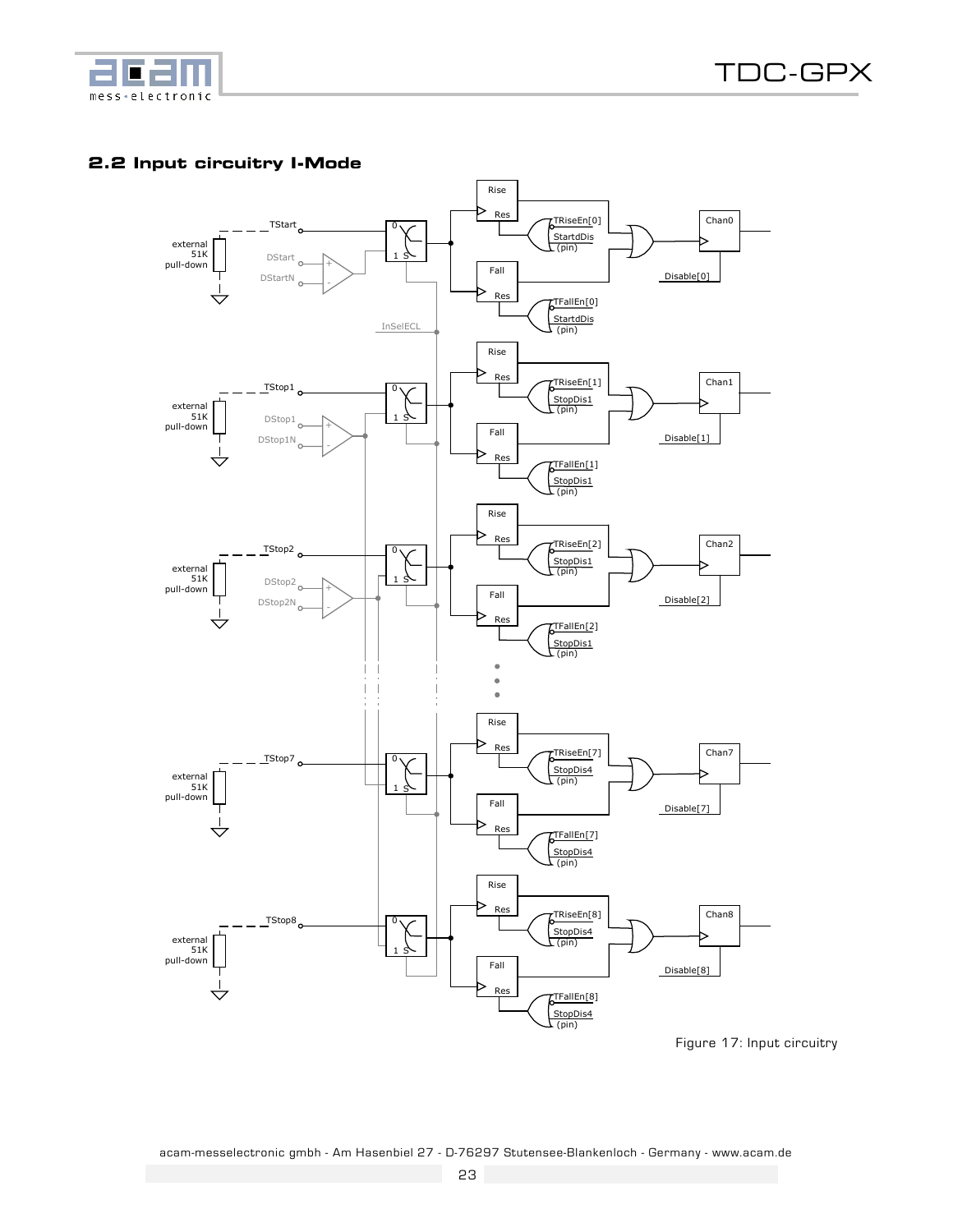<span id="page-23-0"></span>

# 2.3 I-Mode Basics

In this mode TDC-GPX offers

- 8 stop channels referring to 1 start channel,
- Each of typ. 81 ps resolution
- 5.5 ns pulse-pair resolution
- Start-retrigger up to 7 MHz
- Unlimited measuring range with internal start retrigger
- All inputs of LVTTL type
- Selectable rising/falling edge sensitivity for all channels
- Several disable possibilities for all channels



Figure 18: Measurement timings

| i Par.           | Time (Condition)  |             | Description          |
|------------------|-------------------|-------------|----------------------|
|                  | Min.              | Max.        |                      |
| t <sub>ph</sub>  | $1.5$ ns          |             | Positive pulse width |
| $t_{p1}$         | $1.5$ ns          |             | Negative pulse width |
| $t_{\rm ss}$     | 0 ns min          | $9.4 \mu s$ | Start to Stop        |
|                  | $**5.2$ ns        | *unlimited  |                      |
| t <sub>rr.</sub> | 5.5 ns typ.       |             | edge to edge         |
| tff              | $6.9$ ns max. $*$ |             | @ 87 ps resolution   |

\* with int. start retrigger  $*$ \* with StopDisStart = 1

#### **Input circuitry**

The detailed input structure is shown in Figure 17: Input circuitry. Each input separately can be set to be sensitive to rising or falling edge. This is done in register0, TRiseEn[8…0] and TFallEn[8…0]. The LSB stands for the TStart input, the MSB TStop8 input. A zero in the channel bit for TRiseEn and TfallEn at the same time disables the channel.

All inputs can be disabled by hardware, the stop inputs in pairs (pin 'StopDis1' disables inputs TStop1 and TStop2, etc.). They also can be disabled by Software setting the 'Disable' bits in register 2. The TDC-GPX offers the possibility to disable the Stop inputs automatically until a Start is coming in. This is set by Stop-DisStart = '1' in register 5.

#### **Start Retrigger**

After an initial start event, the TDC-GPX can generate its own internal starts. This is controlled by the parameter "StartTimer" in register 4. The start retrigger rate may not exceed 7 MHz.

#### **Single Start**

StartTimer = 0 switches off the internal Start generation. In this mode the measuring range is limited to  $2^{17}$ BIN  $\approx$  10.6 µs [@ BIN = 81 ps]. Further pulses at TStart will be ignored.

#### **Internal Start Retrigger**

The period of the start repetition is programmable in multiples of the 40 MHz reference clock between (4+1) and (255+1) x 25ns (Register 4: Start-Timer[7…0]).

The time interval between the initial, external start and the first internal one will vary. It is therefore measured and stored as 'Start01' in register 10. It can be read out from this register as a 17 Bit integer in multiples of BIN.

The time intervals between following starts are fixed and referred to as  $[N + 1]$  x Tref. Additionally, there is an 8 Bit counter for the start number (Start#). The start number is added to the output data.

A further option is to feed the highest bit of the Start counter to the IrFlag output pin by setting register 11, Bit 26 Start#U to one. With this signal the intenal start number counter can externally be extended to any size.

The internal start retrigger allows an **unlimited measuring range** for the TDC-GPX.

#### **External Start Retrigger**

A further option is to retrigger the Start externally. This option is activated by setting StartTimer =  $1$  (Reg) 4) and StartRetrig = 1 (Reg 5). The further behavior is the same as for the internal start retrigger. The maximum retrigger frequency is typically 7 MHz. The time interval between two Starts is measured and stored in the "Start01" register. This value is reasonable only if the delay between two Start pulses does not exceed the measuring range of 2<sup>17</sup> BIN ≈ 10.6 µs.

Figure 19

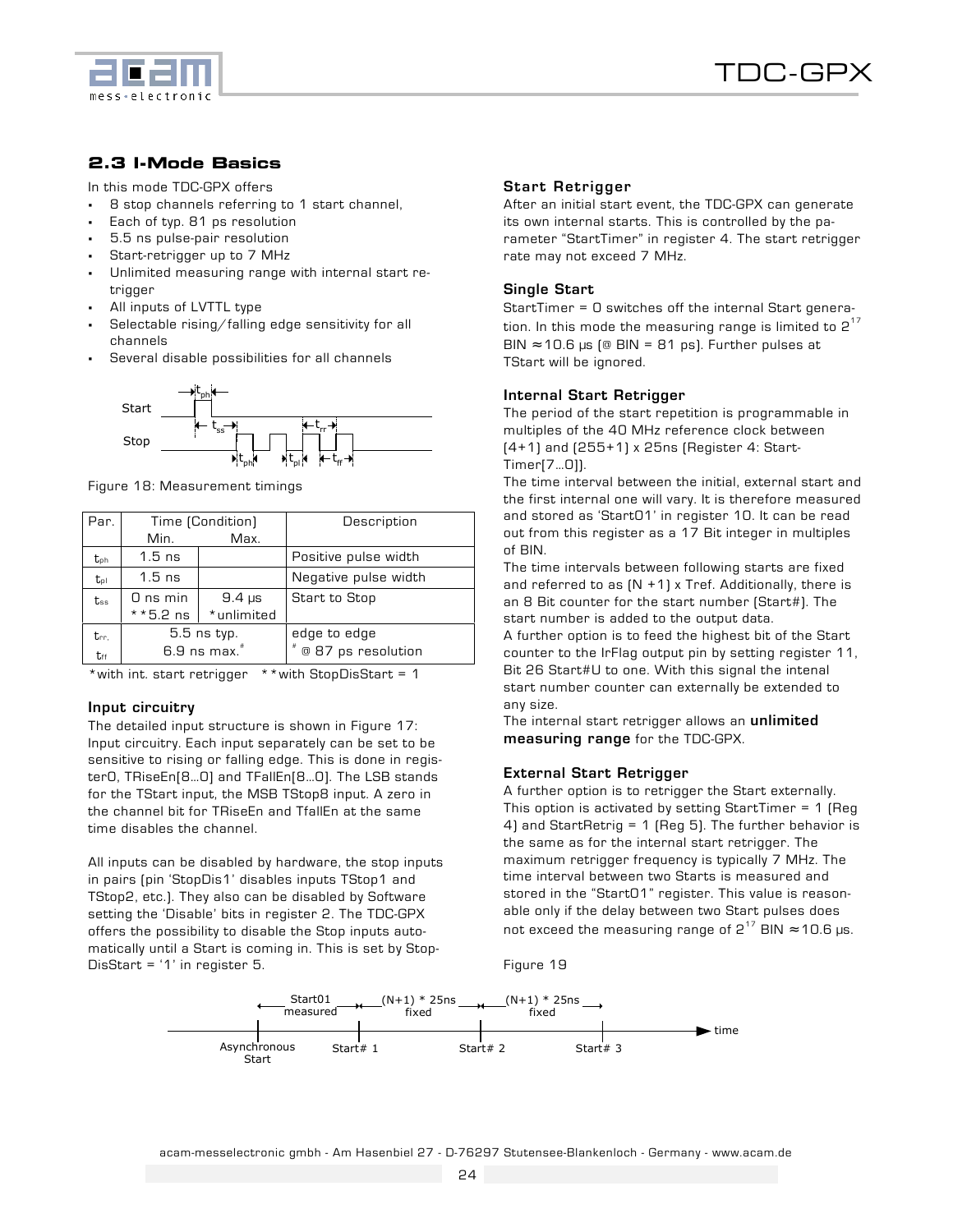

#### **Start-Offset**

For several reasons a mathematical offset is added to the stop time. One reason is to allow handling Start-Stop intervals down to 0 and even less. This 'StartOff1' is set in register 5 in multiples of BIN and it is 18 Bit wide. Internally the start offset is added to the time measurement result and has to be subtracted from the value read from the TDC. The other reason is to allo the ALU to look "into the past" without handling negative values (which the ALU could not do).



#### Figure 20

The real time interval Start to Stop is calculated from the output data as  $[Start# > 0]$ :

Time = (hittime - StartOff1 + Start01) \* resolution +  $[Start# - 1] * [StartTimer + 1] * Tref$ 

#### **Adjusting the Start-Offset**

The Start-Offset register of the TDC-GPX allows the compensation for the offset due to the different internal delays. It allows to do measurements down to 0 ns time intervals between Start and Stop. The correct setting should be done by experiment.

Procedure for single start applications:

- 1. Set StartOff1 = 0
- 2. Apply Start and Stop signals with a short delay (e.g. 12ns)
- 3. Step down the interval and look at the output data. They are getting smaller and smaller until you pass the internal Start time stamp. The output data then jumps to a very high value.
- 4. Take the time interval teross (from your generator) where this happens
- 5. Calculate StartOff1 =  $t_{cross}$  / BIN and write this value into register 5, StartOff1. In case you expect negative values add an additional amount X to StartOff1 and substract this value later on from your output data

With start retrigger the value StartOff1 should be set to

StartOff1 = 2,000 [ $≈$  162 ns].

The reason is that the ALU is internally stopped for about 50 ns during a start retrigger to add the new start time stamp. If there is a hit on each channel during this period the ALU will need

 $4 \times 25$  ns  $+ 50$  ns = 150 ns to transfer those data to the IFIFO. The ALU cannot handle negative values.

> Therefore the start offset is added so that the ALU can handle the data being collected during the break. In case the input data rate is higher (bursts) it will be necessary to increase also the offset value , e.g. to 10,000.

The start retrigger adds some indeterminacy – due to the 25ns reference – to whether a stop refers to the old start or the new one. This is not an uncertainty. Each time stamp that is negative after offset substraction can be remapped to the old start by adding the

start period and reducing the start number by 1.

#### **StopDisStart & StartDisStop**

By default the Start and Stop inputs of the TDC-GPX are open immediately after a reset.

The consequence for the Stop channels is that even hits coming before a Start pulse will be measured. The bit StopDisStart in register 5 disables the Stop channels until there is a Start pulse. A consequence is that there is a minimum delay of 7 ns after the Start before hits are accepted on the Stop channels.

With single-start and internal start-retrigger only the first Start pulse is used for the measurement. In cases where more than one Start pulse is expected this might cause an overflow of the Hit FIFO of the Start channel. This will produce garbage data. There we recommend setting the StartDisStart bit in register 5. A '1' disables the Start channel after the first Start pulse.

#### **Internal Data Processing**

The raw values of the stop events are stored in 32 stage Hit FIFOs. One bit is added indicating the slope of the signal. This Hit FIFO can be filled with data at a peak rate of 182 MHz.

The following pipelined post-processing unit is responsible for compression, Start selection, correct Stop-Start subtraction and adding the start number to the output data. Subsequently a collection unit transfers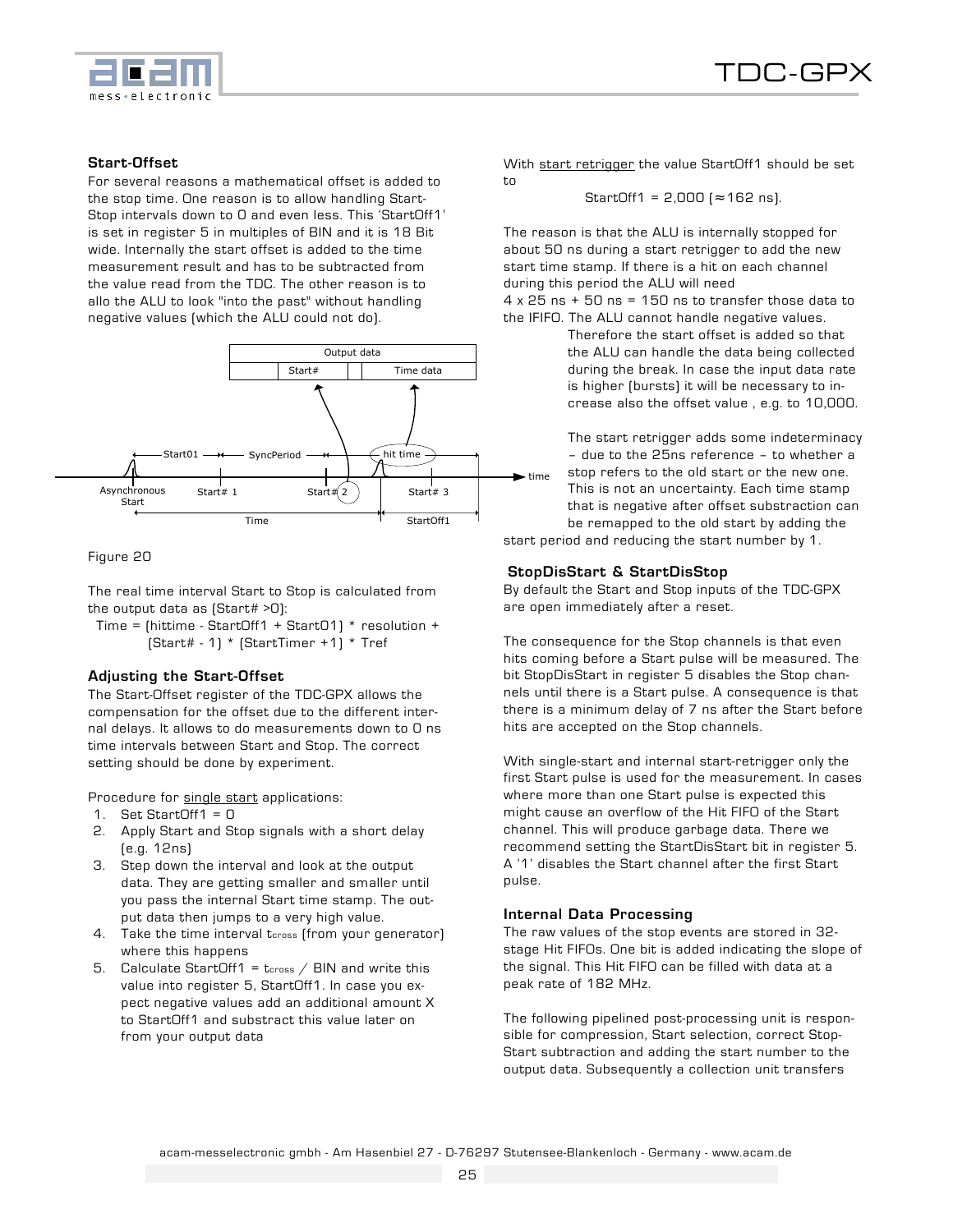<span id="page-25-0"></span>

the data to the Interface FIFO, which is 256 stages deep. This is done with respect to automatic bandwidth distribution. If a hit from one channel has been processed, the neighbored channel gets highest priority for next operation. If there is no hit on the next, the next sequential gets priority and so on. The maximum rate for transfer into the Interface FIFO is 40 MHz. So if there are hits on all channels equally distributed, the maximum rate per channel is 10 MHz. If there are hits on only one channel, this channel has 40 MHz maximum rate.

Finally a data multiplexer adds data from both Interface FIFOs to the data bus. The data bus is 28 Bits wide and capable of 40 MHz transfer rate. The data bus can be switched to 16 Bit width writing 0x0000010 into address 14. A LOW at pin 'Output enable' forces the bidirectional bus drivers to permanent output state. This is helpful for fast data read out routines.

Each Interface FIFO has an empty flag (EF) and a loadlevel flag (LF). All flags are HIGH active. At low data rates it is recommended to check the EF to see whether there are data available for read out. It is not allowed to read from an empty Interface FIFO. The LF is helpful at high data rates. The load level threshold can be set in 'Fill' in register 6 and is the same for both FIFOs. As soon as the set number of data is available this can be read from the FIFO as a block without the need of checking the EF.

Note: the load-level flags are not synchronized. The load-level flag for a FIFO is valid only if it is **not** read from this FIFO. Otherwise there might be spikes.

#### 2.4 Data structure

The output data are integers with a BIN width defined by the setting of the resolution adjust unit (1.6.1 Resolution adjust),

$$
BIN = \frac{T_{ref} \times 2^{refclkdiv}}{216 \times hsdiv}
$$

| <b>Bits</b> | <b>Bits</b> | <b>Bit</b> | <b>Bits</b>        |
|-------------|-------------|------------|--------------------|
| 27.26       | 2518        | 17         | 16.0               |
| Channel     | Start#      | Slope      | Time interval data |
| code        | $=$ Start   |            | $Hit = Stop-Start$ |
|             | number      |            |                    |

The time interval is calculated (externally) as: If Start# is 0:

Time =  $1$  BIN(ps)  $*$  (Hit - StartOff1)

If  $Start# > 0$ :

Time =  $1$  BIN(ps)  $*$  (Hit - StartOff1 + StartO1 + (Start# - 1) \* (StartTimer +1) \* Tref

# 2.5 Reset

There are 3 ways of resetting the device:

- **Power-up reset:** a low signal at pin PURESN resets the whole chip.
- **Master-Reset**: this command resets everything except the configuration registers. It can be done by software writing to register 4. When Master-AluTrig in register 5 is set to '1' it can be done also by a HIGH at the Alutrigger input pin.
- **Partial-Reset**: this command resets everything except the configuration registers and the Interface FIFOs. It can be done by software writing to register 4. When PartialAluTrig in register 5 is set to '1' it can be done also by a HIGH at the Alutrigger input pin.

After a Power-on reset and a Master reset it takes 40 ns before the Start and Stop inputs accept data. After a Partial reset it takes 75 ns before the Start and Stop inputs accept data.

# 2.6 MTimer

There is an internal timer available for internal use. The main application will be setting a dedicated time interval between 25ns and 204.7 µs after which the interrupt flag is set. The period is set in 'MTimer', register 7, in multiples of Tref. The maximum delay is 8191  $*$  Tref = 204.7 µs. The timer can be started by a Stop and/or Start signal. This is set in 'MTimerStart' and 'MTimerStop', register 4. Setting Bit 'TimerFlag', register 12, the interrupt flag is set when the timer stops.

# 2.7 Interrupt Flag

The user can select on which event(s) the interrupt flag is set.

The selection is done in register 12, Bits 13 to 25, by unmasking the dedicated bits. They are combined by an Or-Gate to the interrupt flag.

Selectable events are

- Hit FIFOs 1, 2 …or/and 8 are full
- **Interface FIFOs 1 or/and 2 are full**
- **PLL not locked**
- All Hit FIFOs empty
- End of Mtimer

# 2.8 Error Flag

The user can select on which event(s) the error flag is set.

The selection is done in register 11, Bits 16 to 26, by unmasking the dedicated bits. They are combined by an Or-Gate to the error flag. Selectable events are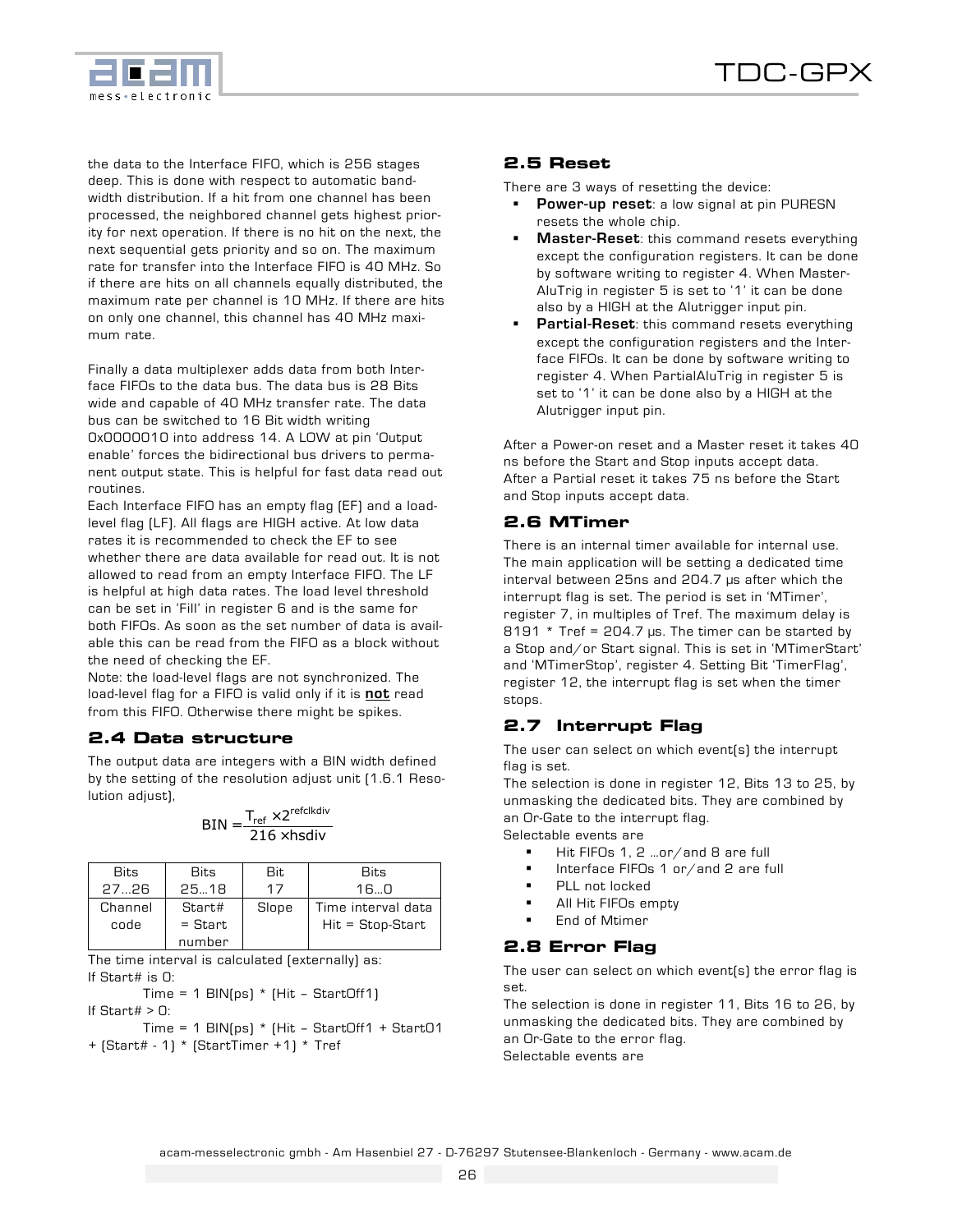<span id="page-26-0"></span>

- Hit FIFOs 1, 2 …or/and 8 are full
- Interface FIFOs 1, 2 …or/and 8 are full
- PLL not locked

## 2.9 Differential Inputs

It is possible to use the differential inputs also in I-Mode. Setting register 6, InSelECL= '1' switches the measurement channels to the two available differential inputs.

The power for the differential inputs has to be switched on separately by setting register 6, Power- $OnECL = '1'.$ 

# 2.10 I-Mode Timing & Resolution

The delay parameters vary with voltage, temperature and process tolerance. The following table lists the derating factors.

| Derating by | Minimal                     | Maximal                     |
|-------------|-----------------------------|-----------------------------|
| Voltage     | 0.91 at 3.6V                | 1.2 at 2.85V                |
|             | Temperature 10.889 at -40°C | $11.17$ at $+125^{\circ}$ C |
| Process     | 0.74 at BC                  | 1.31 at WC                  |

With the stabilization of the resolution by the resolution adjust mode, the voltage of the core decreases with decreasing temperature, and increases with increasing temperature. The setting should be done in a way that at maximum operating temperature the maximum core voltage is reached, and that minimum core voltage is reached at minimum operating temperature. With this method you get two limits:

Best case process, deepest temperature, lowest voltage: 0.74 x 0.889 x 1.2 = 0.789 Worst case process, highest temperature, highest voltage: 1.31 x 1.17 x 0.91 = 1.394

With a typical resolution of 81 ps (typ. process, 25°C, 3.3 V) you get two limits for the resolution:

|           |                             | rst.                                   |
|-----------|-----------------------------|----------------------------------------|
| ceolution | าร<br>$\mathbf{\mathbf{a}}$ | $n_{\rm S}$<br>$^{\prime}$ $^{\prime}$ |

The BIN or LSB width is defined by the setting of the resolution adjust unit (1.6.1 Resolution adjust),

The standard deviation  $[1 \sigma]$  of the result is typically 0.9 LSB + 2,5ps \* ∆t/µs.



#### Figure 21

#### **DNL**

the TDC-GPX shows a moderate differential nonlinearity (DNL) because internal propagation delays were used for the time measurement and because those delays are different for rising and falling edges. But the variation from channel to channel is strongly systematic. The following diagram shows the DNL data at a resolution of 74 ps:



#### **INL**

The integral non-linearity describes the deviation over the full measuring range. The INL of the TDC-GPX for a single Start-Stop measurement with a delay > 6 ns is below our measurement capability and can be neglected. In the close-up region below 6 ns the deviation is about 100 ps.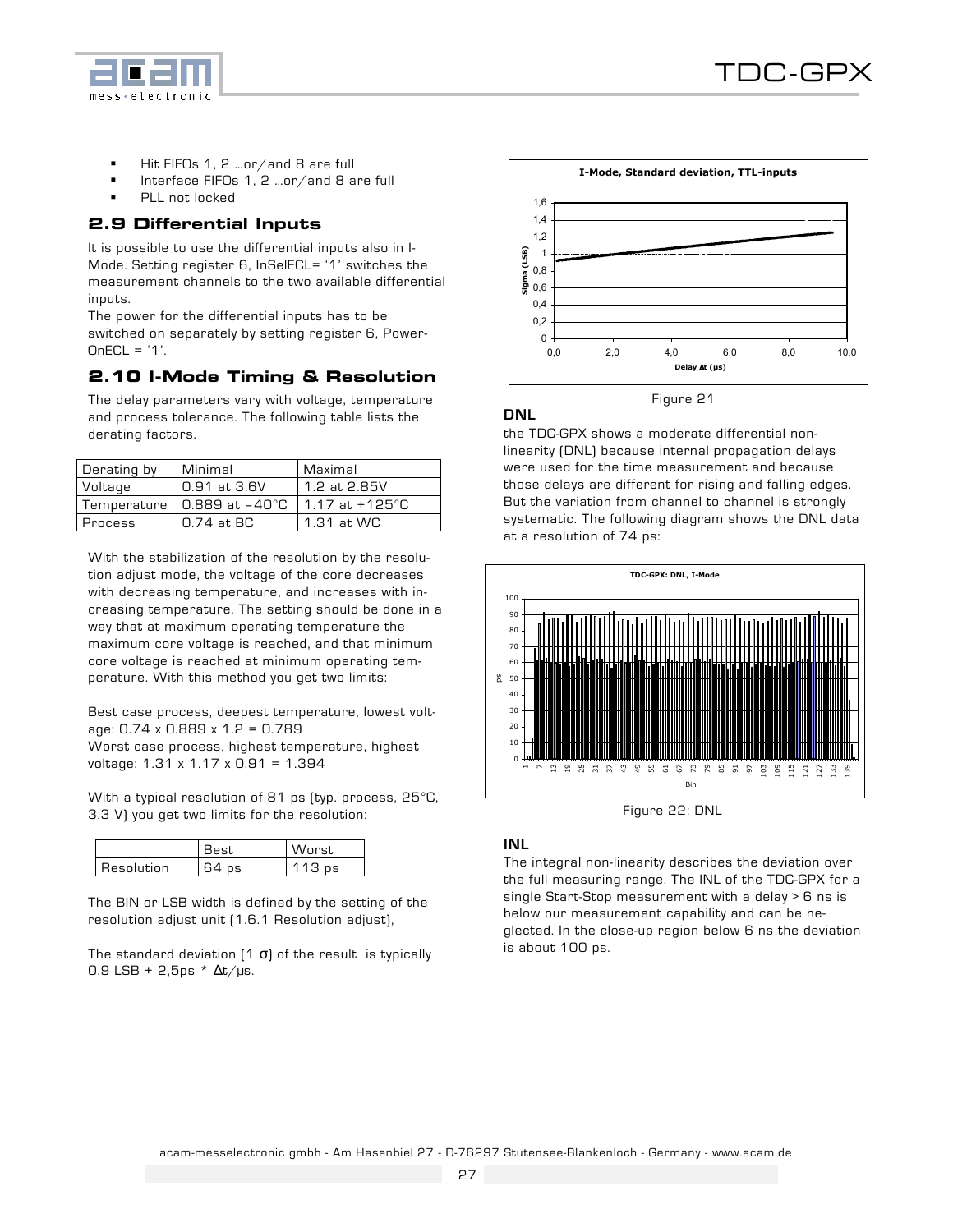<span id="page-27-0"></span>

## 2.11 Measurement Flow

In the following we show two typical examples of register settings and measurement flow in I-Mode.

#### 2.11.1 Single measurement

```
Task:
```
Measuring 8 channels within a window of 2 us from Start.

```
//****** I-Mode, Stops against single Start ********** 
PuResN=Low; \frac{1}{2} Power-up reset
PuResN=High; 
StopDis1 = High; // Disable inputs
StopDis2 = High; 
StopDis3 = High; 
StopDis4 = High; 
 // write configuration registers:
                                   // Rising edges, Start ringoscil.
\_oupd( 1,0x0000000);
_oupd( 2,0x0000002); // I-Mode
\begin{array}{r} \texttt{1} & \texttt{1} & \texttt{2} & \texttt{0} & \texttt{0} & \texttt{0} & \texttt{0} & \texttt{0} & \texttt{0} \\ \texttt{2} & \texttt{3} & \texttt{4} & \texttt{5} & \texttt{0} & \texttt{0} & \texttt{0} & \texttt{0} & \texttt{0} \\ \texttt{3} & \texttt{5} & \texttt{6} & \texttt{7} & \texttt{0} & \texttt{0} & \texttt{0} & \texttt{0} & \texttt{0} & \texttt{0} & \texttt{0} \end{array}// Mtimes trig. by Start, EFlagHiZN
_oupd( 5,0x0E004DA); //StopDisStart, StartDisStart, StartOff1 = 100ns, MasterAluTrig 
\_oupd( 6,0x0000000);
_oupd( 7,0x0281FB4); // Res = 82.3045ps 
                                   // Any error -> ErrFlag<br>// Mtimer -> IrFlag
\_oupd(12,0x2000000);
_oupd(14,0x0000000); 
_oupd( 4,0x6400000); // Master reset 
StopDis1 = Low; // Enable inputs 
StopDis2 = Low; 
StopDis3 = Low; 
StopDis4 = Low; 
do 
{ 
    while(IrFlag=Low); // Check interrupt flag
   while((EF1=Low)or(EF2=Low)) // Check empty flag
    { 
      if (EF1=Low) // Data on IFIFO1?
       { 
 data = _inpd(8); // Read IFIFO1 
Chan = (data & 0xC000000) \rightarrow 26 + 1; // Get channel#
        Time = (data & Ox1FFFF); // Get time Stop-StartPrintf(Chan, time);
 } 
      if (EF2=Low) // Data on IFIFO2?
       { 
 data = _inpd(9); // Read IFIFO2
 Chan = ((data & 0xC000000)>>26) + 5; // Get channel#
        Time = (data & 0x1FFFF); // Get time Stop-Start Printf(Chan,time); 
      } 
    } 
  Alutrigger = High; // Master reset 
  Alutrigger = Low; 
} while(!quit)
```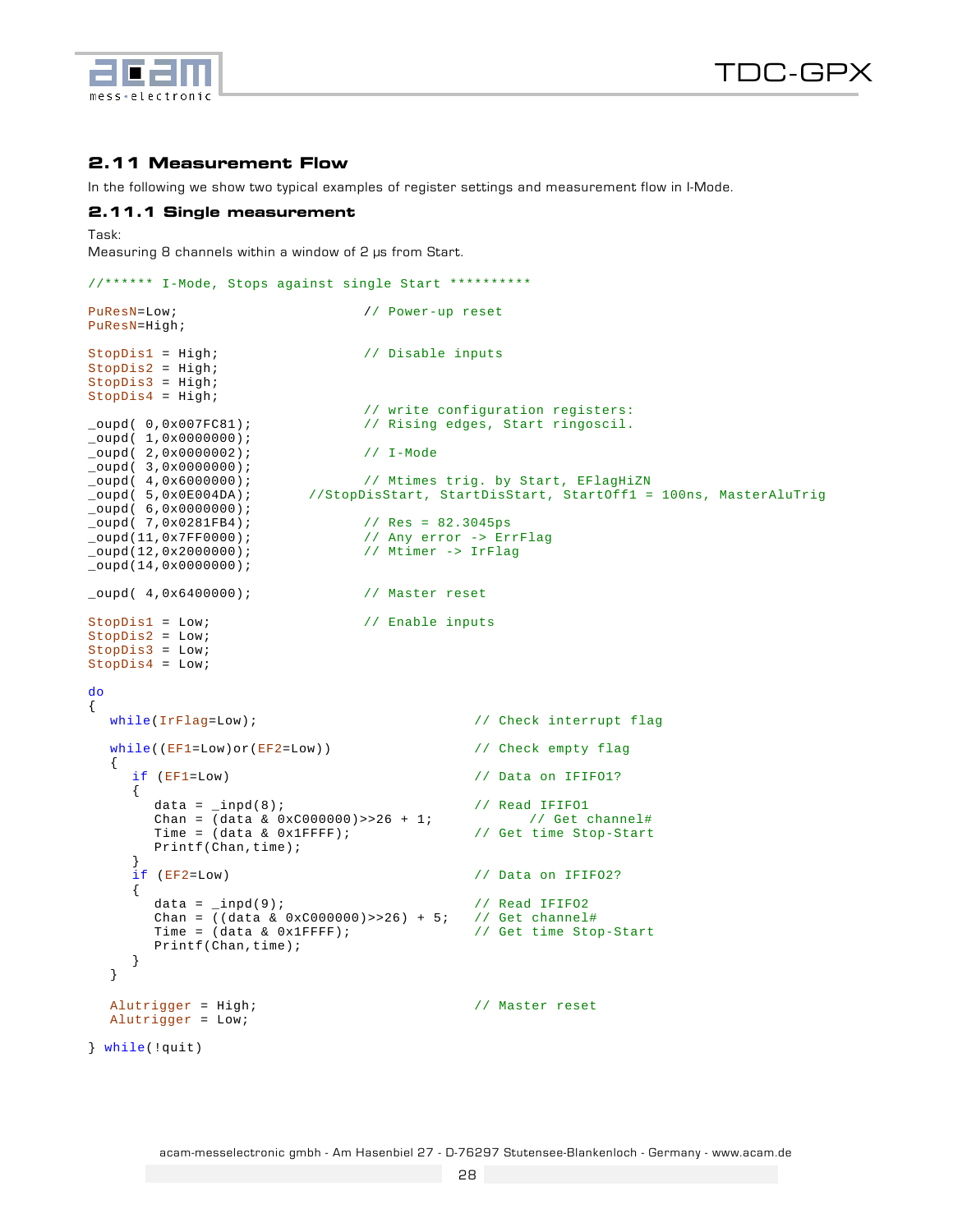<span id="page-28-0"></span>

## 2.11.2 Continous Measurement

Task: Typical application fluorescence spectroscopy. Measuring a continous signal stream using the internal start-retrigger.

```
//****** I-Mode, endless measurement range with internal start retrigger ********** 
PuResN=Low; // Power-up reset
PuResN=High; 
StopDis1 = High; // Disable inputs
StopDis2 = High; 
StopDis3 = High; 
StopDis4 = High; 
 // write configuration registers:
                                      // Rising edges, Start ringoscil.
\_oupd( 1,0x00000000);
_oupd( 2,0x0000002); // I-Mode
\begin{array}{r} \text{1} & 3,0 \times 0000000; \\ \text{1} & 200000000; \end{array}// StartTimer = 39 -> period = 1µs, EFlagHiZN
_oupd( 5,0x02004DA); // StopDisStart, StartOff1 = 100ns 
\_oupd( 6,0x0000000);
_oupd( 7,0x0281FB4); // Res = 82.3045ps 
_oupd(11,0x7FF0000); // Any error -> ErrFlag 
                                      // Start# overflow to IrFlag
\_oupd(14,0x0000000);
_oupd( 4,0x6400027); // Master reset 
                                      // Enable inputs
StopDis2 = Low; 
StopDis3 = Low; 
StopDis4 = Low; 
Wait(1µs);<br>\frac{1}{10} // Wait until Start01 is available from register 10<br>Sta01 = -inpd(10)& 0xFFFF // read Sta01 = interval first int. Start - ext. St
                                      // read Sta01 = interval first int. Start - ext. Start
do 
{ 
   if (EF1=Low) // Data on IFIFO1?
    { 
      data = \text{impd}(8); \frac{1}{2} // Read IFIFO1
      Chan = (data & 0xC000000)>>26 + 1; // Get channel#<br>Start = (data & 0x3FC0000)>>18; // Get Start#
      \begin{array}{lllll} \texttt{Start} & = & (\texttt{data} & \texttt{0x3FC0000}) \texttt{>>18}\textit{;} & \texttt{\textit{ // Get Start#}}\\ \texttt{Time} & = & (\texttt{data} & \texttt{0x1FFFF}) - \texttt{0x4DA}\textit{;} & \texttt{\textit{ // Get time Stop-Start}}\\ \end{array}Time = (data & 0x1FFFF) - 0x4DA;<br>if (Time < 0)// Negative time refers to next start
       { 
         Time = Time + 1µs;<br>Start = Start -1 \frac{1}{\sqrt{C}} / Correct start number
                                                     // Correct start number
 } 
      Printf(Chan, Start, Time);
 } 
   if (EF2=Low) // Data on IFIFO2?
    { 
      data = \frac{1}{9};<br>Chan = ((\text{data & 0xC000000}) \rightarrow 26) + 5; // Get channel#
      Chan = ((data & 0xC000000)) >> 26) + 5;Start = (data & 0x3FC0000) >> 18;<br>Time = (data & 0x1FFFF) - 0x4DA;<br>// Get time Stop-Start
      Time = (data & 0x1FFFF) - 0x4DA;
       if (Time<0) // Negative time refers to next start
       { 
         Time = Time + 1ps;<br>
\frac{1}{2} // Remap time to old start
         Start = Start -1 // Correct start number
       }
      Printf(Chan, Start, Time);
    }
```

```
} while(!quit)
```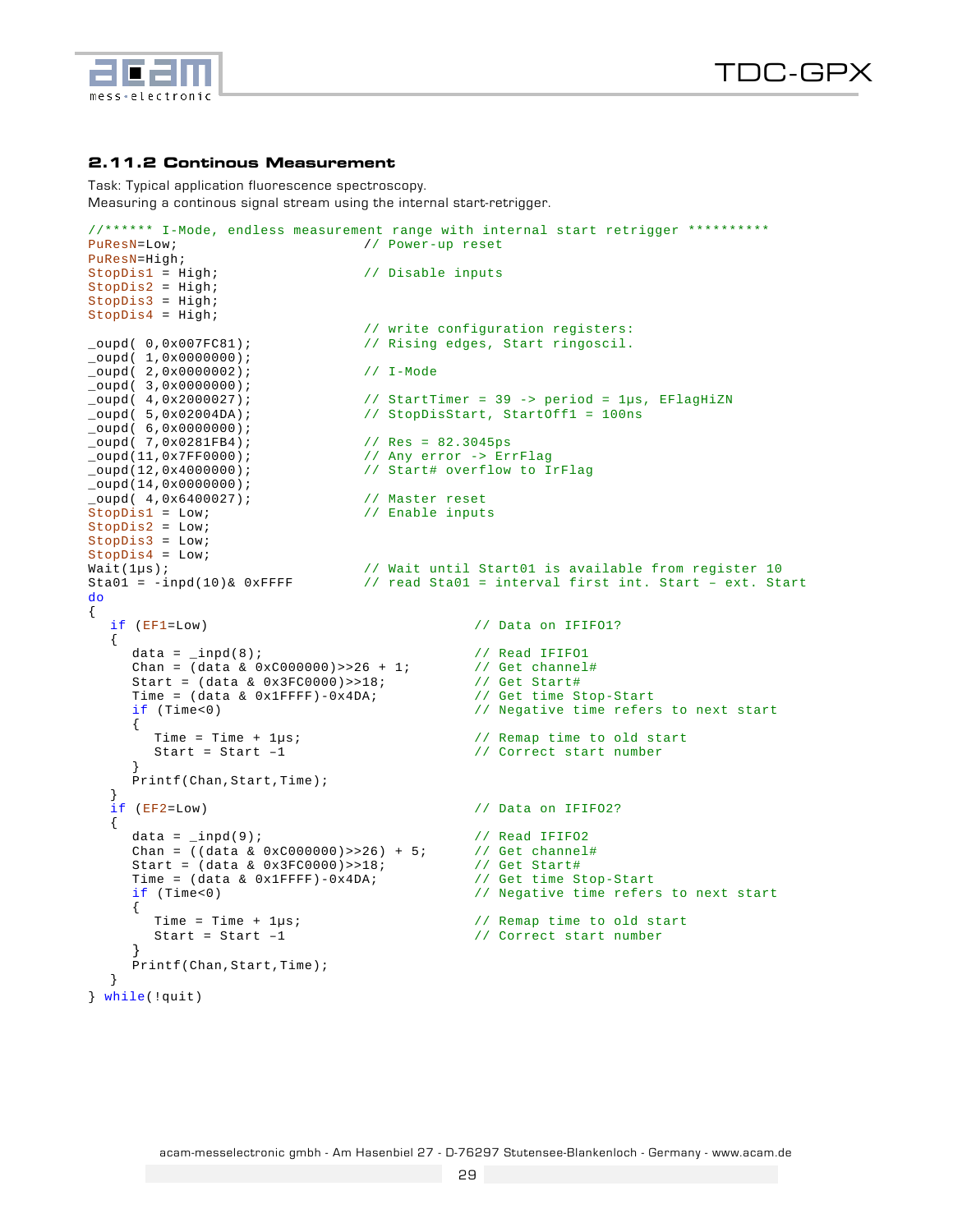<span id="page-29-0"></span>

# 3 G-Mode

# 3.1 Block diagram G-Mode



Figure 23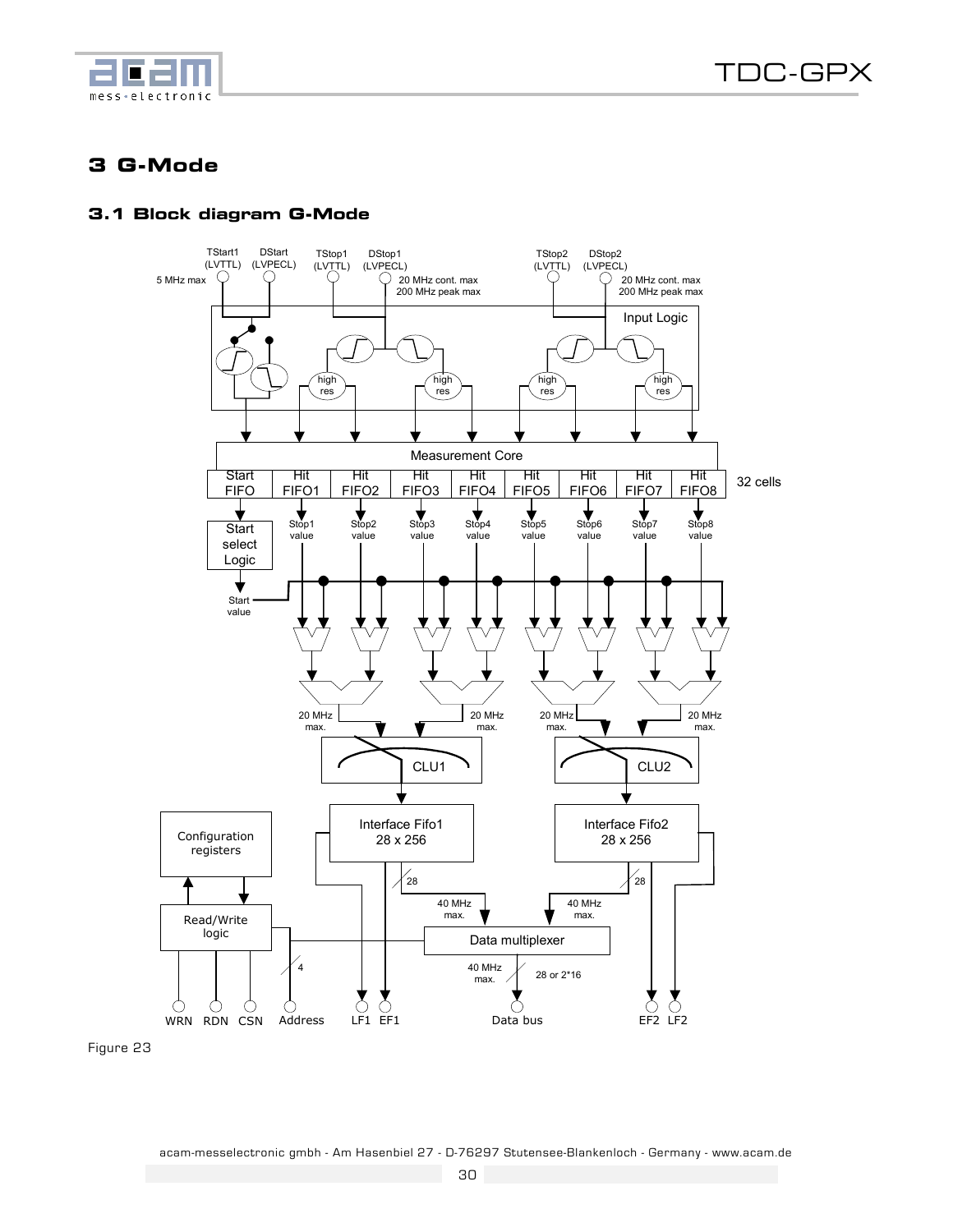

# 3.2 Input Circuitry G-Mode



Figure 24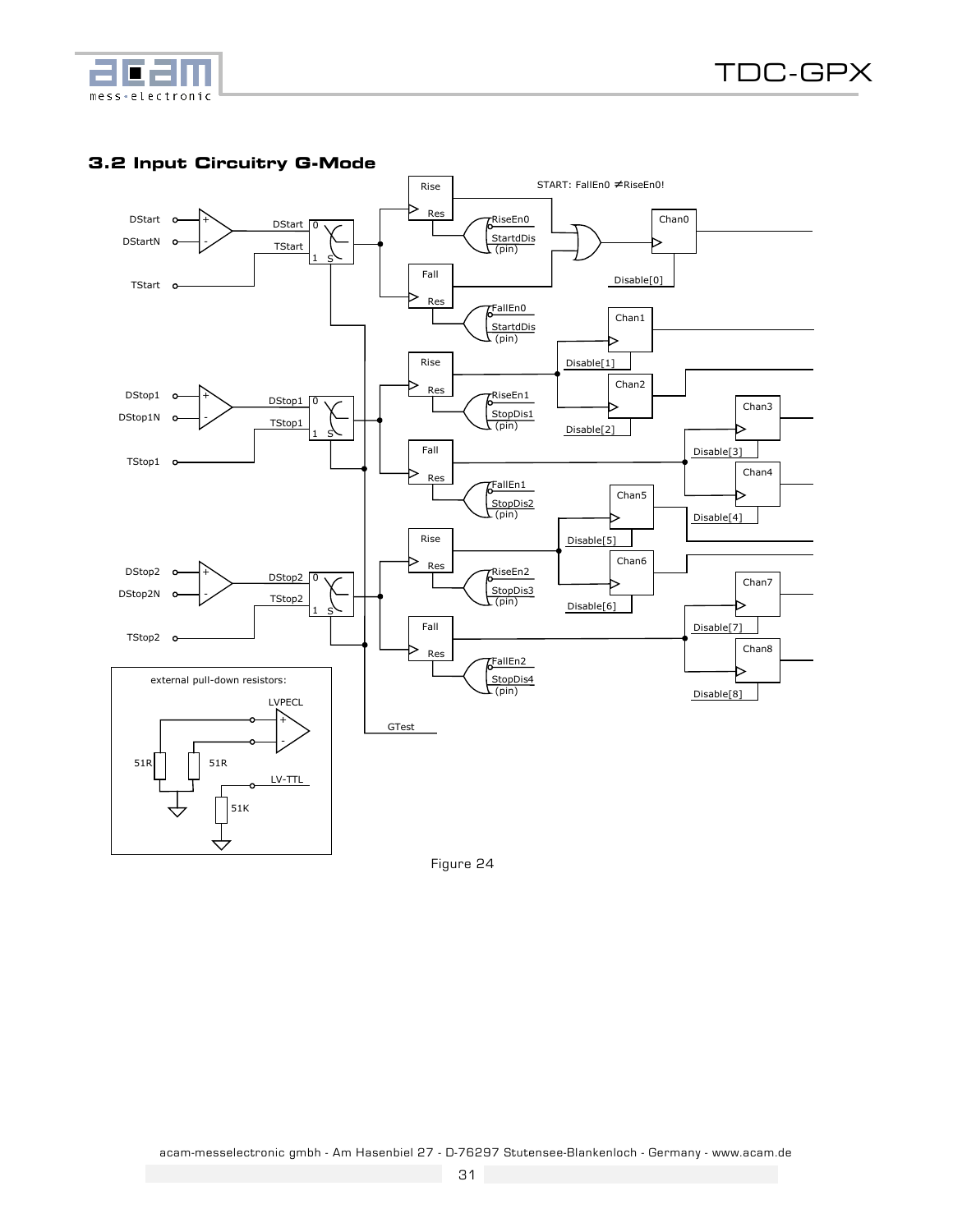<span id="page-31-0"></span>

# 3.3 G-Mode Basics

In this mode the TDC-GPX offers:

- 2 Stop channels referring to 1 start channel
- Each of 36 ps resolution
- Rising and Falling edge for pulse width measurement down to 1.5ns
- Start-retrigger up to 5 MHz
- 4.7 ns pulse-pair resolution
- 0 to 65 µs measuring range
- Minimum 32-fold multihit capability
- Optional quiet mode
- LVPECL inputs



Figure 25. Measurement timings

| Parameter       | Time (Condition)        | Description             |
|-----------------|-------------------------|-------------------------|
| $t_{\rm ph}$    | $1.5$ ns ${\rm [min.]}$ | Positive pulse width    |
| $t_{pl}$        | $1.5$ ns ${\rm [min.]}$ | Negative pulse width    |
| $t_{ss}$        | $0$ ns min              | Start to Stop           |
|                 | $*5.2$ ns min           |                         |
|                 | $64 \mu s$ (max)        | * with StopDisStart = 1 |
| trr. tff        | $5.5$ ns typ.           | equal edge to edge      |
|                 | $6.9$ ns max. $*$       | @ 87 ps resolution      |
| $t_{\rm rf,fr}$ | $1.5$ ns $[typ.]$       | Falling edge to rising  |
|                 |                         | edge and v.v.           |
| tva             | $107$ ns (max.)         | ALU start to data valid |

In this mode the TDC-GPX has two independent STOP input channels, each one capable of measuring the rising and falling edge at the same time. Each channel can store minimum 32 hits.

For improvement of the measurement accuracy, two channels are internally combined, which leads to a resolution of typical 40 ps. The paired channels are called combined channels. Each one of these combined channels measures rising or falling edges of one sampling channel. With this method it is possible to measure pulses with a pulse-width down to the minimum pulse-width allowed by the differential inputs, which is typ. 1.5 ns. Two adjacent rising or falling edges on a sampling channel may have a delay of down to 5.5 ns (typ.).

Each STOP input has an 8 Bit stop counter, sensitive to the falling edge. The number of hits for each input can be read from register 11, StopCounter0 and StopCounter1.

Internally the Start is shifted by an offset (in multiples of LSB). This allows measuring hits that arrive earlier than the start signal and to measure down to 0.

#### **Input circuitry**

In G-Mode the TDC-GPX has differential low-voltage PECL input buffers. The power for the differential inputs has to be switched on separately by setting register 6, PowerOnECL = '1'.

The detailed input structure is shown in Figure 24. Each input separately can be set to be sensitive to rising and/or falling edge. This is done in register0, RiseEn0..2 and FallEn0..2. A zero in both bits for one channel at the same time disables the channel.

All inputs can be disabled by hardware, the stop inputs separately for rising and falling edges (pin 'StopDis1' disables inputs DStop1, rising edge etc.). They also can be disabled by software setting the 'Disable' in register 2. The 'Disable' bits have to be set in pairs, e.g Disable3 and Disable4 to disable Dstop, falling edge.

#### **StopDisStart & StartDisStop**

By default the Start and Stop inputs of the TDC-GPX are open immediately after a reset.

The consequence for the Stop channels is that even hits coming before a Start pulse will be measured. The bit StopDisStart in register 5 disables the Stop channels until there is a Start pulse. A consequence is that there is a minimum delay of 7 ns after the Start before hits are accepted on the Stop channels.

With single-start only the first Start pulse is used for the measurement. In case more than one Start pulse is expected this might cause an overflow of the Hit FIFO of the Start channel. This will produce garbage data. There we recommend setting the StartDisStart bit in register 5. A '1' disables the Start channel after the first Start pulse.

#### **External Start Retrigger**

A further option is to retrigger the Start externally. This option is activated by setting StartRetrig = 1 (Reg 5). The maximum retrigger frequency is limited to typically 5 MHz. Higher rates will disturb the chip.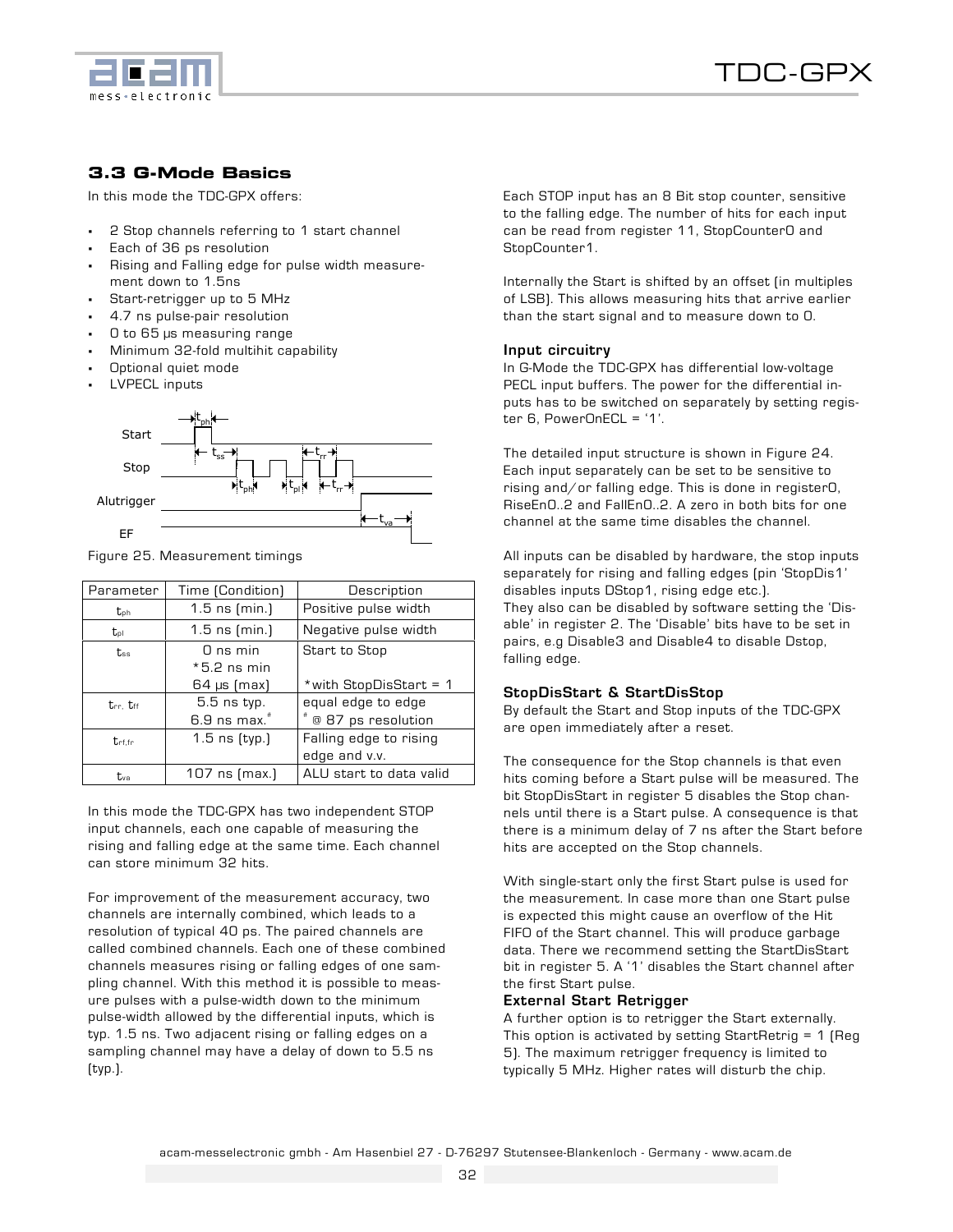<span id="page-32-0"></span>

#### **Start-Offset**

For several reasons a mathematical offset is added to the stop time. One reason is to compensate for different internal delays from the input buffers to the TDC unit in the Start and Stop paths. The other reason is to allo the ALU to look "into the past" without handling negative values (which the ALU could not do). It allows handling Start-Stop intervals down to 0 and even less. In G-Mode the TDC-GPX creates a second pulse on the Start channel by its own. Therefore two offset values have to be set. 'StartOff1' in register 5 and StartOff2 in register 6, both in multiples of BIN and 18 bits wide. Internally the start offset is added to the time measurement result and has to be subtracted from the value read from the TDC.

#### **Adjusting the Start-Offset**

The Start-Offset register of the TDC-GPX allows the compensation for the offset due to the different internal delays. It allows to do measurements down to 0 ns time intervals between Start and Stop. The correct setting should be done by experiment.

#### Procedure:

- 1. Set StartOff1= StartOff2 = 0
- 2. Apply Start and Stop signals with a short delay (e.g. 12ns)
- 3. Step down the interval and look at the output data. They are getting smaller and smaller until you pass the first internal Start time stamp. The output data then jumps to a very high value.
- 4. Take the time interval teross1 (from your generator) where this happens
- 5. Calculate StartOff1 =  $t_{cross1}$  / BIN and write this value into register 5, StartOff1
- 6. Continue stepping down the time interval until you see the same effect as in 3
- 7. Take the time interval tcross2 (from your generator) and calculate StartOff2 =  $t_{cross2}$  / BIN
- 8. Write this value into register 6

#### **Internal Data Processing**

The raw values of the stop events are stored in 32 stage Hit FIFOs. This Hit FIFO can be filled with data at a peak rate of 182 MHz.

The following pipelined post-processing unit is responsible for compression, Start selection and correct Stop-Start subtraction. Subsequently a collection unit transfers the data to the Interface FIFOs, which are 256 stages deep. Each channel has its own interface FIFO. The maximum rate for transfer into the Interface FIFO is 40 MHz, 20 MHz for rising edge data and 20 MHz for falling edge data.

Finally a data multiplexer adds data from both Interface FIFOs to the data bus. The data bus is 28 Bits wide and capable of 40 MHz transfer rate. The data bus can be switched to 16 Bit width writing 0x0000010 into address 14. A LOW at pin 'Output enable' forces the bidirectional bus drivers to permanent output state. This is helpful for fast data read out routines.

Each Interface FIFO has an empty flag (EF) and a loadlevel flag (LF). All flags are HIGH active. At low data rates it is recommended to check the EF to see whether there are data available for read out. It is not allowed to read from an empty Interface FIFO. The LF is helpful at high data rates. The load level threshold can be set in 'Fill' in register 6 and is the same for both FIFOs. As soon as the set number of data is available this can be read from the FIFO as a block without the need of checking the EF.

Note: the load-level flags are not synchronized. The load-level flag for a FIFO is valid only if it is **not** read from this FIFO. Otherwise there might be spikes.

#### **Quiet Mode**

TDC-GPX offers two options for the post-processing:

- Quiet Mode
- Non-quiet Mode

In Quiet Mode the post-processing and calculation does not start automatically after each single event, but after a dedicated trigger. The trigger can be given externally by a rising slope at pin ALUTRIGGER or by software setting a dedicated ALU-Trigger Bit. This mode is introduced to reduce the noise during a measurement and to allow the small values for pulsepair and pulse-width resolution.

In the Non-quiet Mode, the post-processing starts immediately after the first hit arrived in a raw FIFO. The post-processing doesn't start before there is a START signal and at least one STOP signal. The time needed from the start of the post-processing until first data is available in the interface FIFO is typ. 200 ns.

#### 3.4 Data structure and readout

The output data are integers with a LSB width defined by the setting of the resolution adjust unit.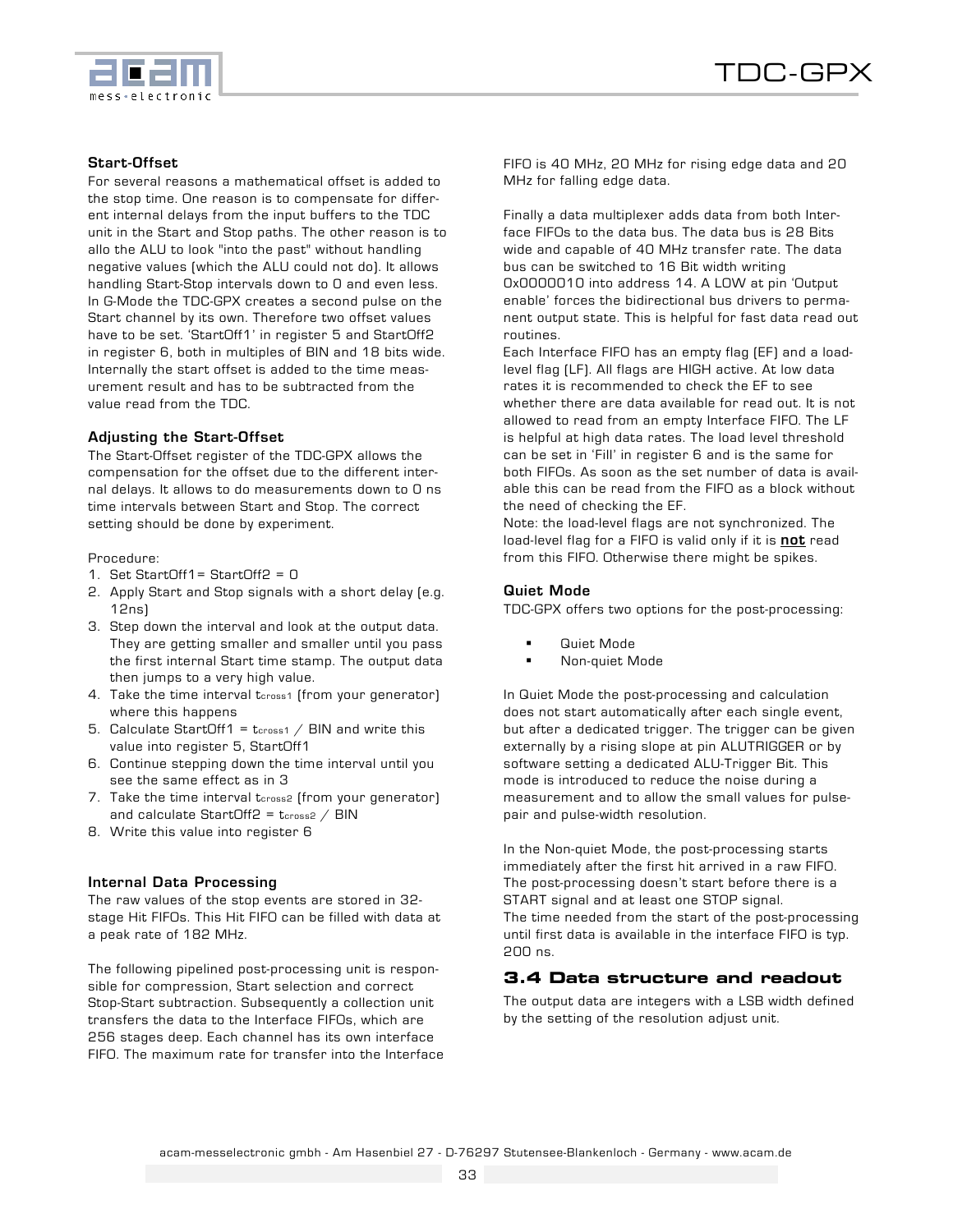<span id="page-33-0"></span>

$$
BIN = \frac{T_{ref} \times 2^{refclkdiv}}{216 \times hsdiv} \times \frac{1}{2}
$$

| Rit22             | <b>Bit21.0</b>                  |
|-------------------|---------------------------------|
| $1 =$ rising edge | Edge-to-Start result of the ad- |
| O=falling edge    | dressed combined channel        |

The data can be read from address 8 for interface FIFO1 (DStop1) and from address 9 for interface FIFO2 (DStop2).

#### 3.5 Reset

There are 3 ways of resetting the device:

- **Power-up reset:** a low signal at pin PURESN resets the whole chip.
- **Master-Reset**: this command resets everything except the configuration registers. It can be done by software writing to register 4. In non-quiet mode MasterAluTrig in register 5 can be set to '1'. Then this command can be done also by a HIGH at the Alutrigger input pin. In quiet mode MasterOenTrig in register 5 can be set to '1'. Then this command can be done also by a LOW at the OEN input pin (only with OEN off).
- **Partial-Reset**: this command resets everything except the configuration registers and the Interface FIFOs. It can be done by software writing to register 4. In non-quiet mode Partial-AluTrig in register 5 can be set to '1'. Then this command can be done also by a HIGH at the Alutrigger input pin. In quiet mode PartialOenTrig in register 5 can be set to '1'. Then this command can be done also by a LOW at the OEN input pin (only with OEN off).

After a Power-on reset or a Master reset it takes 40 ns before the Start and Stop inputs accept data. After a Partial reset it takes 75 ns before the Start and Stop inputs accept data.

# 3.6 MTimer

There is an internal timer available for internal use. The main application will be setting a dedicated time interval between 25ns and 204.7 µs after which the interrupt flag is set. The period is set in 'MTimer', register 7, in multiples of Tref. The maximum delay is 8191  $*$  Tref = 204.7 µs. The timer can be started by a Stop and/or Start signal. This is set in 'MTimerStart' and 'MTimerStop', register 4. Setting Bit 'TimerFlag', register 12, the interrupt flag is set when the timer stops.

# 3.7 Interrupt Flag

The user can select on which event(s) the interrupt flag is set.

The selection is done in register 12, Bits 13 to 25, by unmasking the dedicated bits. They are combined by an Or-Gate to the interrupt flag.

Selectable events are

- Hit FIFOs 1, 2 …or/and 8 are full
- Interface FIFOs 1 or/and 2 are full
- **PLL not locked**
- **All Hit FIFOs empty**
- End of Mtimer

# 3.8 Error Flag

The user can select on which event(s) the error flag is set.

The selection is done in register 11, Bits 16 to 26, by unmasking the dedicated bits. They are combined by an Or-Gate to the error flag.

Selectable events are

- Hit FIFOs 1, 2 ...or/and 8 are full
- Interface FIFOs 1, 2 …or/and 8 are full
- PLL not locked

## 3.9 Testinputs

For test purpose a set of three TTL inputs can be multiplexed to the measuring circuit by setting Bit Gtest in register 3. The test inputs have the same functionality as the measure inputs, but can only handle a minimum pulse width of 5ns and a minimum edge-to-edge distance of 20ns.

# 3.10 RaSpeed & Delx

The on-chip timings for measuring rising and falling edge down to 1.5 ns are very critical. For some chips it might be necessary to add an internal, additional delay to guarantee correct data processing. These delays are set by the RaSpeed bits and the Del-Risex/DelFallx/DelTx in registers 2, 3 and 4. Increasing those will reduce the pulse-pair resolution of the TDC-GPX .

| RaSpeed & Delx | Pulse-pair resolution |
|----------------|-----------------------|
|                | $5.5$ ns              |
|                | $6.5$ ns              |
| ₽              | $7.5$ ns              |
|                | $8.5$ ns              |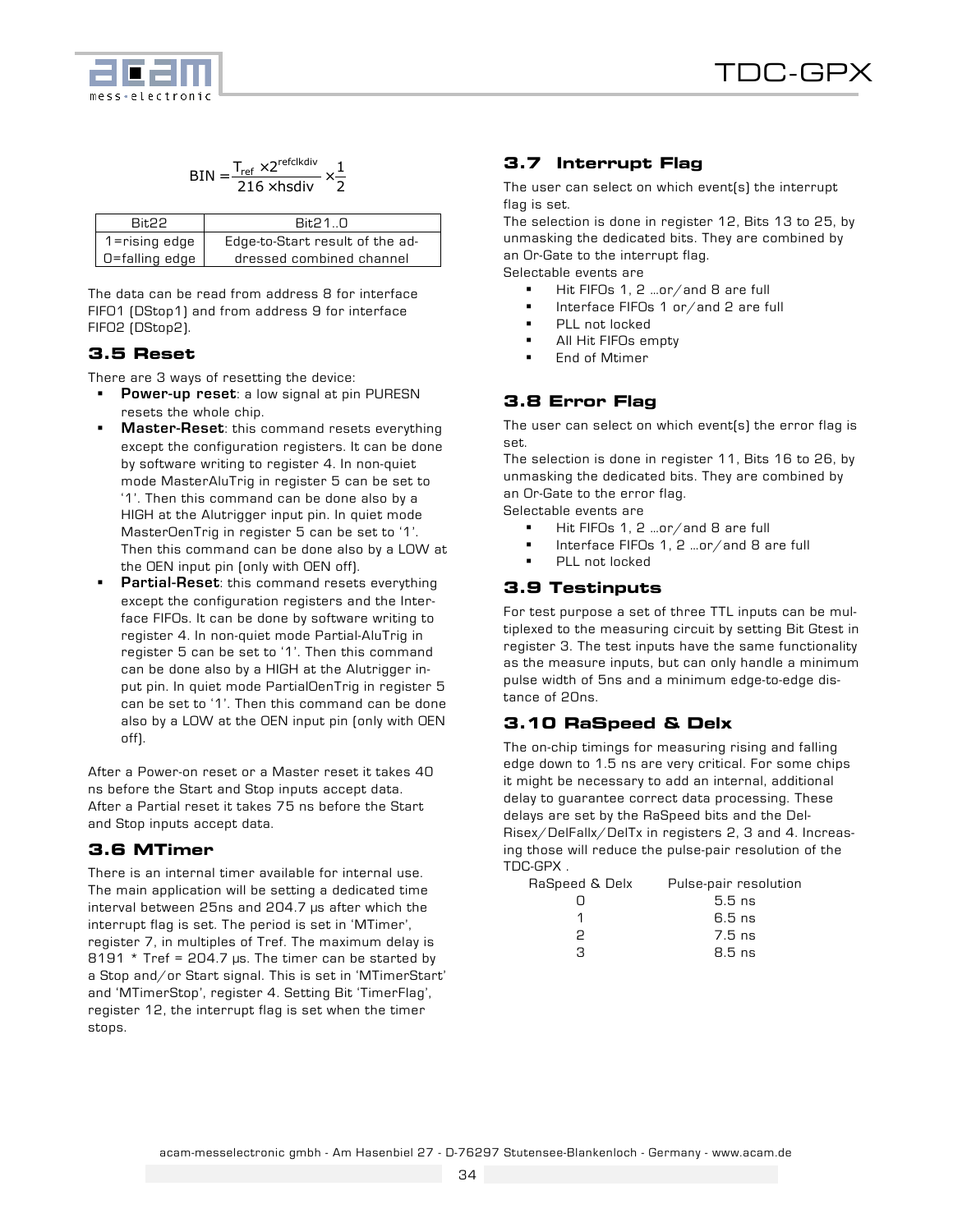<span id="page-34-0"></span>

# 3.11 G-Mode Timing & Resolution

The delay parameters vary with voltage, temperature and process tolerance. The following table lists the derating factors.

| Derating by | Minimal                                       | Maximal                     |  |
|-------------|-----------------------------------------------|-----------------------------|--|
| Voltage     | 0.91 at 3.6V                                  | 1.2 at 2.85V                |  |
|             | Temperature $\vert$ 0.889 at -40 $^{\circ}$ C | $11.17$ at $+125^{\circ}$ C |  |
| Process     | $0.74$ at BC                                  | 1.31 at WC                  |  |
|             |                                               |                             |  |

With the stabilization of the resolution by the resolution adjust mode, the voltage of the core decreases with decreasing temperature, and increases with increasing temperature. The setting should be done in a way that at maximum operating temperature the maximum core voltage is reached, and that minimum core voltage is reached at minimum operating temperature. With this method you get two limits:

Best case process, deepest temperature, lowest voltage: 0.74 x 0.889 x 1.2 = 0.789 Worst case process, highest temperature, highest voltage: 1.31 x 1.17 x 0.91 = 1.394

With a typical resolution of 40ps (typ. process, 25°C, 3.3V) you get two limits for the resolution:

|                | Best  | Worst            |
|----------------|-------|------------------|
| Resolution (of | 32 ps | 56 <sub>ps</sub> |
| combined chan- |       |                  |
| nels)          |       |                  |

The BIN or LSB width is defined by the setting of the resolution adjust unit (1.6.1 Resolution adjust), The standard deviation  $(1 \sigma)$  of the result is typically 1 LSB + 4 ps  $*$   $\Delta t / \mu s$ .



Figure 26

#### **DNL**

the TDC-GPX shows a moderate differential nonlinearity (DNL) because internal propagation delays were used for the time measurement and because those delays are different for rising and falling edges, but the variation from channel to channel is systematic. The following diagram shows the DNL data at a resolution of 37 ps:



Figure 27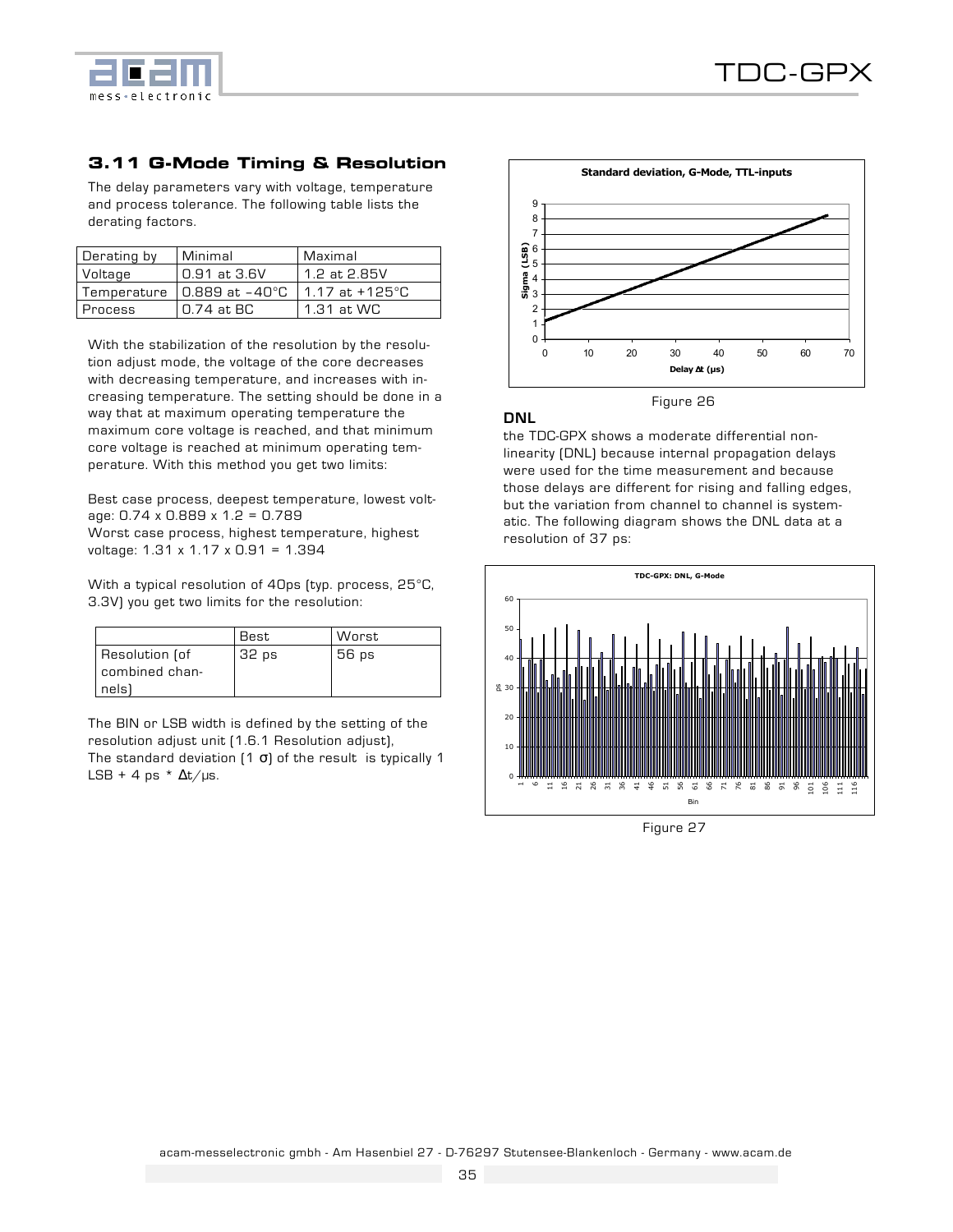<span id="page-35-0"></span>

#### 3.12 Measurement Flow

In the following we shows a typical example of register settings and measurement flow in G-Mode.

Task: Typical application laser rangefinder Measuring Stops on 2 channels, rising and falling edge, within a window of 1 µs from Start.

```
//****** G-Mode, Stops against single Start ********** 
PuResN=Low; \sqrt{2} / Power-up reset
PuResN=High; 
StopDis1 = High; // Disable inputs
Stophis2 = HighiStopDis3 = High; 
StopDis4 = High; // write configuration registers:
_oupd( 0,0x00000FF); // Rising and falling edges, Start ringoscil.
_oupd( 1,0x5050500); // Channel adjust = 5 for each second stop channel
_oupd( 2,0x0050001); // G-Mode, channel adjust = 5
_oupd( 3,0x0000000); // Use differential inputs
                                  // Mtimes trig. by Start, EFlagHiZN
_oupd( 5,0x0E00080); //StopDisStart, StartDisStart, StartOff1 = 10ns, MasterAluTrig 
\text{\_}oupd( 6,0x0100000);<br>\text{\_}oupd( 7,0x0141FB4);
                                  // Res = 41.1523ps, Mitmer = 1µs\begin{array}{ccc} \texttt{1,0x7FF0000}; & & // \texttt{Any error -&} \texttt{ErrFlag} \\ \texttt{0upd(12,0x2000000)} & & // \texttt{Mtimer -&} \texttt{1rFlag} \end{array}\_oupd(12,0x2000000);
_oupd(14,0x0000000); 
_oupd( 4,0x6400000); // Master reset 
StopDis1 = Low; // Enable inputs 
StopDis2 = Low; 
StopDis3 = Low; 
StopDis4 = Low; 
do 
{ 
  while(IrFlag=Low); \frac{1}{2} // Check interrupt flag
  while((EF1=Low)or(EF2=Low)) // Check empty flag
    { 
      if (EF1=Low) // Data on IFIFO1?
      { 
        data = \text{ind}(8);<br>
Chan = 1;<br>
// Channel#
                                               // Channel#<br>// Get edge
        Edge = ((data & 0x0400000) >> 26) + 1; // Get edge<br>Time = (data & 0x3FFFFF); // Get time Stop-StartTime = (data & 0x3FFFFF); Printf(Chan,Edge,Time); 
 } 
      if (EF2=Low) // Data on IFIFO2?
      { 
        data = \frac{1}{9};<br>Chan = 2;<br>// Channel#
                                                // Channel#
        Edge = ((data & 0x0400000) \rightarrow 26) + 5; // Get edge<br>Time = (data & 0x3FFFFF);<br>// Get time Stop-Start
        Time = (data & 0x3FFFFF); Printf(Chan,Edge,Time); 
      } 
   } 
  Alutrigger = High; \sqrt{2} // Master reset
  Alutrigger = Low; 
} while(!quit)
```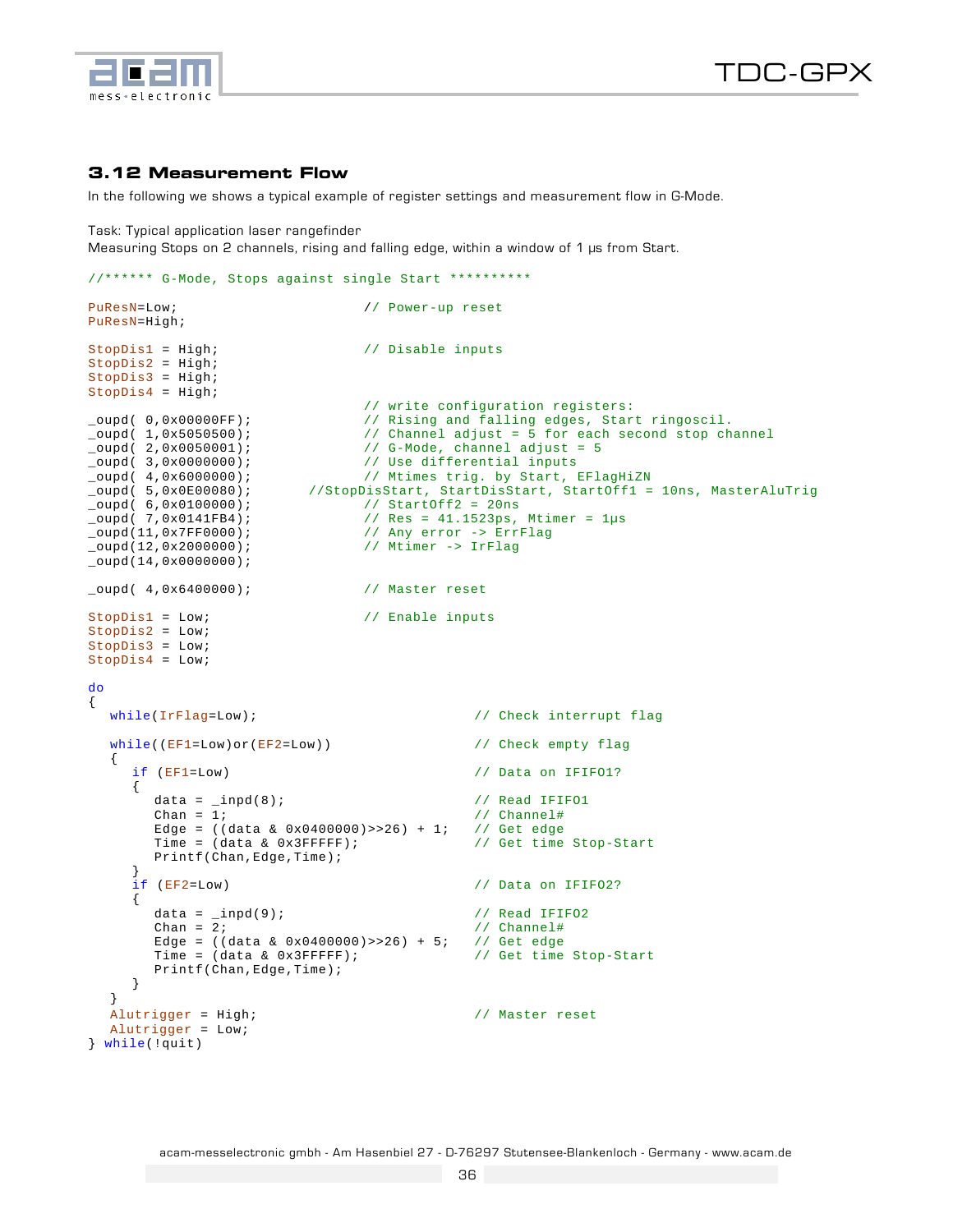<span id="page-36-0"></span>

# 4 R-Mode

# 4.1 Block diagram R-Mode

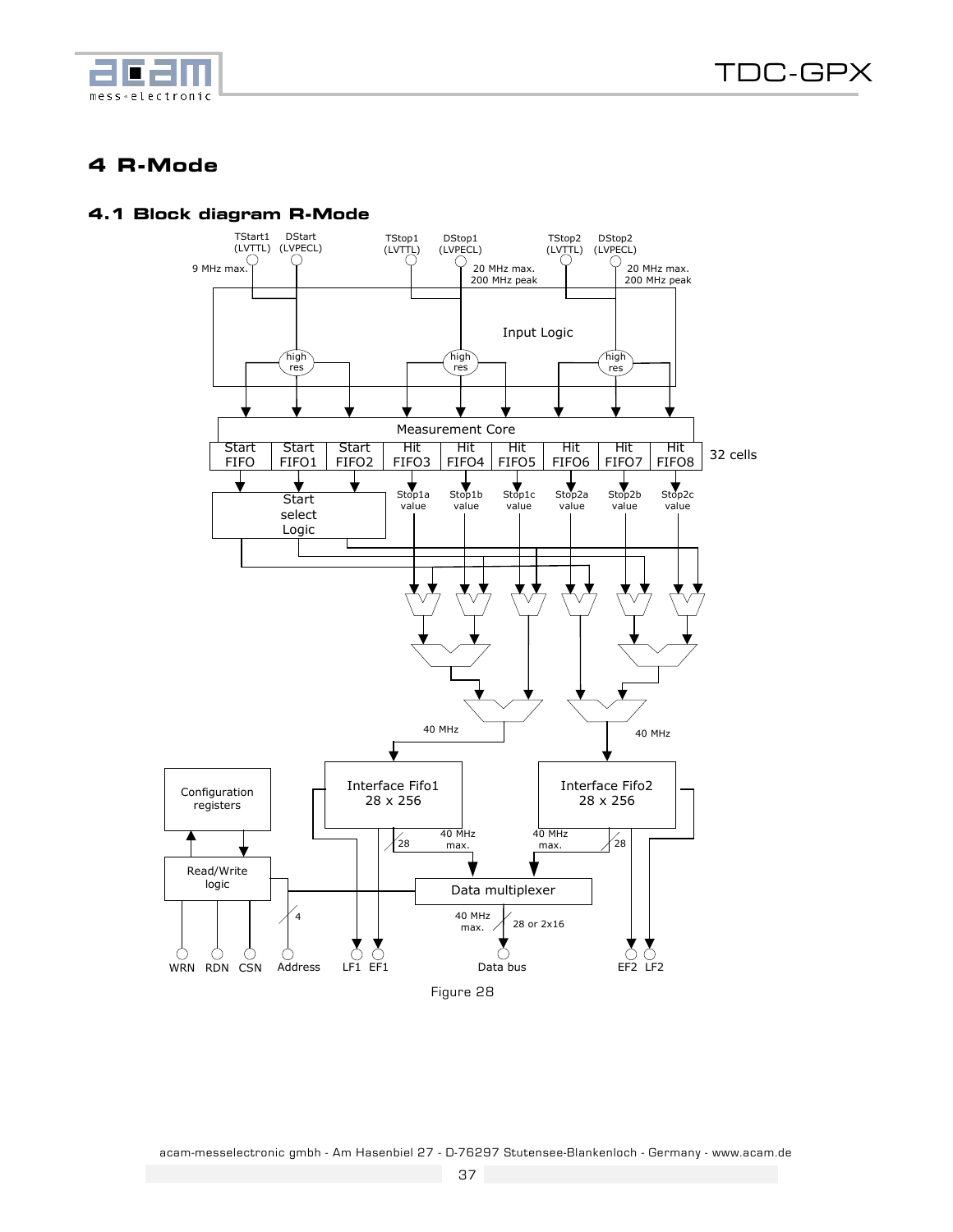<span id="page-37-0"></span>

# 4.2 Input Circuitry R-Mode

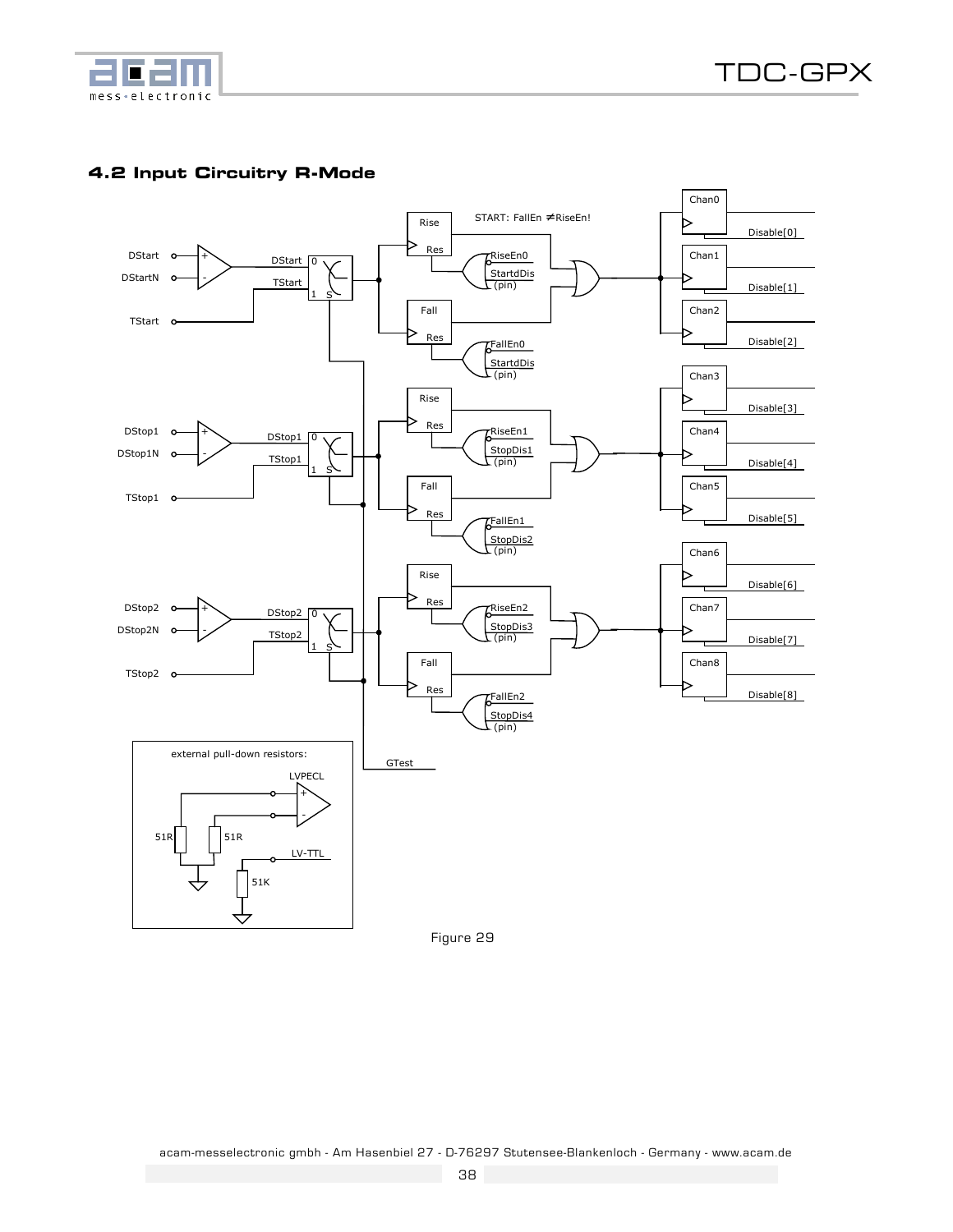<span id="page-38-0"></span>

## 4.3 R-Mode Basics

In this mode the TDC-GPX offers:

- 2 Stop channels referring to 1 start channel
- Each of 27 ps resolution
- Start-retrigger up to 9 MHz
- Rising or falling edge
- 5.5 ns pulse-pair resolution
- 0 to 40 µs measuring range
- Minimum 32-fold multihit capability
- Optional quiet mode
- LVPECL inputs



Figure 30 Measurement timings

| Parameter            | Time (Condition)           | Description               |
|----------------------|----------------------------|---------------------------|
| $t_{ph}$             | $1.5$ ns $[min.]$          | Minimum pulse width       |
| $t_{pl}$             | $1.5$ ns $[min.]$          | Minimum pulse width       |
| $t_{ss}$             | $0$ ns $[\text{min}]$      | Start to Stop             |
|                      | $*5.2$ ns $(min)$          |                           |
|                      | $40 \mu s$ (max.)          | * with StopDisStart = $1$ |
| t <sub>rr.</sub> tff | $5.5$ ns typ.              | edge to edge              |
|                      | $6.9$ ns max. <sup>#</sup> | @ 87 ps resolution        |
| tva                  | $107$ ns (max.)            | ALU start to data valid   |

In this mode the TDC-GPX has two independent STOP input channels, each one capable of measuring the rising or falling. Each channel can store a minimum of 32 hits.

For improvement of the measurement accuracy, three channels are internally combined, which leads to a resolution of typical 27 ps. The trebled channels are called combined channels. Each one of these combined channels measures rising or falling edges of one sampling channel. Two adjacent rising or falling edges on a sampling channel may have a delay of down to 5.5 ns (typ.).

Each STOP input has an 8 Bit stop counter, sensitive to the rising edge. The number of hits for each input can be read from register 11, StopCounter0 and StopCounter1.

Internally the Start is shifted by an offset (in multiples of LSB). This allows measuring hits that arrive earlier than the start signal and to measure down to 0 ns.

#### **Input circuitry**

In R-Mode the TDC-GPX has differential low-voltage PECL input buffers. The power for the differential inputs has to be switched on separately by setting register 6, PowerOnECL = '1'.

The detailed input structure is shown in Figure 29. Each input can be set to be sensitive to rising or falling edge. This is done in register0, RiseEn0..2 and FallEn0..2. A zero in both bits for one channel at the same time disables the channel.

All inputs can be disabled by hardware, the stop inputs separately for rising and falling edges (pin 'StopDis1' disables inputs DStop1,rising edge etc.). They also can be disabled by software setting the 'Disable' in register 2. The 'Disable' bits have to be set in triples, e.g Disable3, Disable4 and Disable5 to disable DStop1.

#### **StopDisStart & StartDisStop**

By default the Start and Stop inputs of the TDC-GPX are open immediately after a reset.

The consequence for the Stop channels is that even hits coming before a Start pulse will be measured. The bit StopDisStart in register 5 disables the Stop channels until there is a Start pulse. A consequence is that there is a minimum delay of 7 ns after the Start before hits are accepted on the Stop channels.

With single-start only the first Start pulse is used for the measurement. In case more than one Start pulse is expected this might cause an overflow of the Hit FIFO of the Start channel. This will produce garbage data. There we recommend setting the StartDisStart bit in register 5. A '1' disables the Start channel after the first Start pulse.

#### **External Start Retrigger**

A further option is to retrigger the Start externally. This option is activated by setting StartRetrig = 1 (Reg 5). The maximum retrigger frequency is limited to typically 9 MHz. Higher rates will disturb the chip.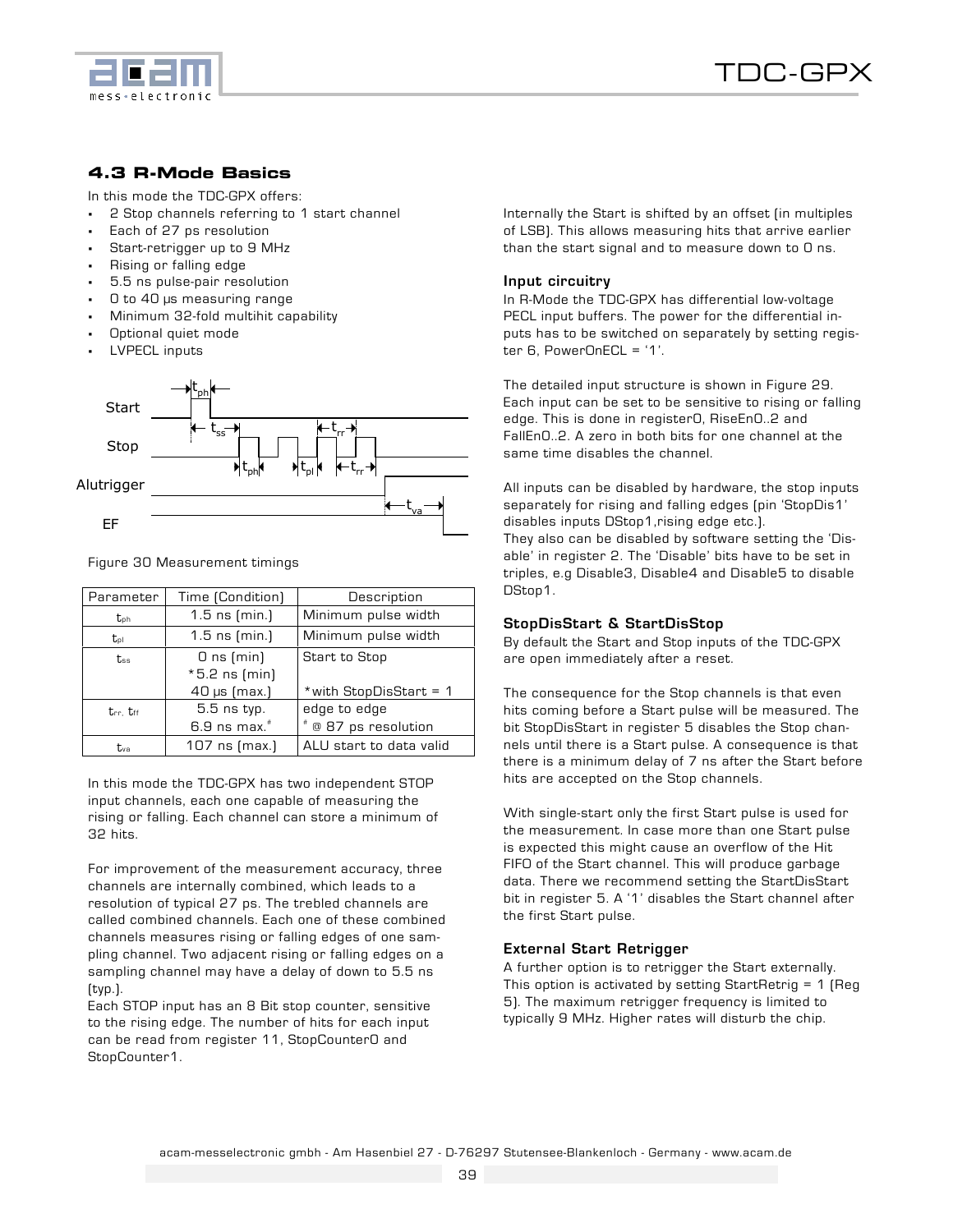

#### **Start-Offset**

For several reasons a programmable offset is added to the stop time. One reason is to compensate for different internal delays from the input buffers to the TDC unit in the Start and Stop paths. The other reason is to allo the ALU to look "into the past" without handling negative values (which the ALU could not do). It allows handling Start-Stop intervals down to 0 and even less. The offset value 'StartOff1' is set in register 5 in multiples of 3 x BIN and 18 bits wide. Internally the start offset is added to the time measurement result and has to be subtracted from the value read from the TDC.

#### **Adjusting the Start-Offset**

The Start-Offset register of the TDC-GPX allows the compensation for the offset due to the different internal delays. It allows to do measurements down to 0 ns time intervals between Start and Stop. The correct setting should be done by experiment.

Procedure for single start applications:

- 1. Set StartOff1 = 0
- 2. Apply Start and Stop signals with a short delay (e.g. 12ns)
- 3. Step down the interval and look at the output data. They are getting smaller and smaller until you pass the internal Start time stamp. The output data then jumps to a very high value.
- 4. Take the time interval teross (from your generator) where this happens
- 5. Calculate StartOff1 =  $t_{cross}$  / 3 x BIN and write this value into register 5, StartOff1. In case you expect negative values add an additional amount X to StartOff1 and substract this value later on from your output data

With start retrigger the value StartOff1 should be set to

#### StartOff1 =  $1,000$  [≈ 81 ns].

The reason is that the ALU is internally stopped for about 50 ns during a start retrigger to add the new start time stamp. If there is a hit during this period the ALU will need

25 ns + 50 ns = 75 ns to transfer those data to the IFIFO. The ALU cannot handle negative values. Therefore the start offset is added so that the ALU can handle the data being collected during the break. In case the input data rate is higher (bursts) it might be necessary to increase also the offset value , e.g. to 10,000.

The start retrigger adds some indeterminacy – due to the 25ns reference – to whether a stop refers to the

old start or the new one. This is not an uncertainty. Each time stamp that is negative after offset substraction can be remapped to the old start by adding the start period.

#### **Internal Data Processing**

The raw values of the stop events are stored in 32 stage Hit FIFOs. This Hit FIFO can be filled with data at a peak rate of 182 MHz.

The following pipelined post-processing unit is responsible for compression, Start selection and correct Stop-Start subtraction. Subsequently a collection unit transfers the data to the Interface FIFOs, which are 256 stages deep. Each channel has its own interface FIFO. The maximum rate for transfer into the Interface  $F$ IFO is  $4$ O MHz.

Finally a data multiplexer adds data from both Interface FIFOs to the data bus. The data bus is 28 Bits wide and capable of 40 MHz transfer rate. The data bus can be switched to 16 Bit width writing 0x0000010 into address 14. A LOW at pin 'Output enable' forces the bidirectional bus drivers to permanent output state. This is helpful for fast data read out routines.

Each Interface FIFO has an empty flag (EF) and a loadlevel flag (LF). All flags are HIGH active. At low data rates it is recommended to check the EF to see whether there are data available for read out. It is not allowed to read from an empty Interface FIFO. The LF is helpful at high data rates. The load level threshold can be set in 'Fill' in register 6 and is the same for both FIFOs. As soon as the set number of data is available this can be read from the FIFO as a block without the need of checking the EF.

Note: the load-level flags are not synchronized. The load-level flag for a FIFO is valid only if it is **not** read from this FIFO. Otherwise there might be spikes.

#### **Quiet Mode**

TDC-GPX offers two options for the post-processing:

- Quiet Mode
- Non-quiet Mode

In Quiet Mode the post-processing and calculation does not start automatically after each single event, but after a dedicated trigger. The trigger can be given externally by a rising slope at pin ALUTRIGGER or by software setting a dedicated ALU-Trigger Bit. This mode is introduced to reduce the noise during a measurement and to allow the small values for pulsepair and pulse-width resolution.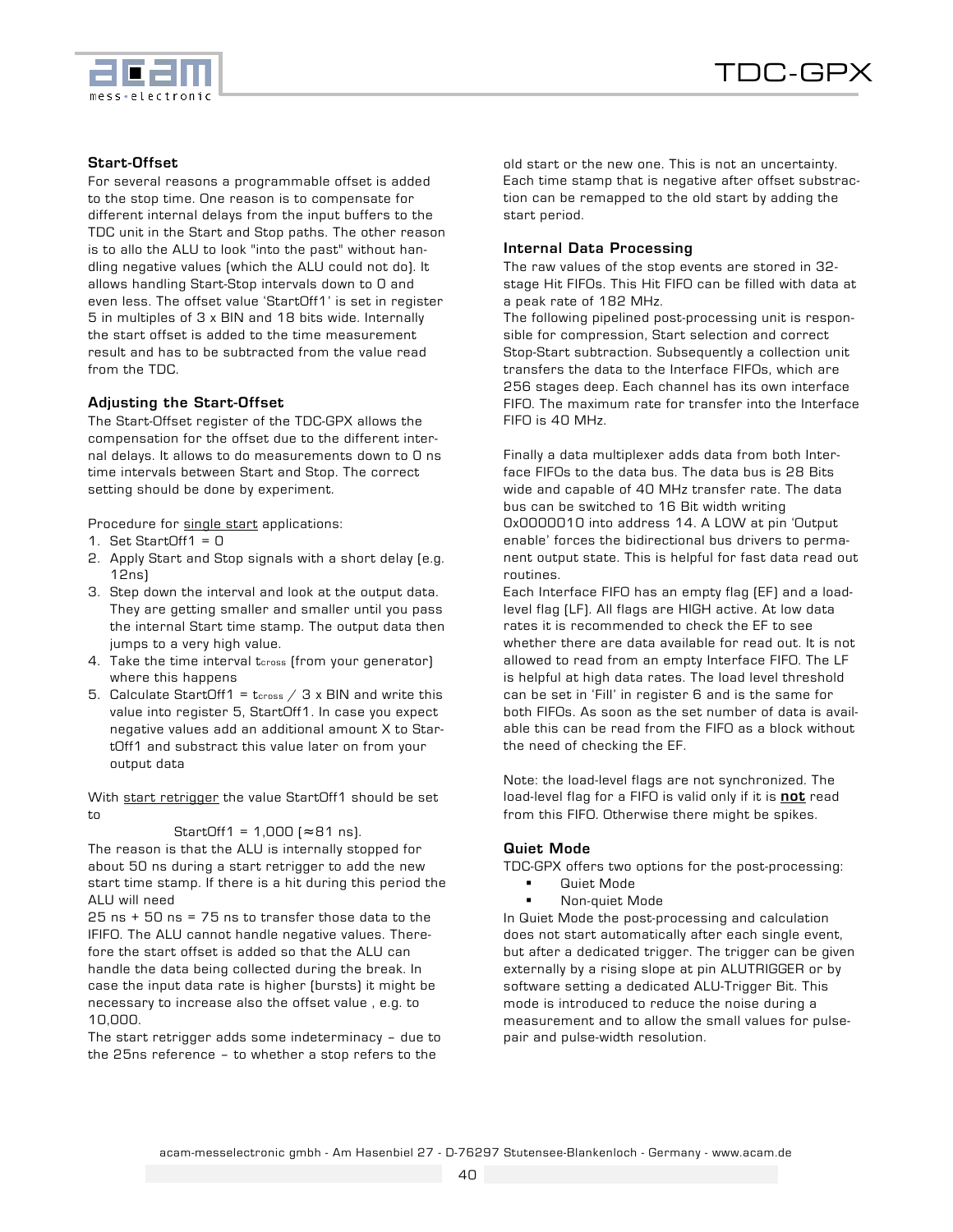<span id="page-40-0"></span>

In the Non-quiet Mode, the post-processing starts immediately after the first hit arrived in a raw FIFO. The post-processing doesn't start before there is a START signal and at least one STOP signal. The time needed from the start of the post-processing until first data is available in the interface FIFO is typ. 200 ns.

## 4.4 Data structure and readout

The output results are integers with a LSB width defined by the setting of the resolution adjust unit.

$$
BIN = \frac{T_{ref} \times 2^{refclkdiv}}{216 \times hsdiv} \times \frac{1}{3}
$$

| Bit 27  23 | Rit 22 0                        |
|------------|---------------------------------|
| Not used   | Edge-to-Start result of the ad- |
|            | dressed combined channel        |

The data can be read from address 8 for interface FIFO1 and from address 9 for interface FIFO2.

# 4.5 Reset

There are 3 ways of resetting the device:

- **Power-up reset**: a low signal at pin PURESN resets the whole chip.
- **Master-Reset**: this command resets everything except the configuration registers. It can be done by software writing to register 4. In non-quiet mode MasterAluTrig in register 5 can be set to '1'. Then this command can be done also by a HIGH at the Alutrigger input pin. In quiet mode MasterOenTrig in register 5 can be set to '1'. Then this command can be done also by a LOW at the OEN input pin (only with OEN off).
- **Partial-Reset**: this command resets everything except the configuration registers and the Interface FIFOs. It can be done by software writing to register 4. In non-quiet mode Partial-AluTrig in register 5 can be set to '1'. Then this command can be done also by a HIGH at the Alutrigger input pin. In quiet mode PartialOenTrig in register 5 can be set to '1'. Then this command can be done also by a LOW at the OEN input pin (only with OEN off).

After a Power-on reset or a Master reset it takes 40 ns before the Start and Stop inputs accept data. After a Partial reset it takes 75 ns before the Start and Stop inputs accept data.

# 4.6 MTimer

There is an internal timer available for internal use. The main application will be setting a dedicated time

interval between 25ns and 204.7 µs after which the interrupt flag is set. The period is set in 'MTimer', register 7, in multiples of Tref. The maximum delay is  $8191 *$  Tref = 204.7 µs. The timer can be started by a Stop and/or Start signal. This is set in 'MTimerStart' and 'MTimerStop', register 4. Setting Bit 'TimerFlag', register 12, the interrupt flag is set when the timer stops.

# 4.7 Interrupt Flag

The user can select on which event(s) the interrupt flag is set.

The selection is done in register 12, Bits 13 to 25, by unmasking the dedicated bits. They are combined by an Or-Gate to the interrupt flag.

Selectable events are

- Hit FIFOs 1, 2 …or/and 8 are full
- Interface FIFOs 1 or/and 2 are full
- PLL not locked
- All Hit FIFOs empty
- End of Mtimer

# 4.8 Error Flag

The user can select on which event(s) the error flag is set.

The selection is done in register 11, Bits 16 to 26, by unmasking the dedicated bits. They are combined by an Or-Gate to the error flag.

Selectable events are

- Hit FIFOs 1, 2 ...or/and 8 are full
- Interface FIFOs 1, 2 …or/and 8 are full
- PLL not locked

# 4.9 Testinputs

For test purpose a set of three TTL inputs can be multiplexed to the measuring circuit by setting Bit Gtest in register 3. The test inputs have the same functionality as the measure inputs, but can only handle a minimum pulse width of 5ns and a minimum edge-to-edge distance of 20ns.

# 4.10 RaSpeed & Delx

The on-chip timings for measuring rising and falling edge down to 1.5 ns are very critical. For some chips it might be necessary to add an internal, additional delay to guarantee correct data processing. These delays are set by the RaSpeed bits and the Del-Risex/DelFallx/DelTx in registers 2, 3 and 4. Increasing those will reduce the pulse-pair resolution of the TDC-GPX .

| RaSpeed & Delx | Pulse-pair resolution |
|----------------|-----------------------|
|                | $5.5$ ns              |
| 2              | $6.5$ ns              |
| з              | $7.5$ ns              |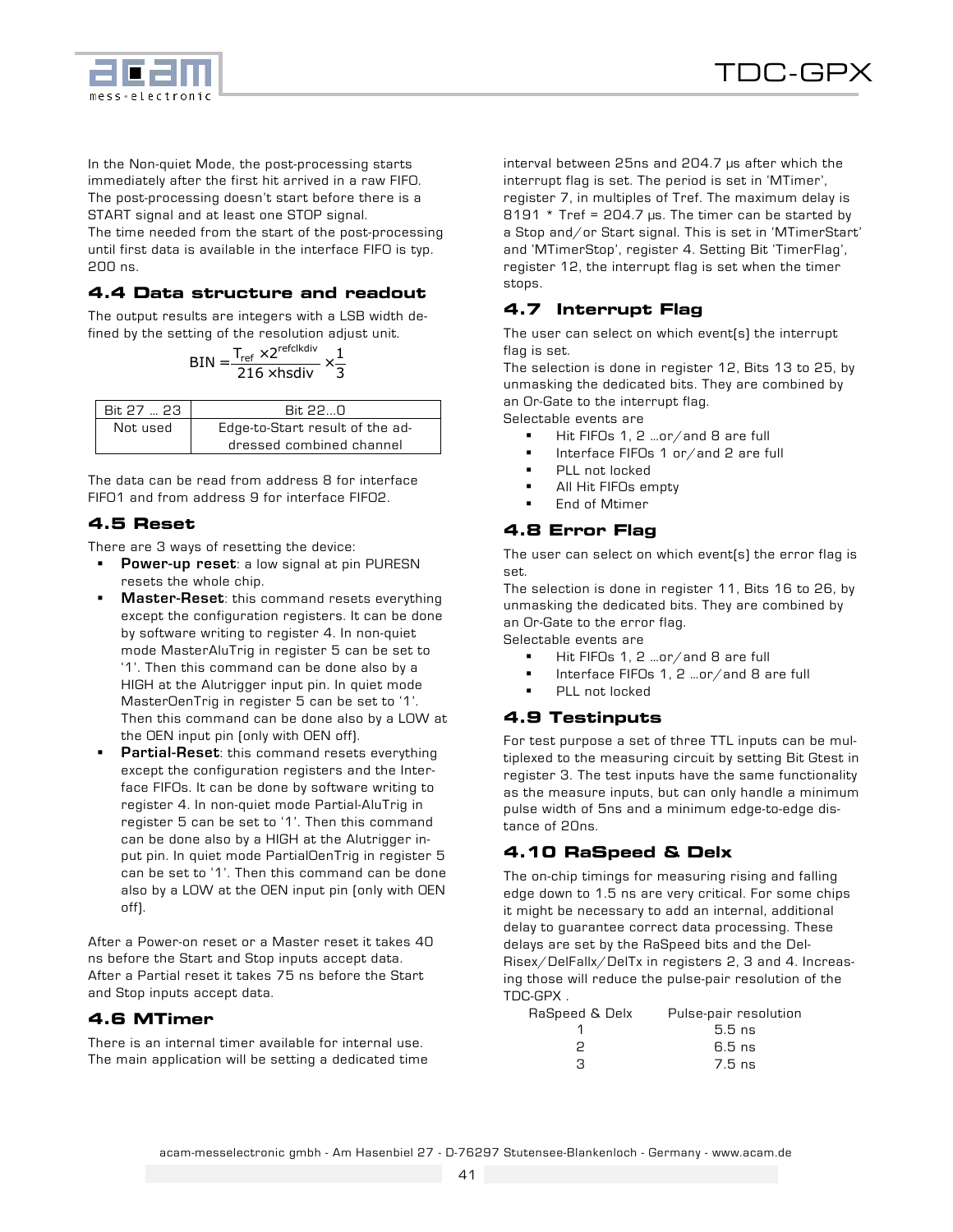<span id="page-41-0"></span>

 4 8.5 ns The on-chip timings for measuring rising and falling edge down to 1.5 ns are very critical. For some chips it might be necessary to add an internal, additional delay to guarantee correct data processing. These delays are set by the RaSpeed bits and the Del-Risex/DelFallx/DelTx in registers 2, 3 and 4. Increasing those will reduce the pulse-pair resolution of the TDC-GPX .

| RaSpeed & Delx | Pulse-pair resolution |
|----------------|-----------------------|
|                | $5.5$ ns              |
|                | $6.5$ ns              |
| ₽              | $7.5$ ns              |
| я              | $8.5$ ns              |

# 4.11 R-Mode Timing & Resolution

TDC-GPX is working in resolution adjust mode. The resolution adjust unit is identical with TDC-F1's unit. The delay parameters vary with voltage, temperature and process tolerance. The following table lists the derating factors.

| Derating by | Minimal                          | Maximal                   |
|-------------|----------------------------------|---------------------------|
| Voltage     | 0.91 at 3.6V                     | 1.2 at 2.85V              |
| Temperature | $0.889$ at $-$<br>$40^{\circ}$ C | 1.17 at<br>$+125^\circ C$ |
| Process     | N 74                             | 1.31                      |

With the stabilization of the resolution by the resolution adjust mode, the voltage of the core decreases with decreasing temperature, and increases with increasing temperature. The setting should be done in a way that at maximum operating temperature the maximum core voltage is reached, and that minimum core voltage is reached at minimum operating temperature. With this method you get two limits:

Best case process, deepest temperature, lowest voltage: 0.74 x 0.889 x 1.2 = 0.789 Worst case process, highest temperature, highest voltage: 1.31 x 1.17 x 0.91 = 1.394

From validation measurement the typical BIN size has been 27 ps (typ. process, 25°C, 3.3V). With the abovementioned derating factors this gives two limits for the resolution:

|                    |    | orst |
|--------------------|----|------|
| <u> Resolution</u> | DS | DS   |

The BIN or LSB width is defined by the setting of the resolution adjust unit (1.6.1 Resolution adjust),

The standard deviation  $(1 \sigma)$  of the result is typically 1.4 LSB + 2,8 ps \* ∆t/µs.



The pulse width limit is 1.5 ns typically, limited by the input buffers.

The measurement range depends on the bin size and the coarse counter. Its typical value is: Measurement range  $= 54 \times 32767 \times 27$  ps  $= 47$  us

#### **DNL**

The TDC-GPX shows a moderate differential nonlinearity (DNL) because internal propagation delays were used for the time measurement and because those delays are different for rising and falling edges, but the variation from channel to channel is systematic. The following diagram shows the DNL data at a resolution of 27 ps:



Figure 32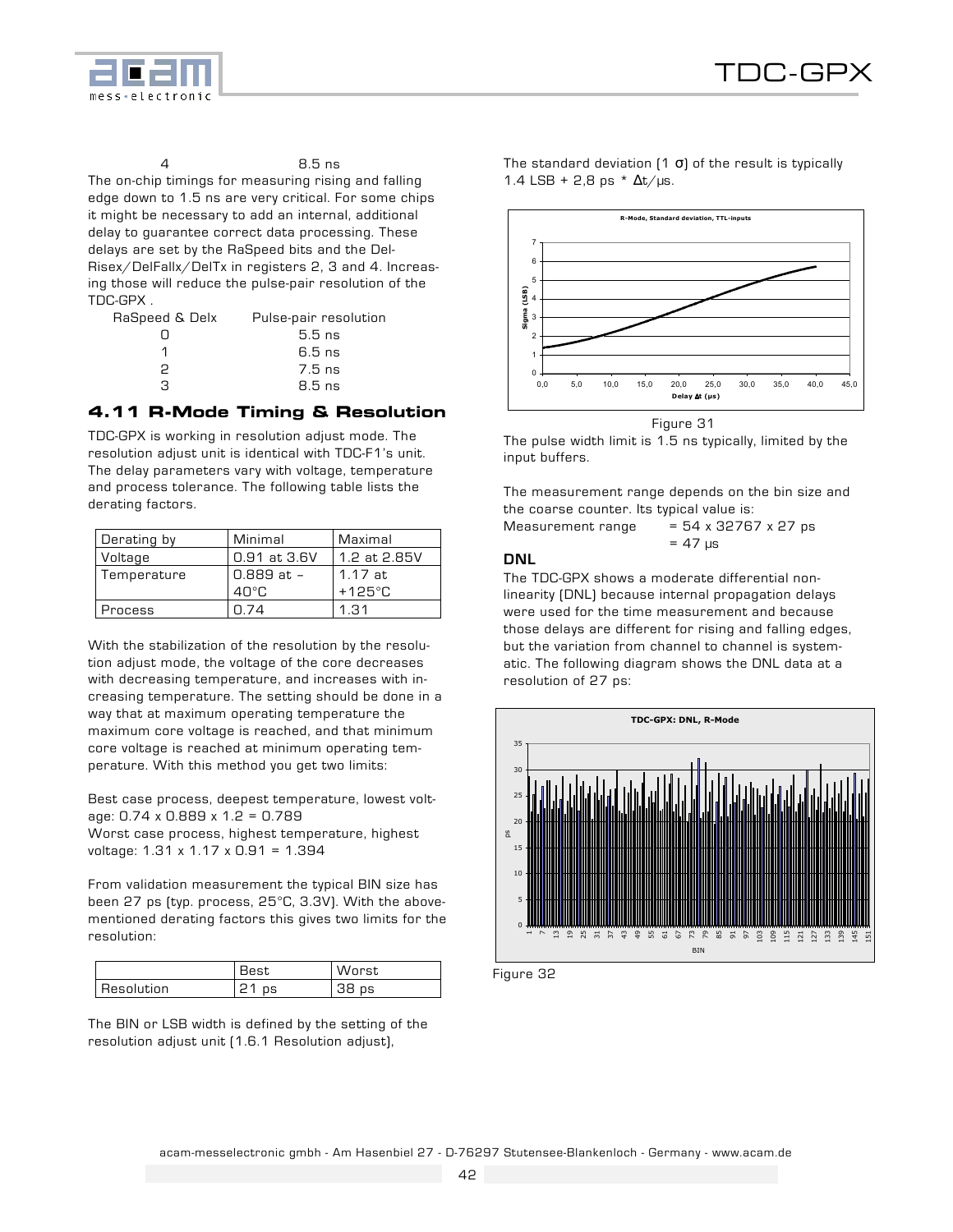<span id="page-42-0"></span>

#### 4.12 Measurement Flow

In the following we shows a typical example of register settings and measurement flow in R-Mode.

Task1: Typical application spectroscopy or testing.

Given a Start signal with 1 MHz rate. To each Start there is one Stop event on channel 1. The time between Stop and Start shall be measured with high resolution, using the LVTTL inputs. Choice: R-Mode with Start retrigger, using the Fill level flags.

```
//****** R-Mode, Stop against Start **********
```

```
PuResN=Low; // Power-up reset
PuResN=High; 
StopDis1 = High; // Disable inputs
StopDis2 = High; 
StopDis3 = High; 
StopDis4 = High; 
 // write configuration registers:
\text{\tt \_oupd( 0,0x000009F)}; // Rising and falling edges, Start ringoscil.<br>
\text{\tt \_oupd( 1,0x0620620)}; // Channel adjust = 6 & 2
_oupd( 1,0x0620620); // Channel adjust = 6 & 2
                                                \frac{2}{x} R-Mode, channel adjust = 6 & 2<br>\frac{2}{x} Use LVTTL inpus
\begin{array}{lll} \text{\texttt{1}} & \text{\texttt{1}} & \text{\texttt{1}} & \text{\texttt{2}} & \text{\texttt{3}} & \text{\texttt{0}} & \text{\texttt{2}} & \text{\texttt{3}} & \text{\texttt{3}} & \text{\texttt{3}} & \text{\texttt{4}} & \text{\texttt{5}} & \text{\texttt{6}} & \text{\texttt{7}} & \text{\texttt{8}} & \text{\texttt{9}} & \text{\texttt{1}} & \text{\texttt{1}} & \text{\texttt{1}} & \text{\texttt{1}} & \text{\texttt{1}} & \text{\texttt{1}} & \text{\texttt{1}} & \text{\texttt\_oupd( 4,0x2000000);
_oupd( 5,0x80004DA); // StartOff1 = 100ns, StartRetrigger 
_oupd( 6,0x00000C8); // Fill = 200
\_oupd( 7,0x0001FB4);<br>\_oupd(11,0x7FF0000);
                                                // Any error -> ErrFlag<br>// No IrFlag
\_oupd(12,0x0000000);
_{\text{1}}oupd(14,0x0000000);
_oupd( 4,0x2400001); // Master reset 
StopDis1 = Low; // Enable inputs 
StopDis2 = Low; 
StopDis3 = Low; 
StopDis4 = Low; 
do 
{ 
    if (LF1=High) // Fill level=200 IFIFO1 reached?
     { 
        for (i=0;i<200,I++) // Read 200 times
         { 
           data = \frac{1}{8};<br>Time = \frac{1}{2} (data & 0x7FFFFF)-3*0x4DA;<br>\frac{1}{2} // Get time Stop-Start
           Time = (data & 0x7FFFFF) -3*0x4DA; Printf(Time); 
         } 
     } 
} while(!quit)
```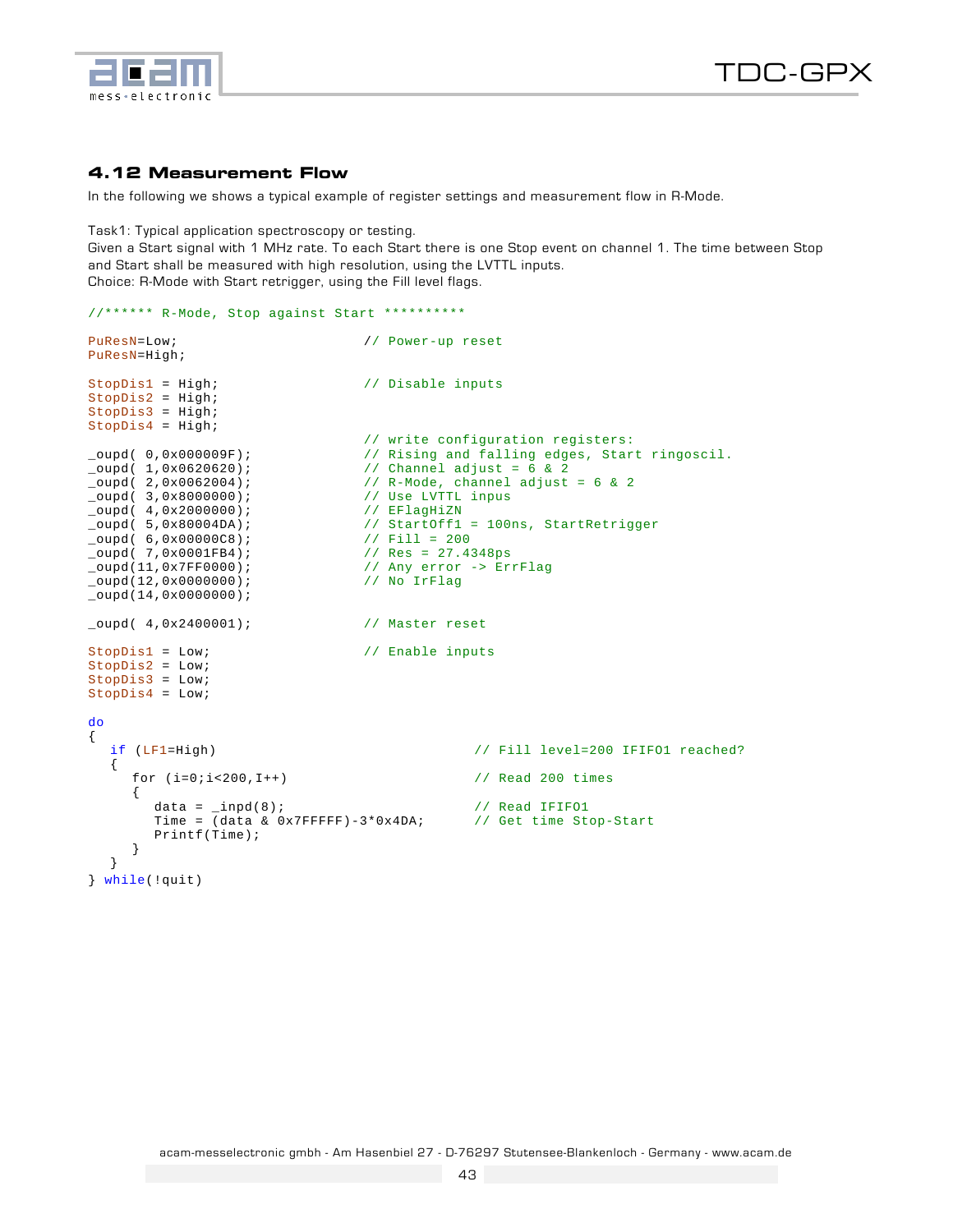

Task2: Typical application laser rangefinder

Given a Start signal with 10 kHz rate. To each Start there is an unknown number of Stops on channel 1. The maximum range is 1 µs. The time between Stop and Start shall be measured with very high resolution, using the LVPECL inputs.

Choice: R-Mode with quiet mode and internal Timer.

```
//****** R-Mode, Stop against Start ********** 
PuResN=Low; // Power-up reset
PuResN=High; 
StopDis1 = High; // Disable inputs
StopDis2 = High; 
StopDis3 = High; 
StopDis4 = High; 
 // write configuration registers:
\text{\tt \_oupd( 0,0x000009F)}; // Rising and falling edges, Start ringoscil.<br>
\text{\tt \_oupd( 1,0x0620620)}; // Channel adjust = 6 & 2
\text{\tt \_oupd( 1,0x0620620)}; // Channel adjust = 6 & 2<br>\text{\tt \_oupd( 2,0x0062004)}; // G-Mode, channel adjust
                               \frac{1}{2} G-Mode, channel adjust = 6 & 2
_oupd( 3,0x0000000); // Use LVPECL inpus
                               // EFlagHiZN, Quiet mode, Mtimer on Start
_oupd( 5,0x00004DA); // StartOff1 = 100ns 
\_oupd( 6,0x8000000);
_oupd( 7,0x0141FB4); // Res = 27.4348ps, Mtimer = 1 µs 
_oupd(11,0x7FF0000); // Any error -> ErrFlag 
                               // Mtimer -> Interrupt flag
_oupd(14,0x0000000); 
_oupd( 4,0x6400100); // Master reset 
StopDis1 = Low; // Enable inputs 
StopDis2 = Low; 
StopDis3 = Low; 
StopDis4 = Low; 
do 
{ 
  while(IrFlag=Low); \frac{1}{2} // Check interrupt flag
  Alutrigger = High; // Trigger Alu 
  Alutrigger = Low; 
  wait(100ns); \frac{1}{2} // Time to calculate first hit
  while(EF1=Low) \qquad // Check empty flag
   { 
       data = \ln p d(8); \frac{d}{d\pi} // Read IFIFO1
       Time = (data & 0x7FFFFF); // Get time Stop-Start Printf(Time); 
   } 
   _oupd( 4,0x6400100); // Master reset 
} while(!quit)
```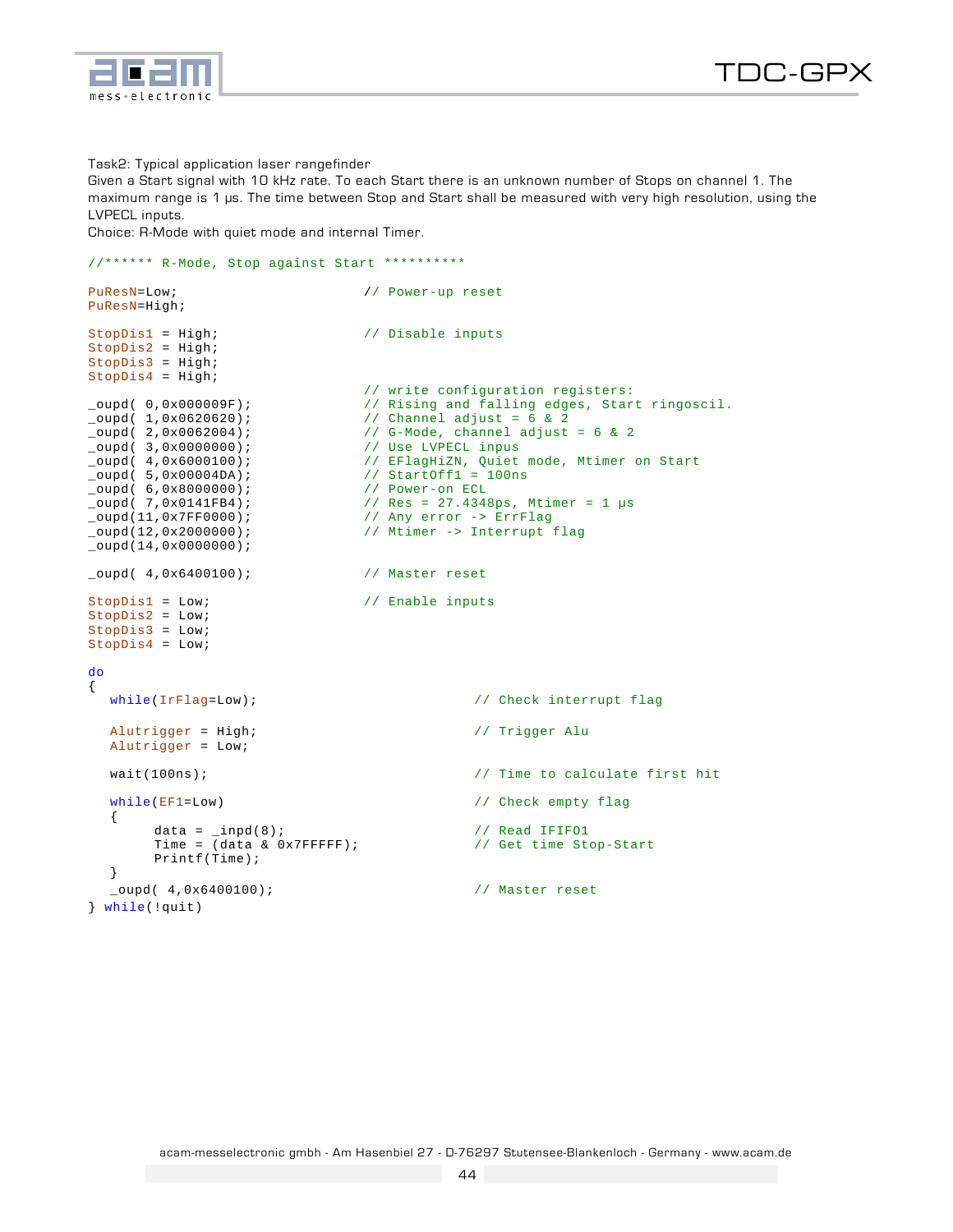<span id="page-44-0"></span>

# 5 M-Mode

# 5.1 Block diagram M-Mode

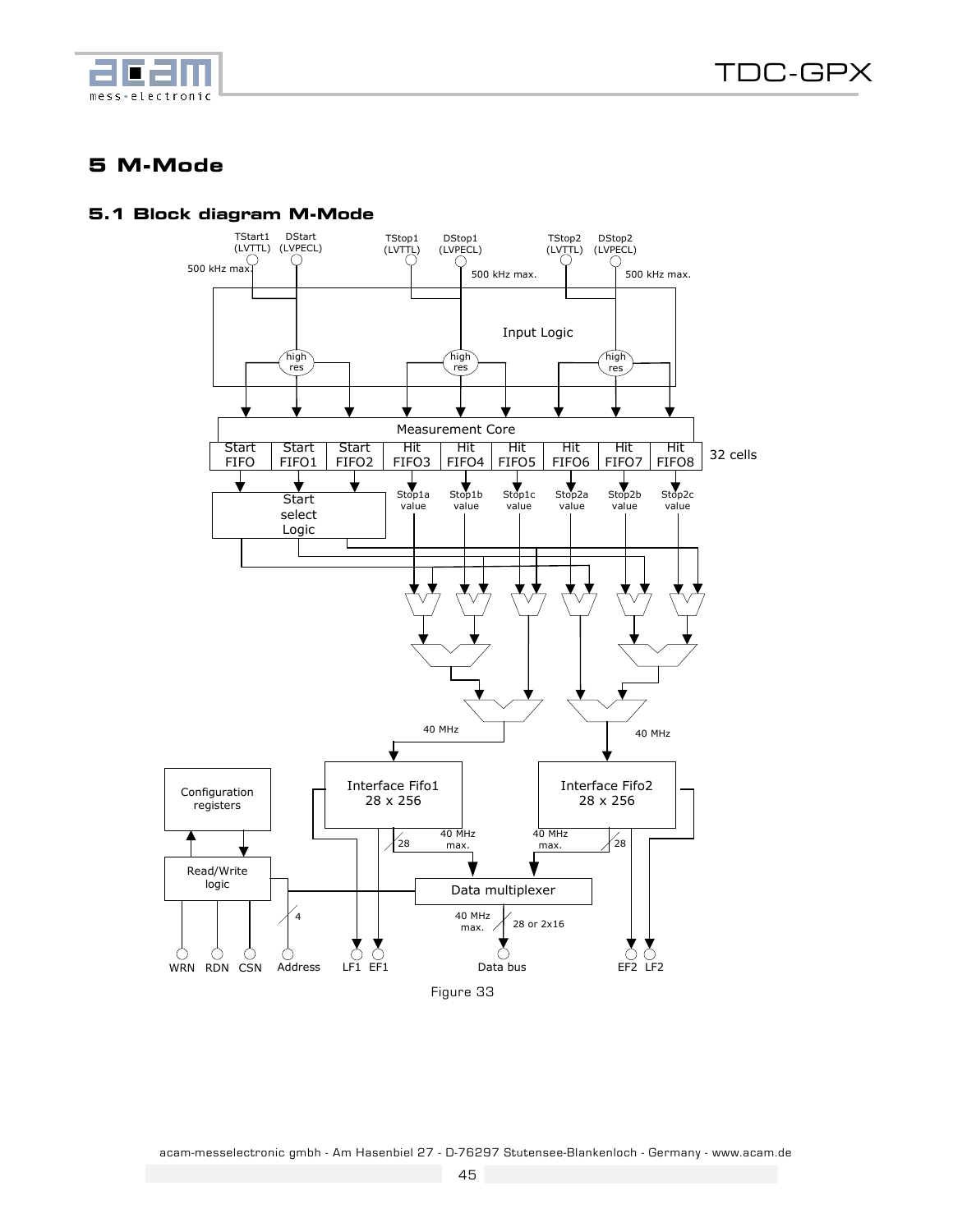<span id="page-45-0"></span>

# 5.2 Input Circuitry M-Mode

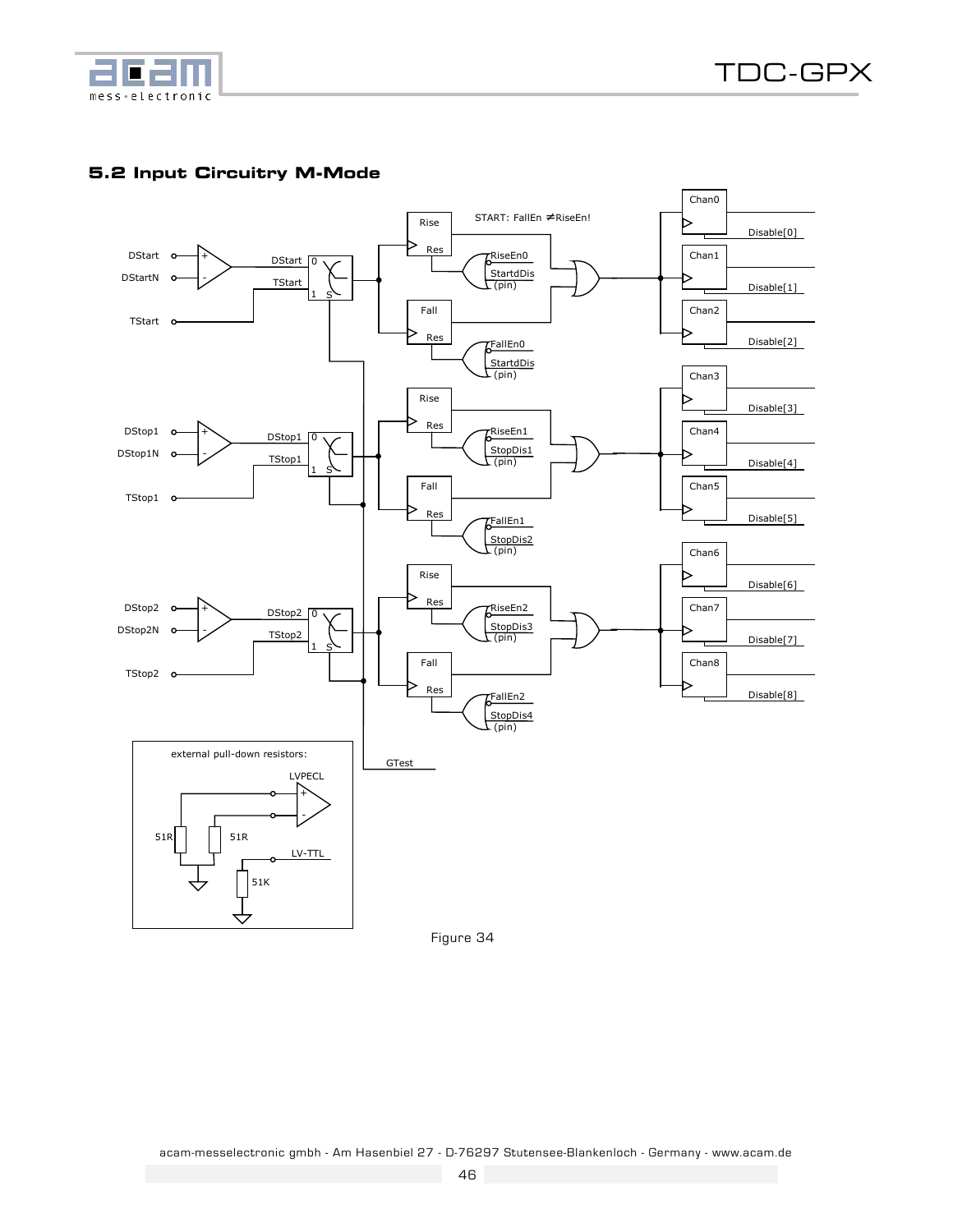<span id="page-46-0"></span>

#### 5.3 M-Mode Basics

- Maximum resolution:
	- Standard deviation down to 10 ps,
	- Peak-peak down to 70 ps
	- 2 stop-channels referring to 1 start channel
- 1 Hit per channel
- 0 ns to 40 µs measuring range
- Quiet mode
- LVPECL inputs
- Max. 500 kHz continuous rate per channel
- Max. 1 MHz continuous rate per chip



Figure 35: Measurement timings

| Parameter    | Time (Condition)        | Description               |
|--------------|-------------------------|---------------------------|
| $t_{\sf ph}$ | $1.5$ ns ${\rm [min.]}$ | Minimum pulse width       |
| $t_{p}$      | $3.2$ ns $[min.]$       | Minimum pulse width       |
| tss          | $0$ ns $[\text{min}]$   | Start to Stop             |
|              | $40 \mu s$ (max.)       |                           |
| tsa          | $400$ ns $(min)$        | Stop to ALU trigger       |
| tva          | 1 $\mu s$ (max.)        | ALU trigger to data valid |

M-Mode is activated by setting MSet = 31 (Reg3) and Mon = 1 (Reg4).

The M-Mode for maximum resolution is basically an extension of the R-Mode. The block diagram and the input circuitry are the same as in R-Mode. Also the furhter settings are the same as in R-Mode.

In this mode the TDC-GPX accepts only one Stop per channel. It is necessary to select M-Mode in combination with quiet mode.

#### **Input circuitry**

In M-Mode the TDC-GPX has differential low-voltage PECL input buffers. The power for the differential inputs has to be switched on separately by setting register 6, PowerOnECL = '1'.

The detailed input structure is shown in Figure 29. Each input can be set to be sensitive to rising or falling edge. This is done in register0, RiseEn0..2 and

FallEn0..2. A zero in both bits for one channel at the same time disables the channel.

All inputs can be disabled by hardware, the stop inputs separately for rising and falling edges (pin 'StopDis1' disables inputs DStop1,rising edge etc.).

They also can be disabled by software setting the 'Disable' in register 2. The 'Disable' bits have to be set in triples, e.g Disable3, Disable4 and Disable5 to disable DStop1.

#### **StopDisStart & StartDisStop**

By default the Start and Stop inputs of the TDC-GPX are open immediately after a reset.

The consequence for the Stop channels is that even hits coming before a Start pulse will be measured. The bit StopDisStart in register 5 disables the Stop channels until there is a Start pulse. A consequence is that there is a minimum delay of 7 ns after the Start before hits are accepted on the Stop channels.

With single-start only the first Start pulse is used for the measurement. In case more than one Start pulse is expected this might cause an overflow of the Hit FIFO of the Start channel. This will produce garbage data. There we recommend setting the StartDisStart bit in register 5. A '1' disables the Start channel after the first Start pulse.

#### **Start-Offset**

For several reasons a programmable offset is added to the stop time. One reason is to compensate for different internal delays from the input buffers to the TDC unit in the Start and Stop paths. It allows handling Start-Stop intervals down to 0 and even less. The offset value 'StartOff1' is set in register 5 in multiples of the I-Mode BIN and 18 bits wide. Internally the start offset is added to the time measurement result and has to be subtracted from the value read from the TDC.

#### **Adjusting the Start-Offset**

The Start-Offset register of the TDC-GPX allows the compensation for the offset due to the different internal delays. It allows to do measurements down to 0 ns time intervals between Start and Stop. The correct setting should be done by experiment.

Procedure for single start applications: 1. Set StartOff1 = 0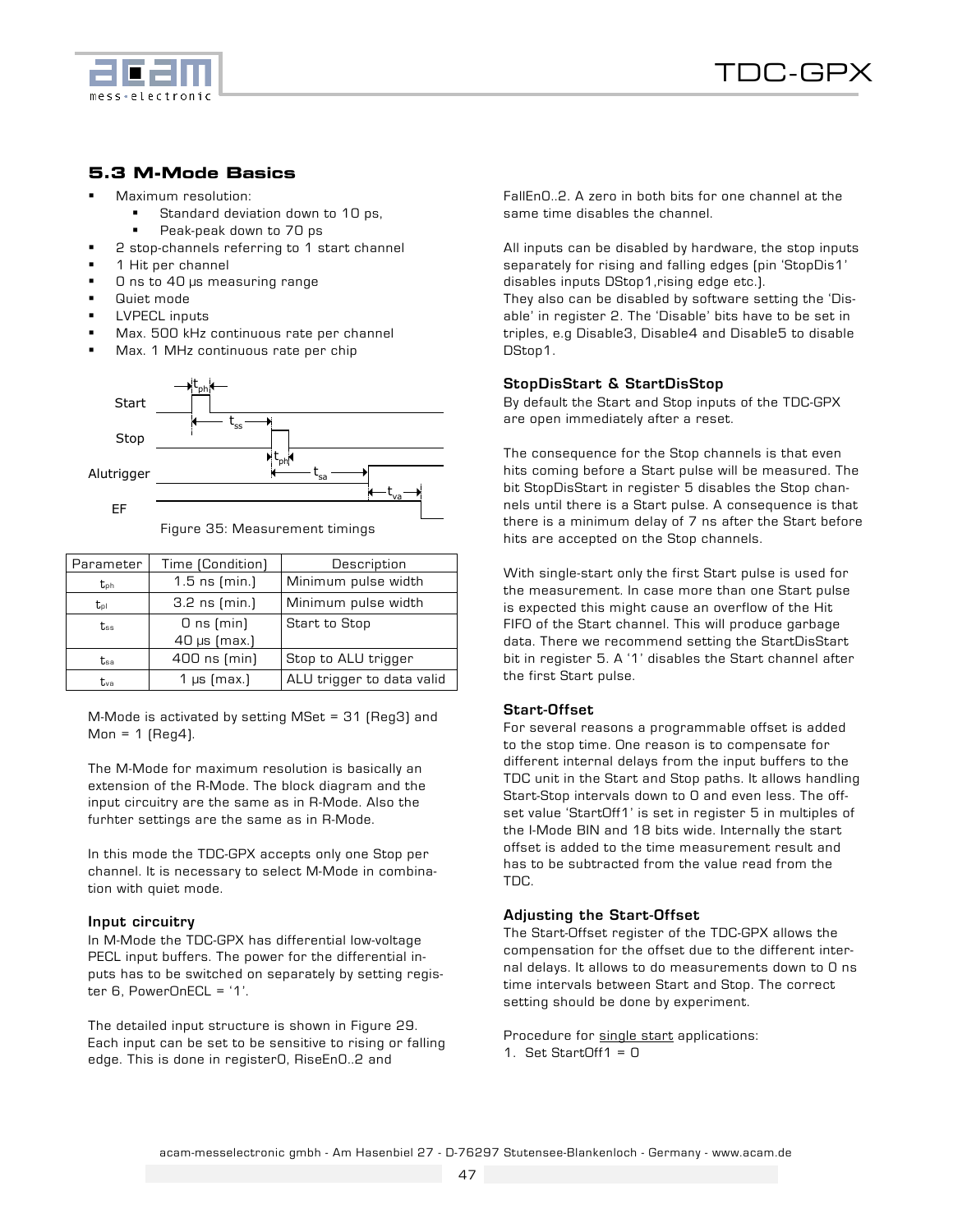<span id="page-47-0"></span>

- 2. Apply Start and Stop signals with a short delay (e.g. 12ns)
- 3. Step down the interval and look at the output data. They are getting smaller and smaller until you pass the internal Start time stamp. The output data then jumps to a very high value.
- 4. Take the time interval teross (from your generator) where this happens
- 5. Calculate StartOff1 =  $t_{cross}$   $/$  BIN and write this value into register 5, StartOff1. In case you expect negative values add an additional amount X to StartOff1 and substract this value later on from your output data

#### **Internal Data Processing**

The raw values of the stop events are stored in the Hit FIFOs.

The following pipelined post-processing unit is responsible for compression, Start selection and correct Stop-Start subtraction. Subsequently a collection unit transfers the data to the Interface FIFOs. Each channel has its own interface FIFO. The maximum rate for transfer into the Interface FIFO is 40 MHz.

Finally a data multiplexer adds data from both Interface FIFOs to the data bus. The data bus is 28 Bits wide and capable of 40 MHz transfer rate. The data bus can be switched to 16 Bit width writing 0x0000010 into address 14. A LOW at pin 'Output enable' forces the bidirectional bus drivers to permanent output state. This is helpful for fast data read out routines.

Each Interface FIFO has an empty flag (EF) and a loadlevel flag (LF). All flags are HIGH active. At low data rates it is recommended to check the EF to see whether there are data available for read out. It is not allowed to read from an empty Interface FIFO. The LF is helpful at high data rates. The load level threshold can be set in 'Fill' in register 6 and is the same for both FIFOs. As soon as the set number of data is available this can be read from the FIFO as a block without the need of checking the EF.

Note: the load-level flags are not synchronized. The load-level flag for a FIFO is valid only if it is **not** read from this FIFO. Otherwise there might be spikes.

#### **Quiet Mode**

In M-Mode it is mandatory to use the Quiet mode. In Quiet Mode the post-processing and calculation does not start automatically after each single event, but after a dedicated trigger. The trigger can be given

externally by a rising slope at pin ALUTRIGGER or by software setting a dedicated ALU-Trigger Bit. The time needed from the start of the post-processing until first data is available in the interface FIFO is typ. 900 ns.

#### 5.4 Data structure and readout

The output results are integers with a LSB width defined by the setting of the resolution adjust unit, divided by MSet.

$$
BIN = \frac{T_{ref} \times 2^{refclkdiv}}{216 \times hsdiv} \times \frac{1}{3} \times \frac{1}{MSet + 1}
$$

| Bit 27  23 | Bit. 22O                        |
|------------|---------------------------------|
| Not used   | Edge-to-Start result of the ad- |
|            | dressed combined channel        |

The data can be read from address 8 for interface FIFO1 and from address 9 for interface FIFO2.

#### 5.5 Reset

There are 3 ways of resetting the device:

- **Power-up reset**: a low signal at pin PURESN resets the whole chip.
- **Master-Reset**: this command resets everything except the configuration registers. It can be done by software writing to register 4. In non-quiet mode MasterAluTrig in register 5 can be set to '1'. Then this command can be done also by a HIGH at the Alutrigger input pin. In quiet mode MasterOenTrig in register 5 can be set to '1'. Then this command can be done also by a LOW at the OEN input pin (only with OEN off).
- **Partial-Reset**: this command resets everything except the configuration registers and the Interface FIFOs. It can be done by software writing to register 4. In non-quiet mode Partial-AluTrig in register 5 can be set to '1'. Then this command can be done also by a HIGH at the Alutrigger input pin. In quiet mode PartialOenTrig in register 5 can be set to '1'. Then this command can be done also by a LOW at the OEN input pin (only with OEN off).

After a Power-on reset or a Master reset it takes 40 ns before the Start and Stop inputs accept data. After a Partial reset it takes 75 ns before the Start and Stop inputs accept data.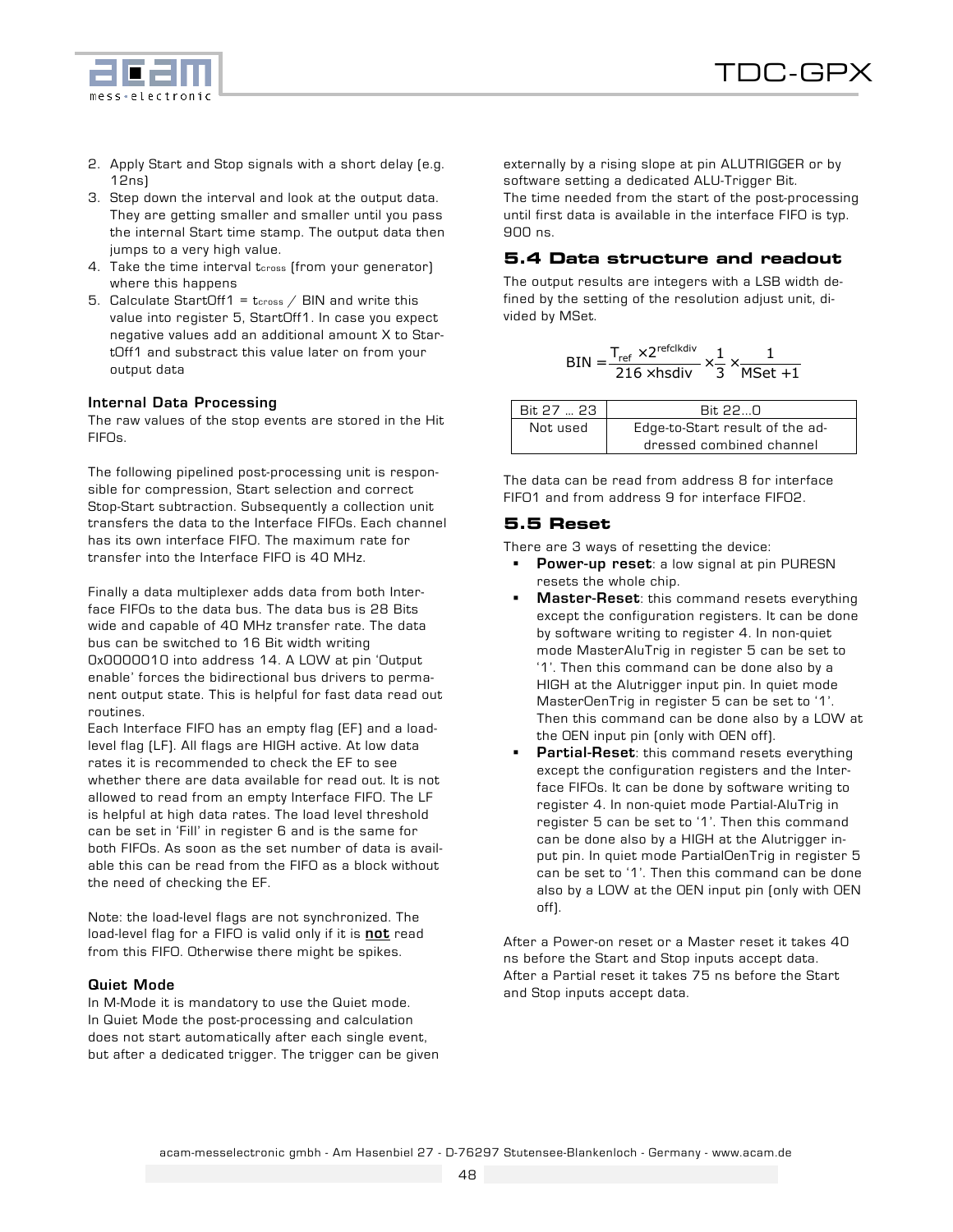<span id="page-48-0"></span>

# 5.6 MTimer

There is an internal timer available for internal use. The main application will be setting a dedicated time interval between 25ns and 204.7 µs after which the interrupt flag is set. The period is set in 'MTimer', register 7, in multiples of Tref. The maximum delay is 8191  $*$  Tref = 204.7 µs. The timer can be started by a Stop and/or Start signal. This is set in 'MTimerStart' and 'MTimerStop', register 4. Setting Bit 'TimerFlag', register 12, the interrupt flag is set when the timer stops.

# 5.7 Interrupt Flag

The user can select on which event(s) the interrupt flag is set.

The selection is done in register 12, Bits 13 to 25, by unmasking the dedicated bits. They are combined by an Or-Gate to the interrupt flag. Selectable events are

- Hit FIFOs 1, 2 …or/and 8 are full
- Interface FIFOs 1 or/and 2 are full
- PLL not locked
- All Hit FIFOs empty
- End of Mtimer

#### 5.8 Error Flag

The user can select on which event(s) the error flag is set.

The selection is done in register 11, Bits 16 to 26, by unmasking the dedicated bits. They are combined by an Or-Gate to the error flag.

Selectable events are

- Hit FIFOs 1, 2 …or/and 8 are full
- Interface FIFOs 1, 2 …or/and 8 are full
- PLL not locked

# 5.9 Testinputs

For test purpose a set of three TTL inputs can be multiplexed to the measuring circuit by setting Bit Gtest in register 3. The test inputs have the same functionality as the measure inputs, but can only handle a minimum pulse width of 5ns and a minimum edge-to-edge distance of 20ns.

# 5.10 M-Mode Timing & Resolution

TDC-GPX is working in resolution adjust mode. The intrinsic delay parameters vary with voltage, temperature and process tolerance. The resolution adjust unit uses the voltage depency to compensate for temperature and process variations. The following table lists the derating factors.

| Derating by | Minimal        | Maximal        |
|-------------|----------------|----------------|
| Voltage     | 0.91 at 3.6V   | 1.2 at 2.85V   |
| Temperature | $0.889$ at $-$ | 1.17 at.       |
|             | $40^{\circ}$ C | $+125^\circ C$ |
| Process     | N 74           | 1.31           |

With the stabilization of the resolution by the resolution adjust mode, the voltage of the core decreases with decreasing temperature, and increases with increasing temperature. The setting should be done in a way that at maximum operating temperature the maximum core voltage is reached, and that minimum core voltage is reached at minimum operating temperature. With this method you get two limits:

Best case process, deepest temperature, lowest voltage: 0.74 x 0.889 x 1.2 = 0.789 Worst case process, highest temperature, highest voltage: 1.31 x 1.17 x 0.91 = 1.394

The BIN size is calculated as BINR-Mode/MSet. The standard deviation in M-Mode is basically limited by the noise of the measuring unit and has been measured with 10 ps + 8 ps  $*$   $\Delta t / \mu s$ .. The BIN size has no real influence on this.

The pulse width limit is minimum 1.5 ns, limited by the input buffers.

The measurement range depends on the M-Mode bin size and the coarse counter. Its typical value is:

Range = 
$$
2^{23} \times BIN_{R-Mode} \times \frac{1}{MSet + 1} \approx 7\mu s(MSet = 31)
$$

#### **INL**

As a speciality of M-Mode the integral non-linearity shows a deviation of the measured to the real time interval in the near range. The width and height of the non-linear range depends linearily on the MSet value.

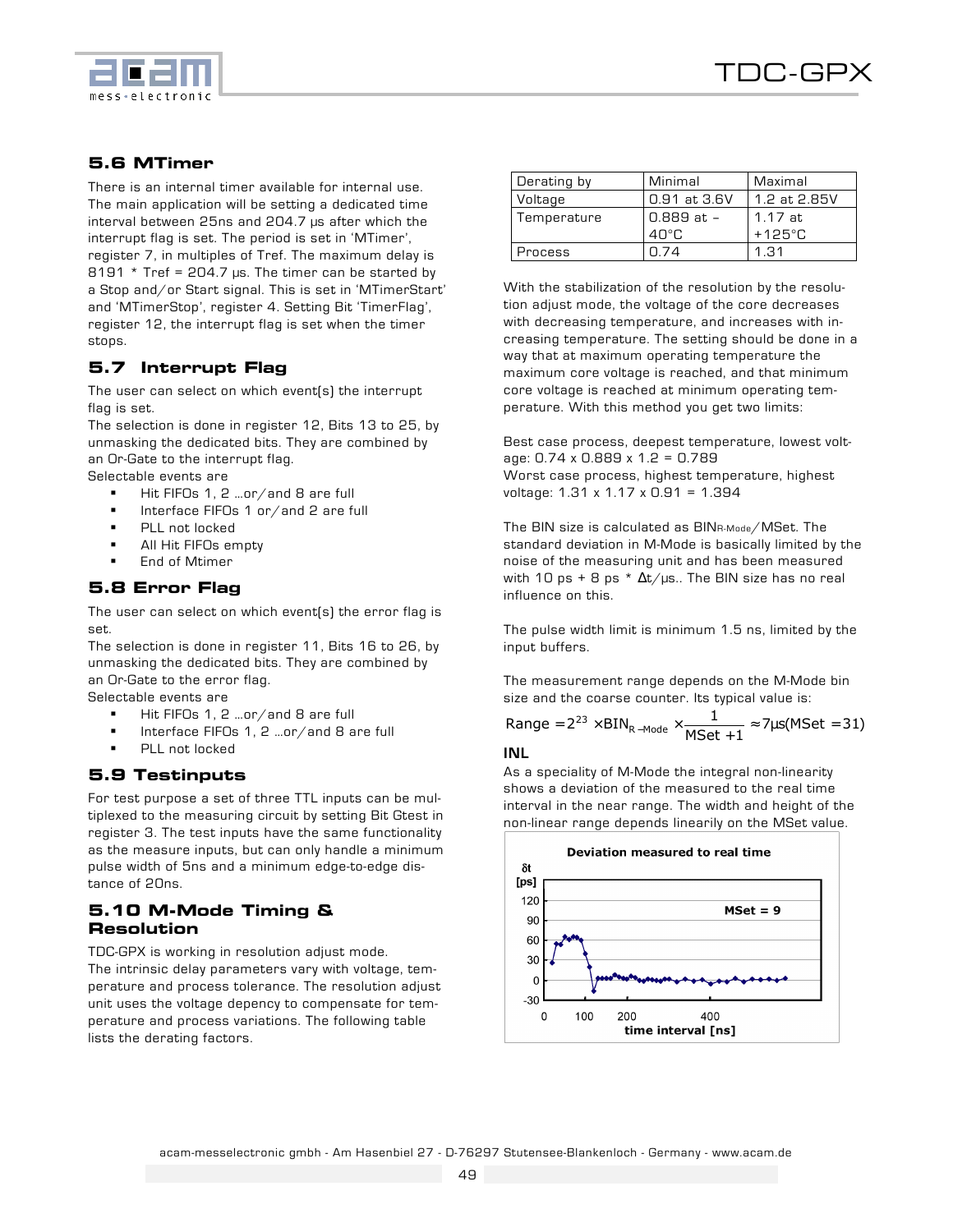<span id="page-49-0"></span>

#### 5.11 Measurement Flow

In the following we shows a typical example of register settings and measurement flow in M-Mode.

Task: Typical application laserscanner.

Given a Start signal with 10 kHz rate. To each Start there is one Stop event on channel 1. The time between Stop and Start shall be measured with high resolution, using the LVPECL inputs. Choice: M-Mode, triggering the external laser,

```
//****** M-Mode, Stop against Start **********
```

```
PuResN=Low; // Power-up reset
PuResN=High; 
StopDis1 = High; // Disable inputs
StopDis2 = High;StopDis3 = High; 
StopDis4 = High; 
 // write configuration registers:
_oupd( 0,0x000008B); // Rising edges, Start ringoscil.
_oupd( 1,0x0620620); // Channel adjust = 6 & 2
_oupd( 2,0x0062004); // R-Mode, channel adjust = 6 & 2
_oupd( 3,0x000001E); // Use LVPECL inputs, MSet = 30 
                                          // EFlagHiZN, Quiet Mode, M-Mode
_oupd( 5,0x0000000);<br>
- oupd( 6,0x8000000);<br>
- // Switch on ECL power
\begin{array}{cc} \text{1} & 6,0 \times 8000000; \\ \text{2} & 7,0 \times 0001 \text{FB} \end{array}\text{\tt \_oupd( 7,0x0001FB4)}; // Bin = 0.8850ps (resolution ~ 10ps rms)<br>
\text{\tt \_oupd(11,0x7FF0000)}; // Any error -> ErrFlag
                                          // Any error -> ErrFlag<br>// MTimer to IrFlag
\_oupd(12,0x2000000);
_{\text{1}}oupd(14,0x0000000);
_oupd( 4,0x2400001); // Master reset 
StopDis1 = Low; // Enable inputs 
StopDis2 = Low; 
StopDis3 = Low; 
StopDis4 = Low; 
do 
{ 
   TriggerLaser; \sqrt{2} // send trigger to the laser
   while(!(_inpw(8) & 0x0020)); \left(\frac{1}{2} \cdot \frac{1}{2} \cdot \frac{1}{2} \cdot \frac{1}{2} \cdot \frac{1}{2} \cdot \frac{1}{2} \cdot \frac{1}{2} \cdot \frac{1}{2} \cdot \frac{1}{2} \cdot \frac{1}{2} \cdot \frac{1}{2} \cdot \frac{1}{2} \cdot \frac{1}{2} \cdot \frac{1}{2} \cdot \frac{1}{2} \cdot \frac{1}{2} \cdot \frac{1}{2} \cdot \frac{1}{2} \cdot \frac{1}{2} \cdot \frac{1}{2} \cdot \frac{1}{2} \cdot_{\text{outpd}(4,0x7000300)};
   while((_inpd(8) & 0x0800)>0); // Check Empty flag
   FIFOO = \text{inpd}(8) & 0x7FFFFF; // Read FIFOO
    printf("%5.3fns\n",float(FIFO1)*27.4348/1000/31); // Display time in ns 
   _outpd(4,0x6400300); // Master reset
```
} while(!quit)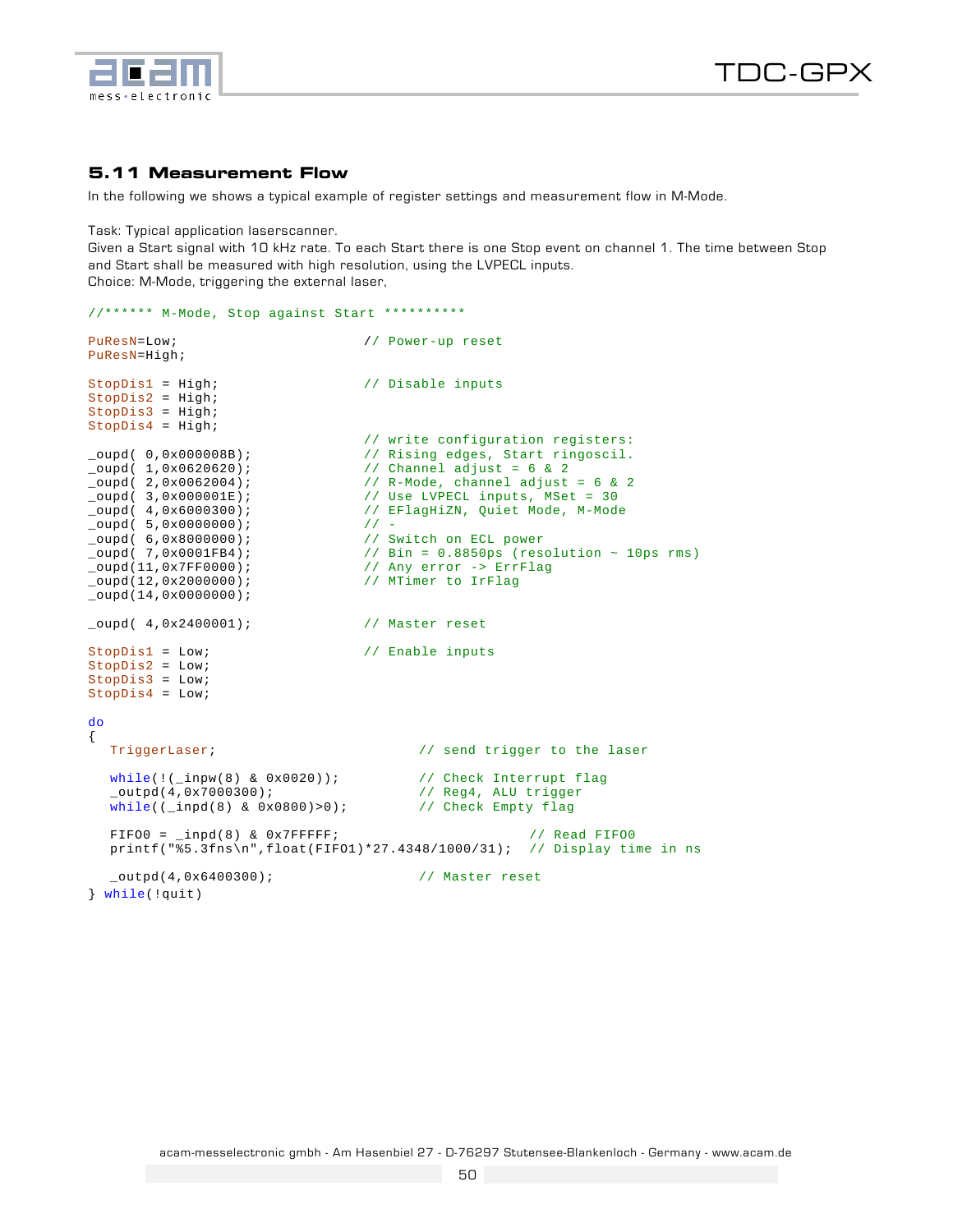<span id="page-50-0"></span>

# 6 Bug Report

# 6.1 Data Bus: 16 Bit Mode

#### **Subject:**

CSN in 16-Bit mode When working with a 16 Bit databus, register 14 Bit  $4 = 1$ , there is a malfunction of CSN.

#### **Relevance:**

Systems with not only a TDC-GPX at the 16 Bit bus but other chips o TDCs connected too.

#### **Description:**

In 16 Bit mode we have two internal latches that collect the data for the high-word and the low-word and put them together to one 28 bit value. Strobes on RDN or WRN toggle between the two latches. This should be deactived when CSN is high but it is not.

As long as CSN is high no data are written in the TDC-GPX but the latches are toggled. If CSN goes low and the pointer is already on the high-word latch then the data with the next RDN/WRN strobe will be wrong.

#### **Workaround:**

#### **1. By Software**

The following sequence at the beginning of any communication with the TDC-GPX will guarantee that the pointer shows to the low-word latch:

Write Adr = 15, Val = 0x00 (empty address)

Write  $Adr = 14$ ,  $Val = 0x00$ Write Adr = 14, Val = 0x00 now the 16 Bit mode is definitely off, latch pointers are correct Write Adr = 14, Val = 0x10 Switch on 16 Bit mode again

#### **2. By Hardware**

Disable the  $RDN/WRN$  lines with  $CSN = High$ 

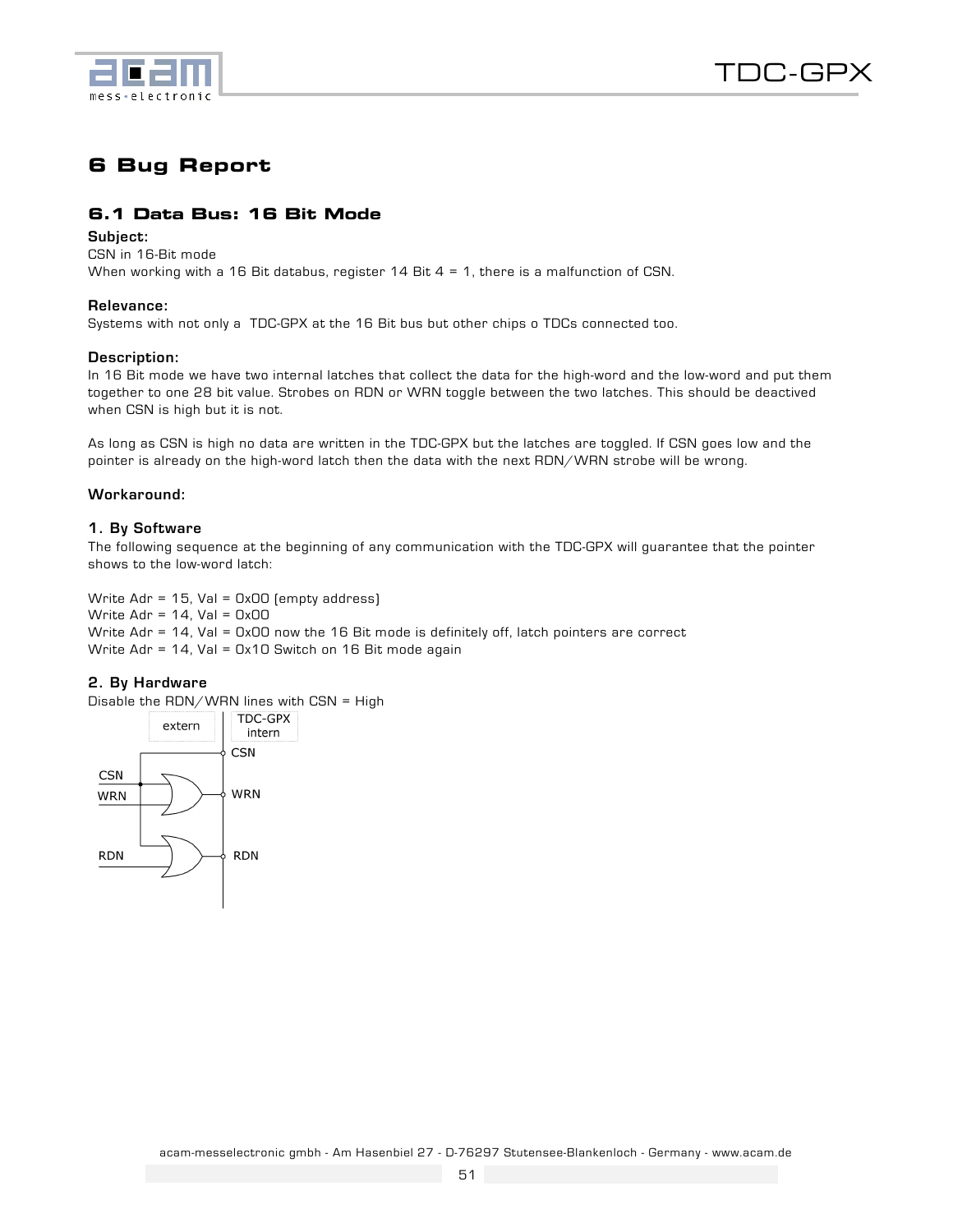<span id="page-51-0"></span>

# 7 Last Changes

| 12th April 2006           | Correction in sections 3.5, 4.5, 5.5. |
|---------------------------|---------------------------------------|
| 31 <sup>st</sup> May 2006 | New section 1.6.3.                    |
| 02 <sup>nd</sup> Nov 2006 | 4.12 offset calculation               |
| 18th Jan 2008             | OEN not used -> Vddo                  |

# Contact

| Headquarter<br>Germany | acam-messelectronic gmbh | Am Hasenbiel 27<br>76297 Stutensee-Blankenloch | Tel: +49 (0) 7244 7419-0<br>Fax: +49 (0) 7244 7419-29<br>support@acam.de<br>www.acam.de |
|------------------------|--------------------------|------------------------------------------------|-----------------------------------------------------------------------------------------|
|                        |                          |                                                |                                                                                         |

#### **European Distributors**

| Belgium<br>(Vlaanderen) | CenS (Micro) Electronics BV.    | PO Box 2331/ NL 7332 EA Apeldoorn<br>Lamfe Amerikaweg 67<br>NL 7332 BP Apeldoorn                            | Tel: +31 (0) 55 3558611<br>$Fax: +31$ (0) 55 3560211<br>info@censelect.nl<br>www.censelect.nl                                    |
|-------------------------|---------------------------------|-------------------------------------------------------------------------------------------------------------|----------------------------------------------------------------------------------------------------------------------------------|
| France                  | microel (CATS S.A.)             | Immeuble "Oslo" - Les Fjords<br>19, avenue de Norvège<br>Z.A. de Courtaboeuf - BP 3<br>91941 LES ULIS Cedex | Tel.: +33 1 69 07 08 24<br>Fax: +33 1 69 07 17 23<br>commercial@microel.fr<br>www.microel.fr                                     |
| Great Britain           | 2001 Electronic Components Ltd. | Stevenage Business Park, Pin Green<br>Stevenage, Herts SG1 4S2                                              | Tel. +44 1438 74 2001<br>Fax +44 1438 74 2001<br>a.parker@2k1.co.uk<br>www.2k1.co.uk                                             |
| Italy                   | DELTA Elettronice s.r.l.        | Via Valpraiso 7/A<br>20144 Milano                                                                           | Tel: +39 02 485 611 1<br>Fax: +39 02 485 611 242<br>email: afrigerio@deltacomp.it<br>www.deltacomp.it                            |
| Netherlands             | CenS (Micro) Electronics BV.    | PO Box 2331/ NL 7332 EA Apeldoorn<br>Lamfe Amerikaweg 67<br>NL 7332 BP Apeldoorn                            | Tel: +31 (0) 55 3558611<br>$Fax: +31$ (0) 55 3560211<br>info@censelect.nl<br>www.censelect.nl                                    |
| Switzerland             | Computer Controls AG            | Neunbrunnenstr. 55<br>8050 Zürich                                                                           | Tel.: +41-1-308 6666<br>$Fax: +41-1-3086655$<br>email: roeschger@ccontrols.ch<br>www.ccontrols.ch                                |
| Russia                  | Galant Electronics, Ltd.        | 100, Prospekt Mira,<br>Moscow, 129626, Russia                                                               | Tel\Fax: +7-495-987-42-10.<br>Tel: +7-095-107-19-62<br>Mobile +7-916-993-67-57<br>Email: leonid-k@galant-e.ru<br>www.galant-e.ru |

#### **American Distributors**

| <b>United States</b> | Transducers Direct. LCC | 264 Center Street      | Tel: 513-583-9491                             |
|----------------------|-------------------------|------------------------|-----------------------------------------------|
| of America           |                         | Miamiville, Ohio 45147 | Fax: 513-583-9476                             |
|                      |                         |                        | email: sales@acam-usa.com<br>www.acam-usa.com |